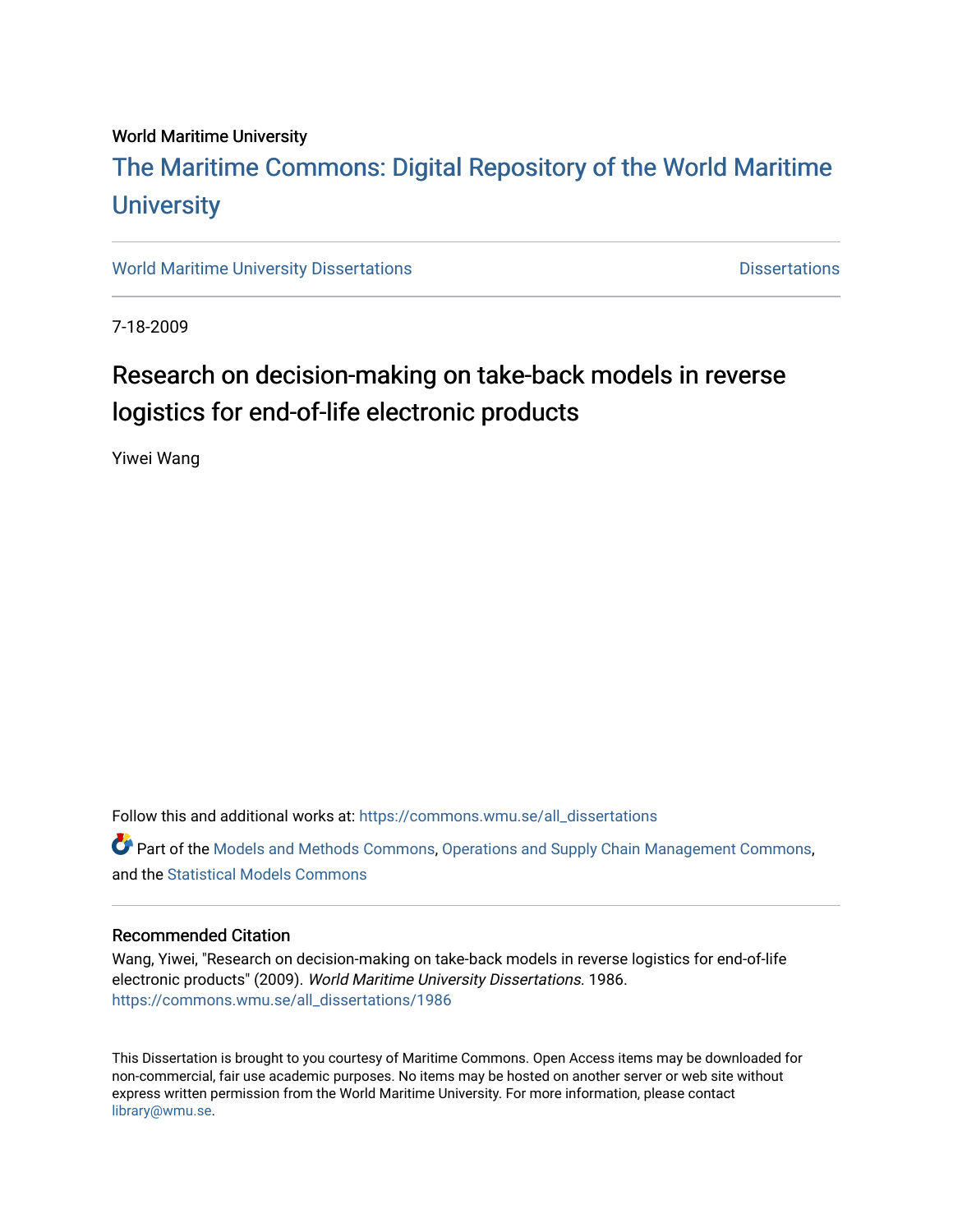

### **WORLD MARITIME UNIVERSITY**

Shanghai, China

# **RESEARCH ON DECISION-MAKING ON TAKE-BACK MODES IN REVERSE LOGISITC FOR END-OF-LIFE ELECTRONIC PRODUCTS FOR Z COMPANY**

By

### **WANG YIWEI**

**China** 

A research paper submitted to the World Maritime University in partial Fulfillment of the requirements for the award of the degree of

### **MASTER OF SCIENCE**

### **INTERNATIONAL TRANSPORT AND LOGISTICS**

2009

@Copyright Wang Yiwei, 2009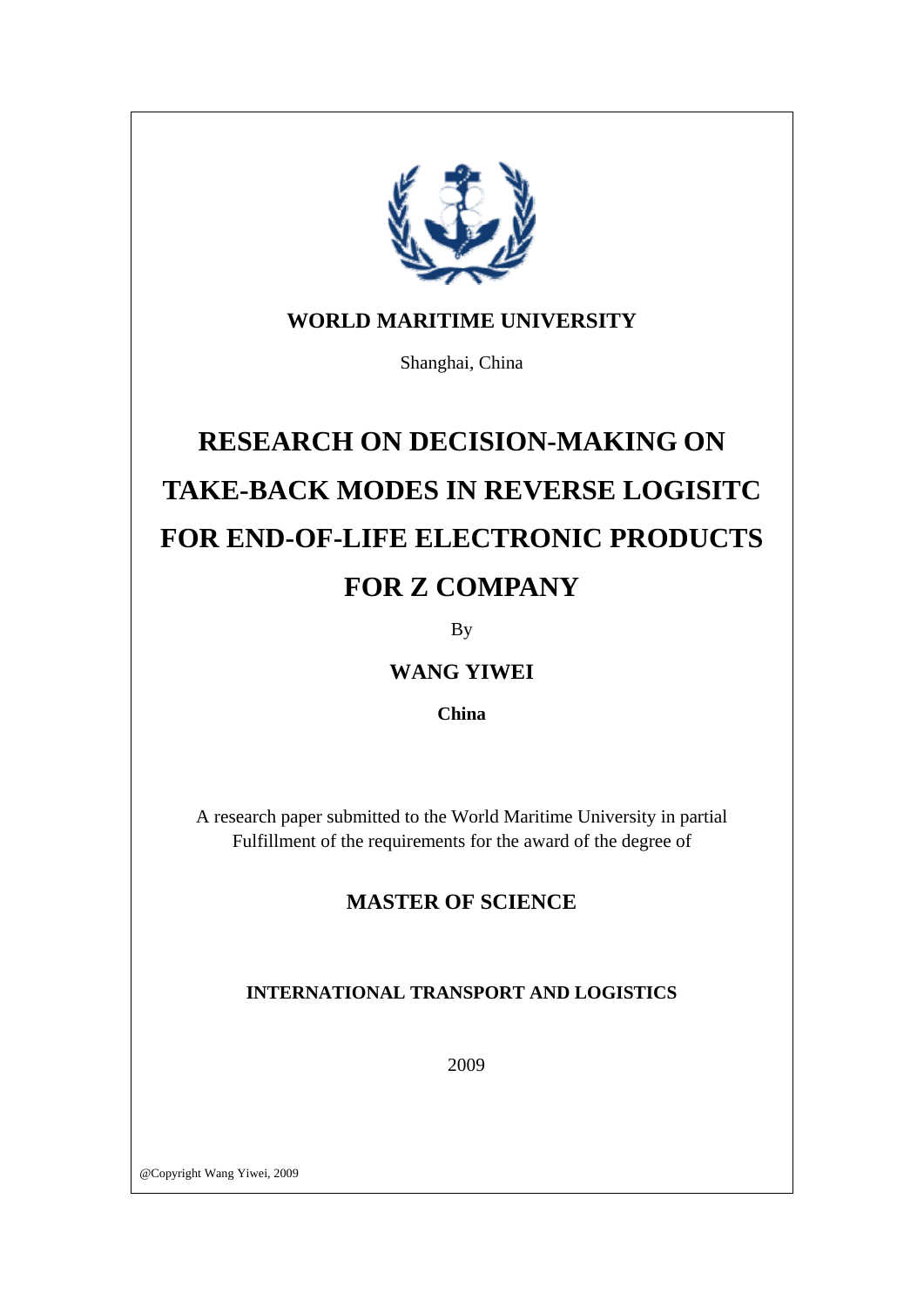### **DECLARATION**

<span id="page-2-0"></span>I certify that all the material in this research paper that is not my own work has been identified, and that no material is included for which a degree has previously been conferred on me.

The contents of this research paper reflect my own personal views, and are not necessarily endorsed by the University.

(Signature):

(Date):

**Supervised by:** 

Prof Zhen Hong

Professor of Shanghai Maritime University

**Assessor** 

World Maritime University

**Co-Assessor** 

Shanghai Maritime University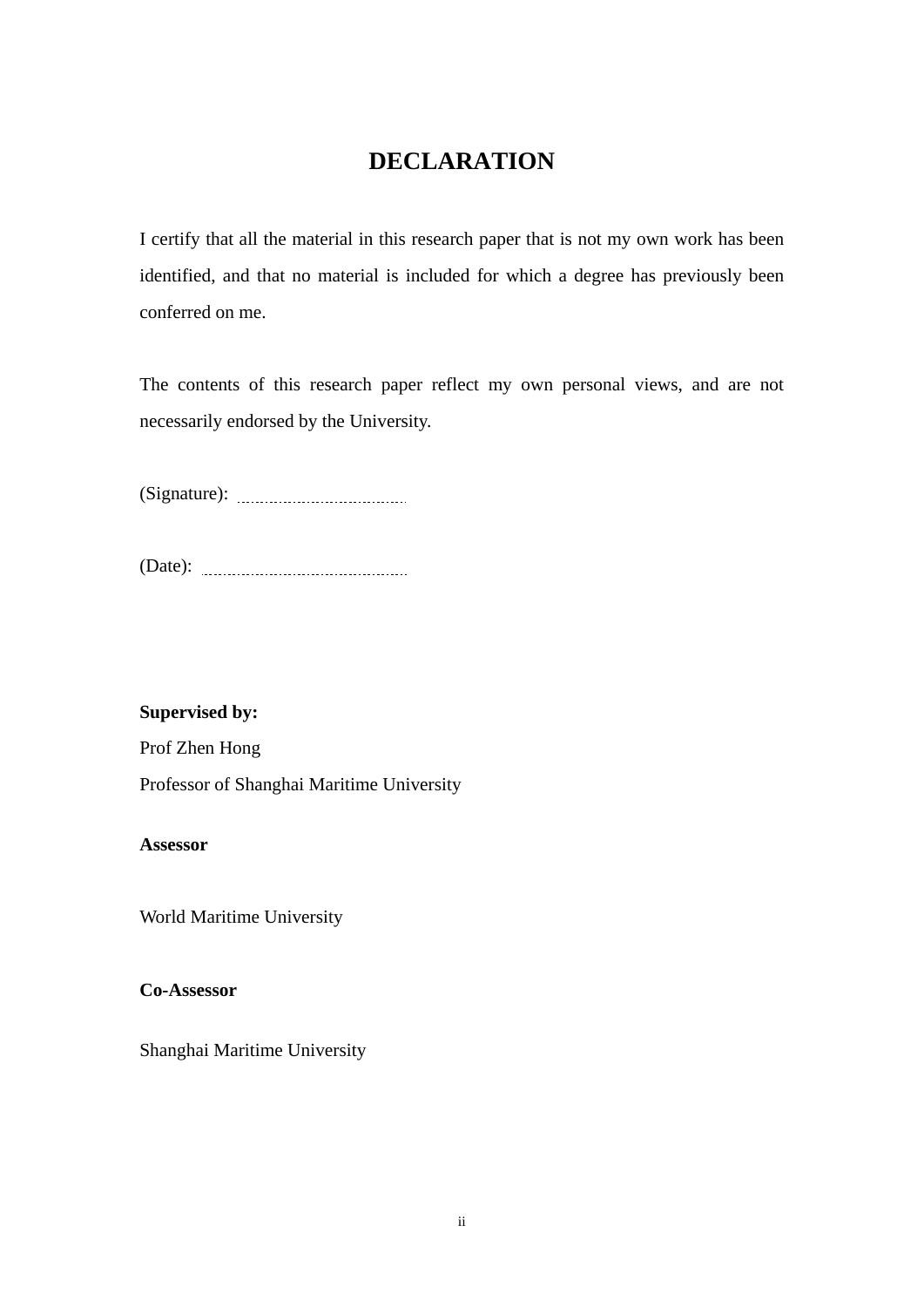### **ACKNOWLEDGEMENT**

<span id="page-3-0"></span>First of all, I would like to owe my deepest appreciation to my supervisor, Professor Zhen Hong. His guidance, support and encouragement are invaluable and critical throughout my dissertation writing. Without his insightful suggestions and continuous assistance, this dissertation would not have been accomplished that smoothly. Also, his intelligence, wisdom, kindness, staidness and patience I have enjoyed during my study will benefit me for life.

I am grateful to World Maritime University and Shanghai Maritime University providing me with the precious opportunity to study in this program.

I want to thank the whole faculty, especially to Mr. Ma Shuo, Mr. Shi Xin, Mr. Liu Changan, Ms. Zhou Yingchun, Ms. Huang Ying, and Ms. Hu Fangfang, who have made great effort to ensure the superior quality of the program. I am also grateful to all the overseas professors who traveled a long way to China to share with us their profound knowledge and innovative ideas.

Furthermore, sincerely thanks should be given to my classmates and friends. It is their assistance and support that make my life in Shanghai Maritime University an enjoyable experience.

Finally, but certainly not least, I would like to send my indebtedness to my beloved parents, who offer both financial and emotional support to me. I am fortunate to have their eternal love and encouragement as I go forward.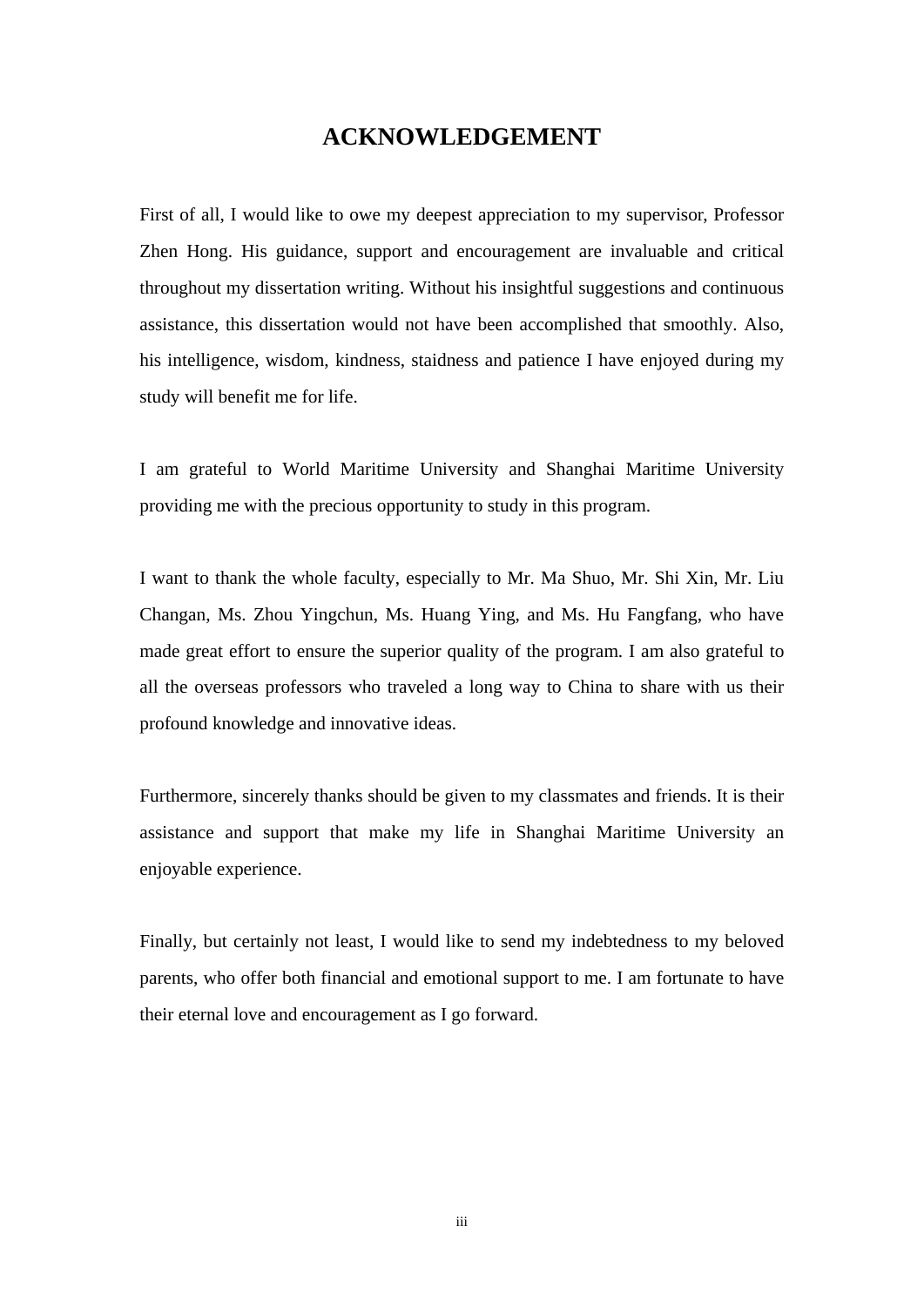### **ABSTRACT**

<span id="page-4-0"></span>Title of Dissertation: **Research on Decision-making on Take-back Modes in Reverse Logistics for End-of-Life Electronic Products for Z Company** 

Degree: **MSc** 

With the increasing awareness of public environmental protection as well as sharp increase of EOL e-products, RL for EOL e-products has been a hot spot which draws great attention from both theoretical and commercial field. RL is conducive to reducing environmental pollution, exalting the image of enterprises and promoting sustainable development of the human society. Obviously, it's essential for the implementation of RL for EOL e-products and therefore it has become a significant probe into how to serve as an integrated analytical tool for specific enterprises to do decision-making on the most efficient, cost-effective and appropriate take-back mode.

The main purpose of this paper is decision-making on take-back modes in RL for EOL e-products. First, it outlines the basic concept and characteristics of RL for EOL e-products. Second, it discusses the three widely-used take-back modes for Z Company: STM, PTM and TTM. Third, it focuses on the decision-making on take-back modes. Based on BSC ideology and questionnaire, it provides a holistic evaluation system for decision-making on take-back modes. Many criteria, sub-criteria for the decision-making on take-back modes are interrelated. And it finally helps Z Company to make a wise decision on take-back mode based on the method of AHP. Thus, a combination of BSC, Questionnaire and AHP-based approach provides a more realistic and accurate representation in this paper.

Key Words: RL for EOL e-products, Take-back Mode, Balanced Scorecard, Questionnaire, Analytic Hierarchy Progress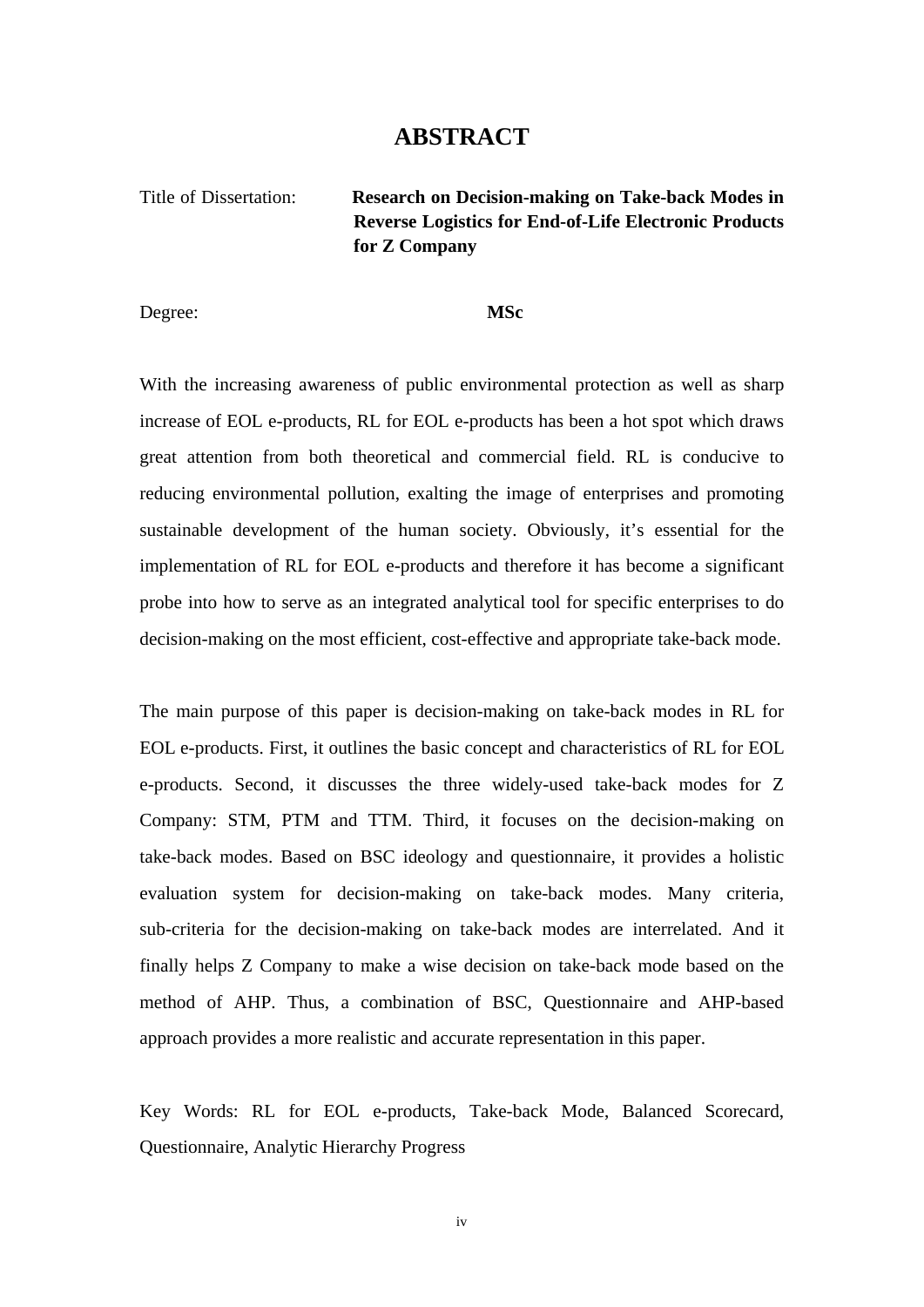## **TABLE OF CONTENTS**

<span id="page-5-0"></span>

| <b>CHAPTER 2 THEORETICAL ANALYSIS OF REVERSE LOGISTICS FOR</b>              |
|-----------------------------------------------------------------------------|
|                                                                             |
| 2.1 Reverse Logistics & Reverse Logistics for EOL Electronic Products       |
| 2.1.1 Comparative Analysis of Reverse Logistics & Forward Logistics9        |
|                                                                             |
| 2.2 Motivations for Reverse Logistics for EOL Electronic Products17         |
| 2.3 Analysis of Current Situation of Reverse Logistics for EOL E-products18 |
|                                                                             |
| CHAPTER 3 TAKE-BACK MODES IN REVERSE LOGISTICS FOR EOL                      |
|                                                                             |
|                                                                             |
| 3.2 Take-back Modes in Reverse Logistics for EOL Electronic Products21      |
|                                                                             |
|                                                                             |
|                                                                             |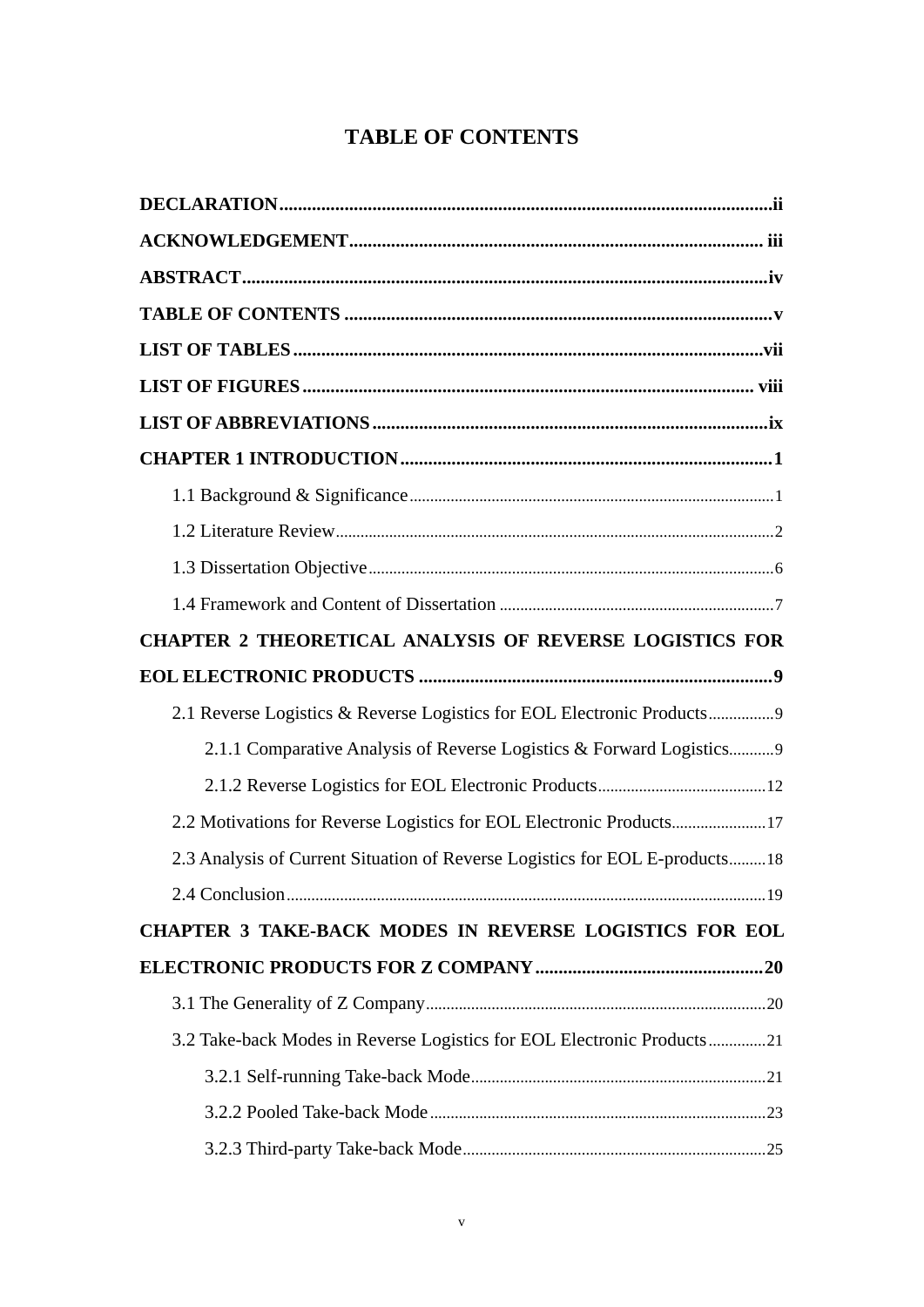| CHAPTER 4 DECISION-MAKING METHODOLOGY ON TAKE-BACK                           |
|------------------------------------------------------------------------------|
| <b>MODES IN REVERSE LOGISTICS FOR EOL E-PRODUCTS30</b>                       |
| 4.1 Steps of Decision-making on Take-back Modes in RL for EOL E-products for |
|                                                                              |
|                                                                              |
| 4.3 AHP Method for the Evaluation System of Take-back Modes33                |
|                                                                              |
|                                                                              |
|                                                                              |
|                                                                              |
|                                                                              |
|                                                                              |
| <b>CHAPTER 5 APPLICATION OF EVALUATION INDICATORS SYSTEM IN Z</b>            |
|                                                                              |
|                                                                              |
| 5.1 Evaluation Indicators of Take-back Modes in Reverse Logistics for EOL    |
|                                                                              |
| 5.2 Establishment of Evaluation Indicators System for Take-back Modes in RL  |
|                                                                              |
|                                                                              |
|                                                                              |
|                                                                              |
|                                                                              |
|                                                                              |
|                                                                              |
|                                                                              |
|                                                                              |
|                                                                              |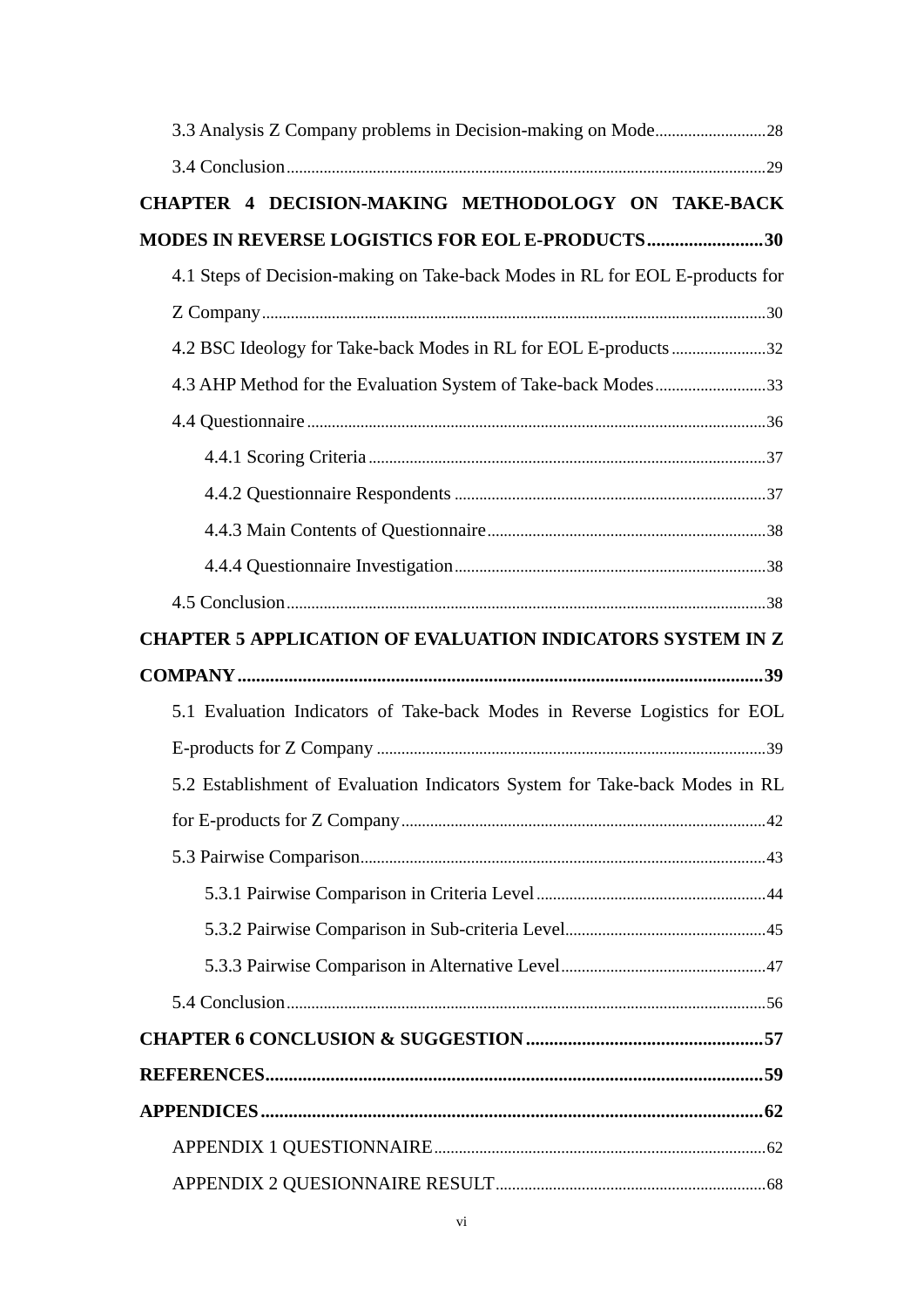### **LIST OF TABLES**

<span id="page-7-0"></span>

| Table 2-1 Differences between Reverse Logistics & Forward Logistics  11   |
|---------------------------------------------------------------------------|
| Table 2-2 Main Components and Weight ratio of five household E-products14 |
|                                                                           |
| Table 2-4 Forecasting of Annual Volume of EOL E-appliances in China15     |
|                                                                           |
|                                                                           |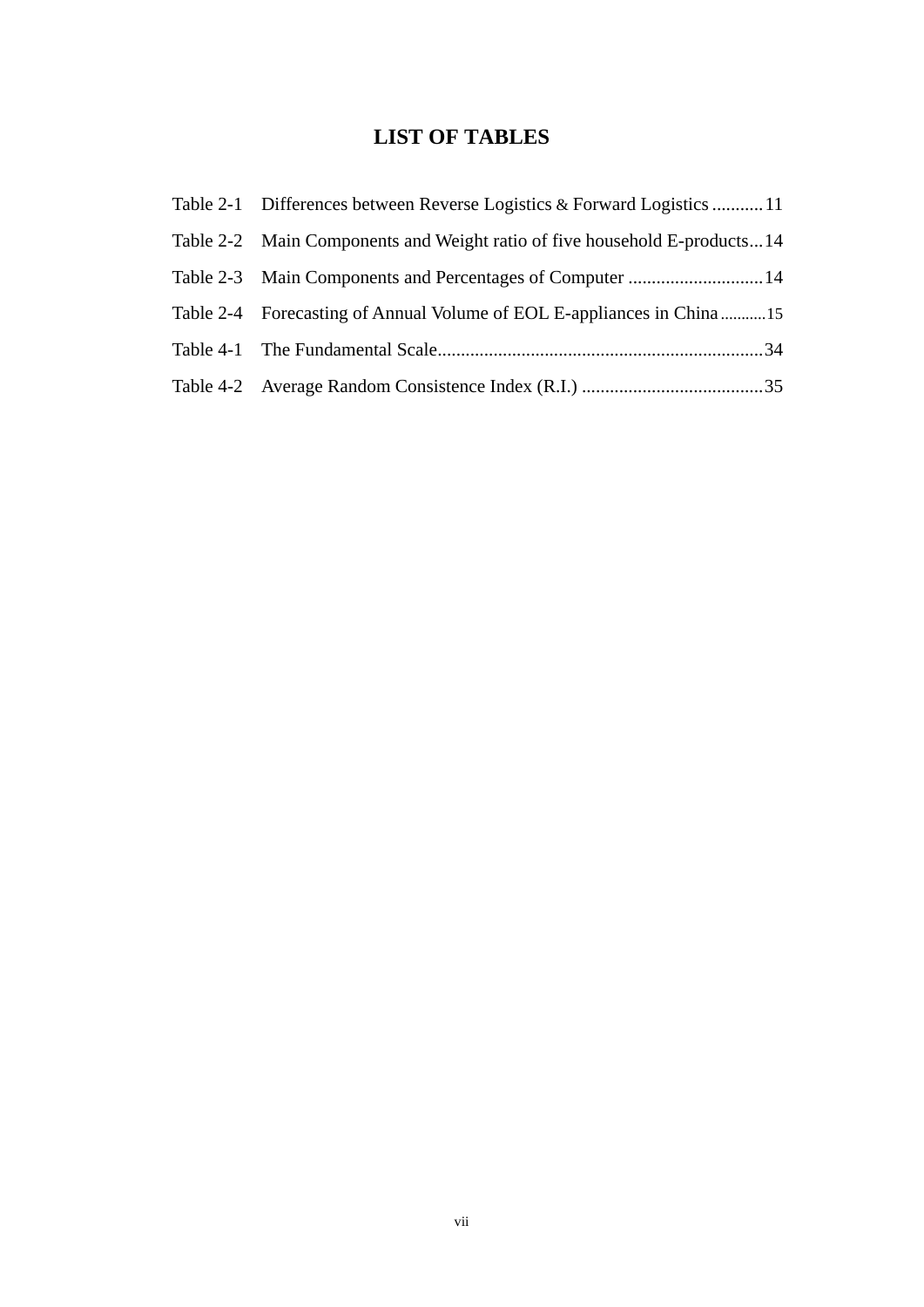### **LIST OF FIGURES**

<span id="page-8-0"></span>

| Figure 1     |                                                                  |
|--------------|------------------------------------------------------------------|
| Figure 2-1   |                                                                  |
| Figure 2-2   |                                                                  |
| Figure 3-1   |                                                                  |
| Figure 3-2   |                                                                  |
| Figure 3-3   |                                                                  |
| Figure $4-1$ | Steps of Decision-making on Take-back Modes in Reverse Logistics |
|              |                                                                  |
| Figure $5-1$ | Evaluation Indicators System for Take-back Modes in RL for EOL   |
|              |                                                                  |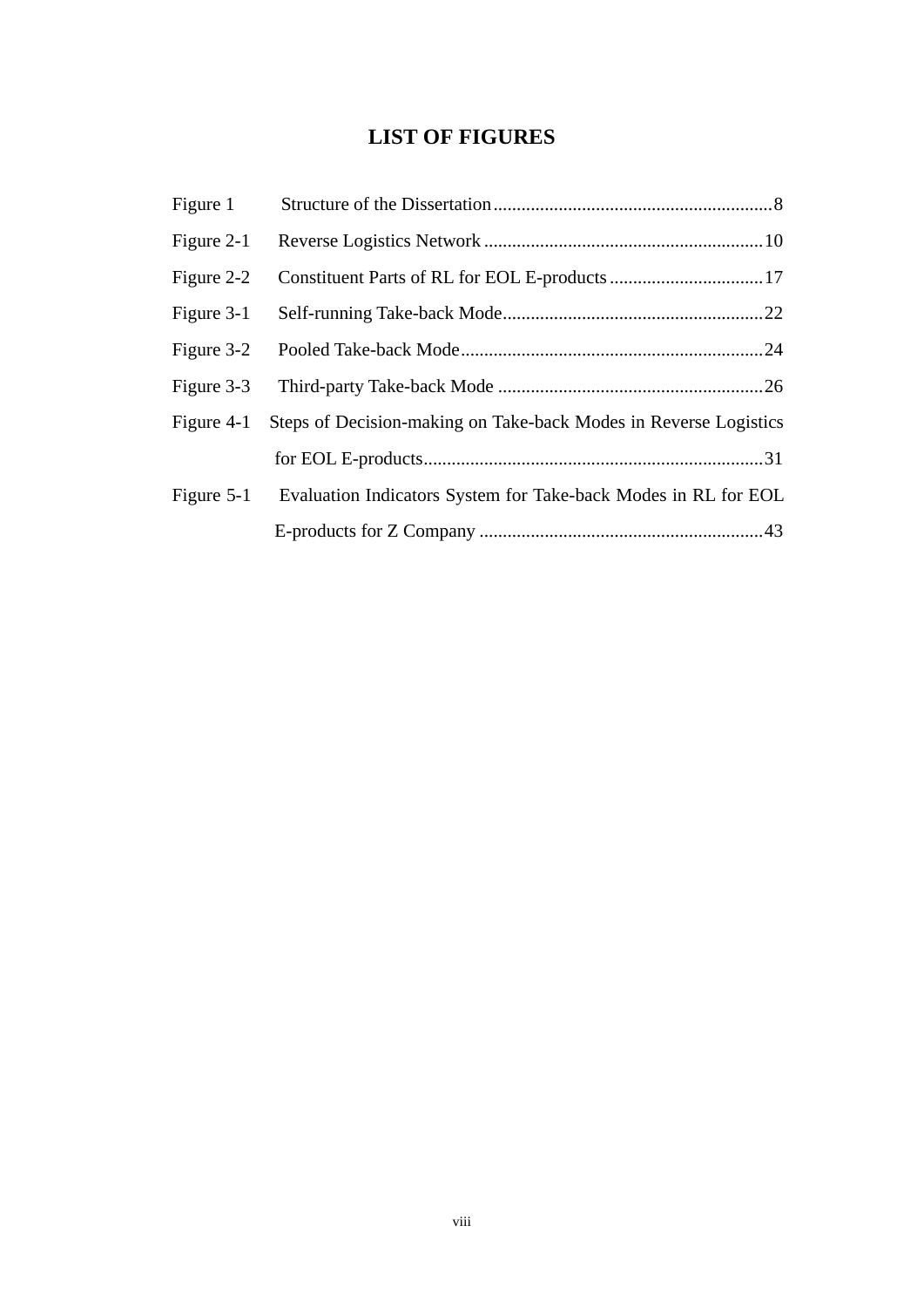### **LIST OF ABBREVIATIONS**

<span id="page-9-0"></span>

| <b>AHP</b>    | <b>Analytic Hierarchy Process</b>                    |  |  |
|---------------|------------------------------------------------------|--|--|
| <b>BSC</b>    | <b>Balanced Scorecard</b>                            |  |  |
| CI            | <b>Consistence Index</b>                             |  |  |
| <b>CR</b>     | <b>Consistence Ratio</b>                             |  |  |
| E-product     | Electronic product                                   |  |  |
| <b>EOL</b>    | End-of-Life                                          |  |  |
| EU            | European Union                                       |  |  |
| HP            | Hewlett-Packard Development Company                  |  |  |
| <b>IBM</b>    | <b>International Business Machine</b>                |  |  |
| <b>PTM</b>    | Pooled Take-back Mode                                |  |  |
| R & D         | Research & Development                               |  |  |
| <b>REVLOG</b> | The European Working Group on Reverse Logistics      |  |  |
| RI            | Random Consistence Index                             |  |  |
| RL            | Reverse Logistics                                    |  |  |
| <b>RoHS</b>   | <b>Restriction of Hazardous Substances Directive</b> |  |  |
| <b>STM</b>    | Self-running Take-back Mode                          |  |  |
| <b>TTM</b>    | Third-party Take-back Mode                           |  |  |
| <b>WEEE</b>   | Waste Electrical and Electronic Equipment            |  |  |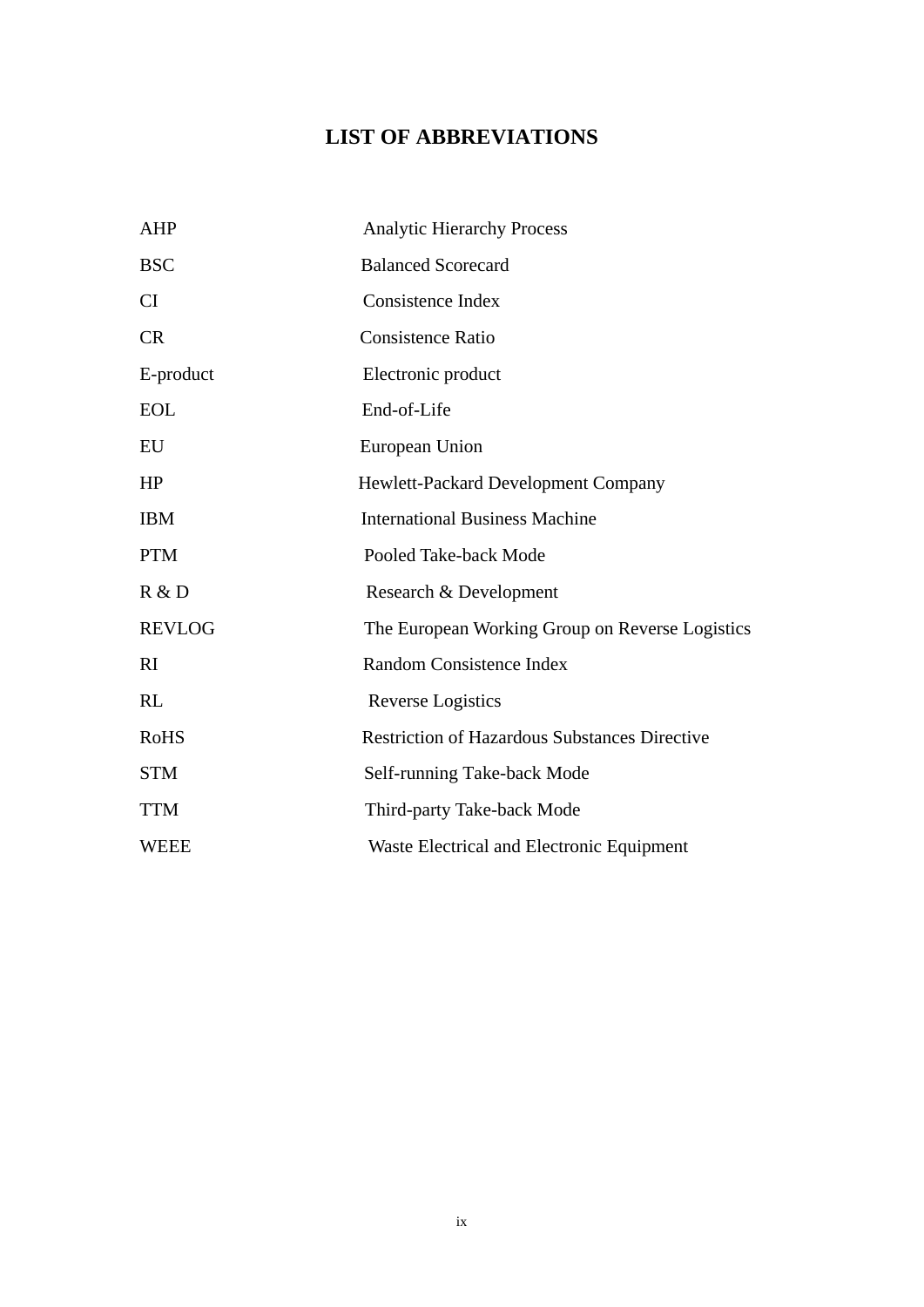### <span id="page-10-0"></span>**CHAPTER 1 INTRODUCTION**

#### **1.1 Background & Significance**

The sharp increase of population together with the dramatic development of the industry and continuous improvement of human living standards have led to large amount of wastes in the world, which has seriously deteriorated the ecological environment and resulted in mass pollution. Furthermore, with the rapid development of electronic technique, more and more advanced e-products have been used in almost all aspects of our life. When people in the full enjoyment of convenience of high-tech, they also produced massive modern trash—electronic wastes. The inappropriate disposals of a large number of End of Life (EOL) e-products have become the major pollution source to ecological environment and drawn full attention from governments and enterprises throughout the world.

In terms of the normal service life of e-products is 10-15 years, since 2003, China has entered the peak period of EOL e-products. According to the National Bureau of Statistics of China, at least 4 million refrigerators, 5 million TV sets, 5 million washing machines, 5 million computers and over 10 million mobile phones are scraped every year<sup>[1](#page-10-1)</sup>. From these figures, it can be predicted that the amounts of EOL e-products will grow at an unprecedented rate in the next period of time. The more troubling one is, at present our country has not formed a specialized system which

<u>.</u>

<span id="page-10-1"></span><sup>1</sup> http://www.china-esc.org.cn/news.asp?id=624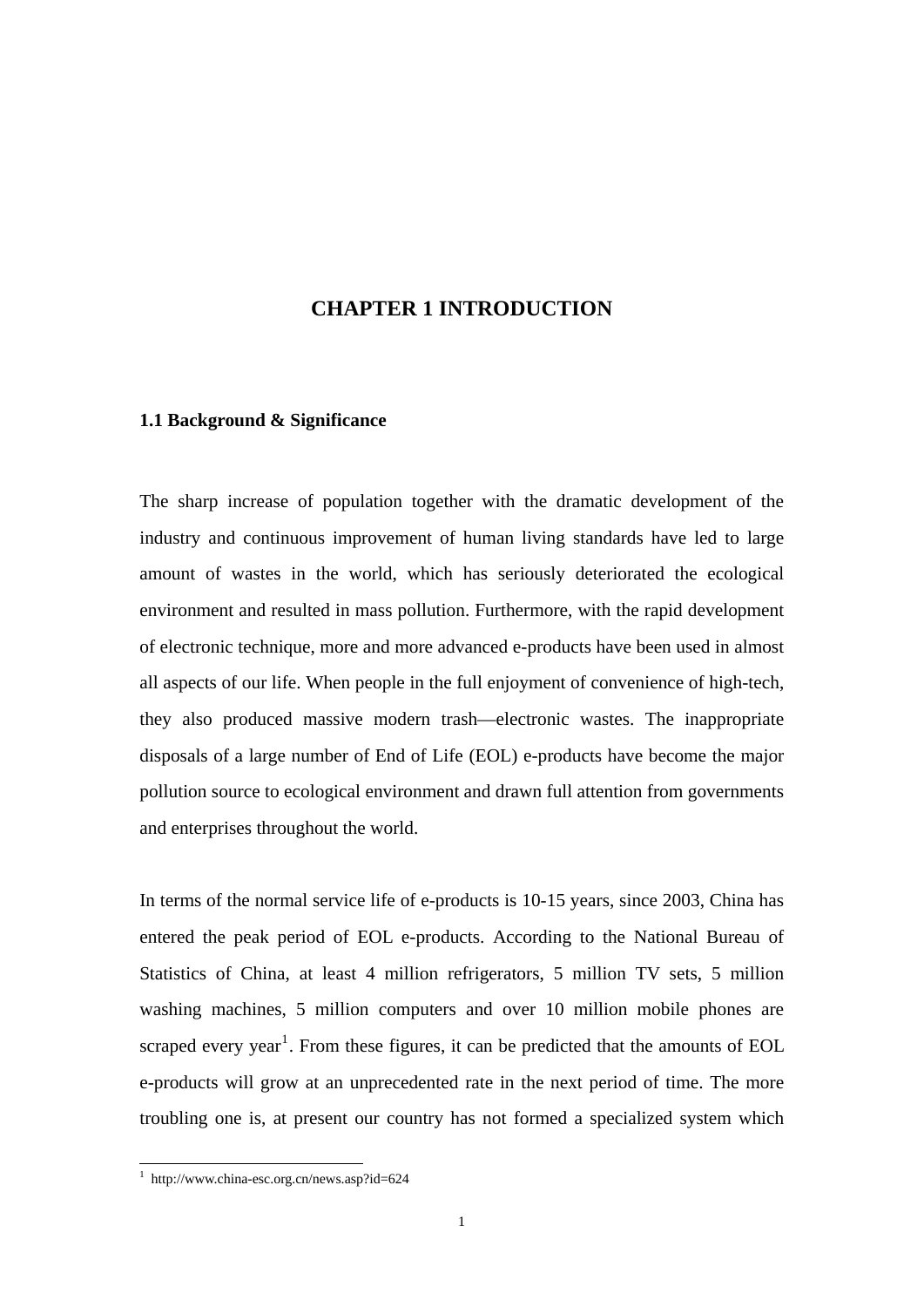<span id="page-11-0"></span>merged recycling, testing and disposing. Only two channels are available for EOL e-products: sold to hawkers, burned or buried directly.

How to change this situation and keep sustainable development forms into the main issue of government. In order to achieve this goal, the RL draw widespread concerns in recent years. Reinforcing the study on take-back modes in RL, and providing an rational choice of take-back mode in RL for EOL e-products will lead to a win-win results in the respects of both economic and social benefits: improving the customer service level, lowering raw material costs, protecting the environment, promoting the corporate image, improving the product design, increasing the product quality, etc. Due to the cut-throat competition and globalization strategy, many far-sighted enterprises have taken RL as a competitive tool such as IBM, HP and Johnson & Johnson which have gained the benefits from above mentioned points.

In China, RL in terms of theoretical research or commercial practice is just beginning. To put all into a nutshell, the hot topic links environmental friendly and sustainable development. The research of RL has great significance to promote the development of RL in our country and realize the economical sustainable development.

#### **1.2 Literature Review**

Through study and research, the author found that both scholars at home and abroad have done a great many researches on RL in various perspectives.

① First, research on basic theory of RL is abundant.

1) Definition of Reverse Logistics

Dr Stock J R is the earliest scholars to study on RL. Stock (1992) defined in *Reverse*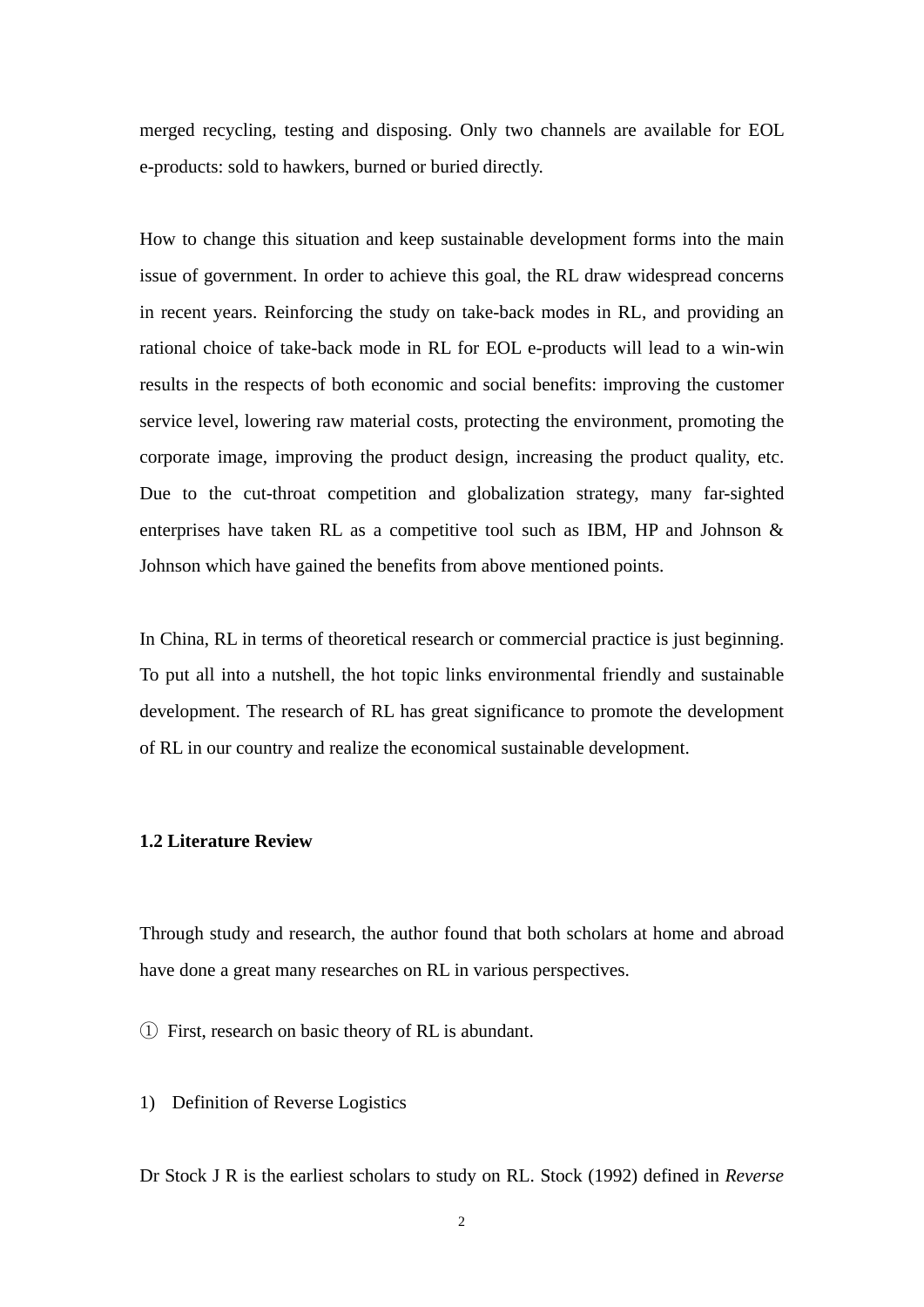*Logistics: White Paper* "Reverse Logistics as a process of logistics activities which contains return of product, material of replacement, reusing of goods, treatment of waste, re-treatment, maintenance and re-manufacturing." In 1998, RL has been defined as"...the term most often used to refer to the role of logistics in product returns, source reduction, recycling, materials substitution, reuse of materials, waste disposal, and refurbishing, repair and remanufacturing."(Stock J R, 1998, p6)

Rogers and Tibben-Lembke (1998) defined RL as "the process of planning, implementing, and controlling the efficient, cost effective flow of raw materials, in-process inventory, finished goods and related information from the point of consumption to the point of origin for the purpose of recapturing value of proper disposal" (p. 2).

REVLOG (2004) defines RL as "the process of planning, implementing and controlling flows of raw materials, in process inventory and finished goods, from the point of use back to a point of recovery or point of proper disposal".

All in all, RL is exactly the opposite direction toward the forward logistics. It can start at any point from the node of consumption to the node of origin.

2) Motivations for Reverse Logistics

Carter and Ellram (1998) mentioned that there are four points influence the reverse logistics: "legislation, supplier, customer and competitor." Dekker (2003) considered the three motivations: "economic, corporate citizenship, and legislation". *In Reverse Logistics: A Second Chance to Profit*, Andle (1997) mentioned that "RL is a strategic tool that can bring economic benefit and competitive advantages to enterprises."

② Second, various take-back modes have been introduced to different enterprises based on different scenarios.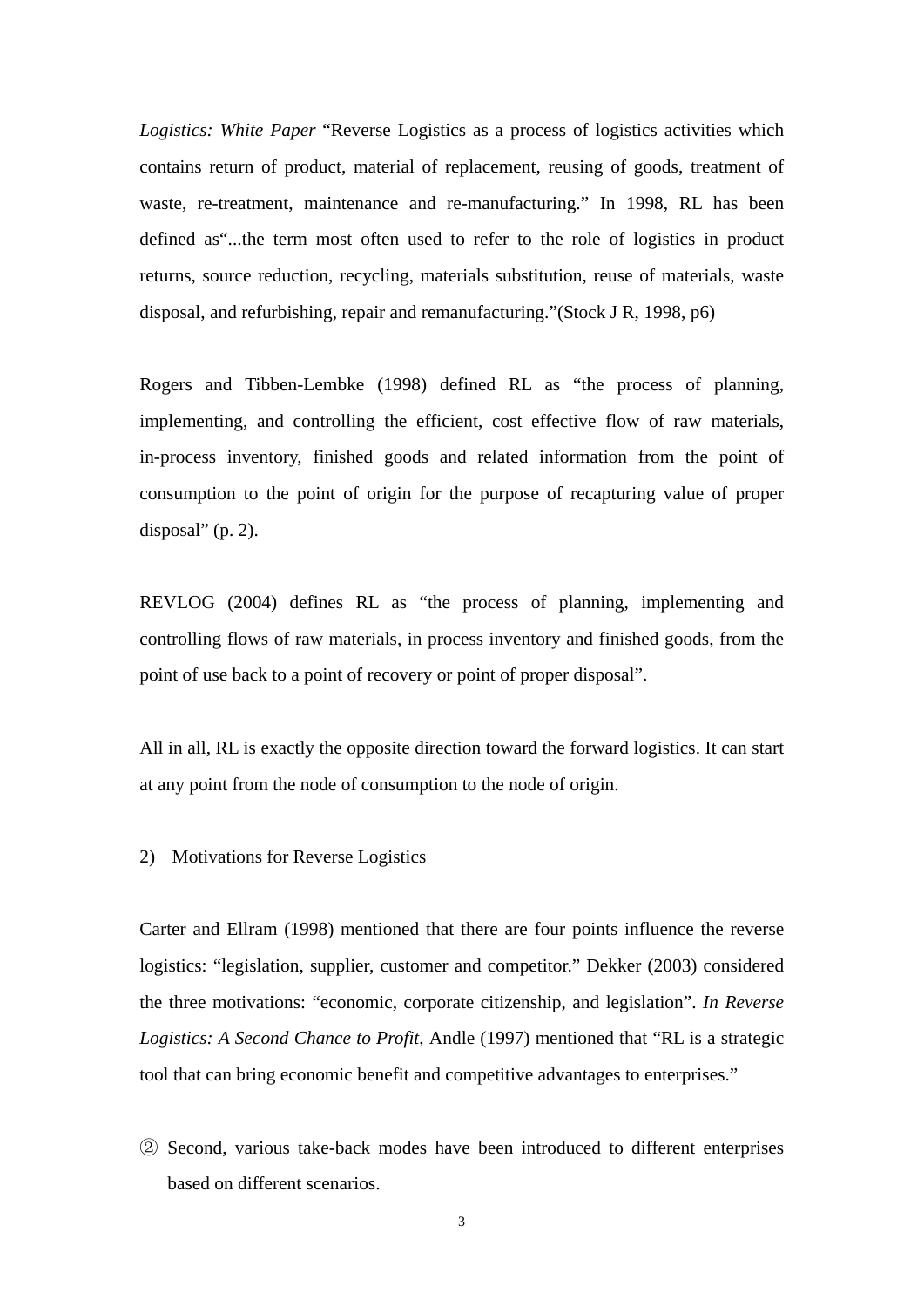In China, RL is an emerging business in logistics field as well as a quite thorny aspect. However, a big problem is that many enterprises don't know how many modes exist. Here, the following scholars both in China and foreign have introduced a lot.

A.J. Spicer & M.R. Johnson in *Third-party demanufacturing as a solution for extended producer responsibility* analyzed the enterprises can choose three modes under the restriction of Extended Producer Responsibility: 1. "OEM take-back mode, under this mode the original equipment manufacturer is responsible for recycling and disposing the EOL products; 2. Pooled take-back mode which means the Producer Responsibility Organization will recycle and dispose the EOL products for all the members; 3. Third-party take-back mode, for this type the enterprise will pay charges to third-party logistics company who will responsible for the recycling and disposing."

V. Ravi suggested as follows: "1. Third-Party Demanufacturing mode; 2. Symbiotic Logistics Concept mode; 3. Virtual Reverse Logistics mode." The author also analyzed advantages & disadvantages of each mode respectively.

In China, Yao Weixin (2004) in *Comparison of Different Take-Back Modes in Reverse Logistics* studied take-back modes such as "Third-Party take-back, Retail take-back and Manufacturing take-back in RL". The research analyzed and compared three modes through setting up mathematical model. The author offered theoretical principle for enterprises to choose suitable take-back mode.

Wei Jie (2005) in *The Different Take-back Models in Reverse Logistics with the Restriction of EPR* analyzed three take-back mode under the restriction of Extended Producer Responsibility (EPR): "Original Equipment Manufacturer (OEM) take-back, Producer Responsibility Organization (PRO) take-back and Third-party (TP) take-back". The author provided theoretical basis for the production enterprises to choose appropriate take-back mode in RL through analyzing costs, feedback ability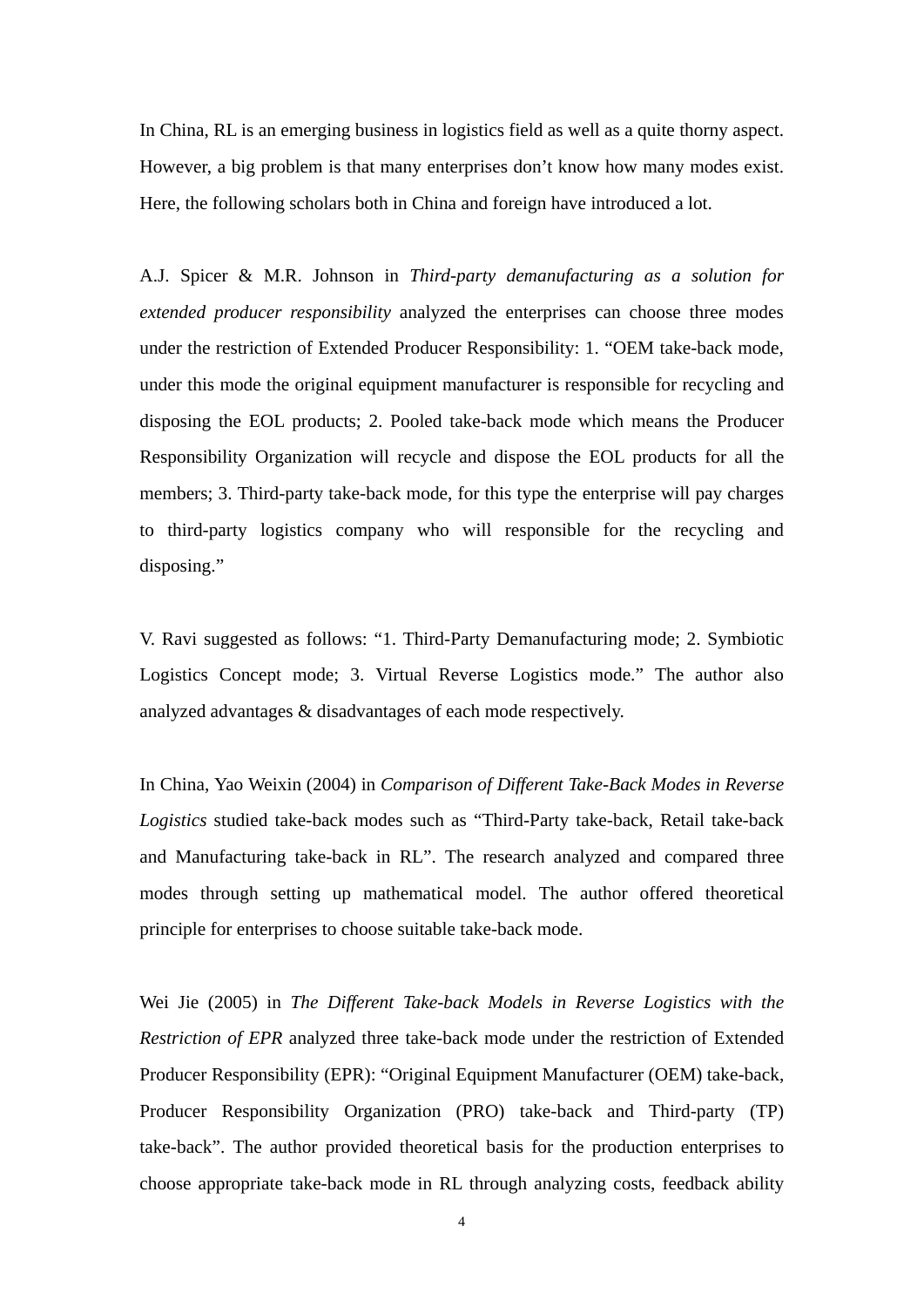and so on by setting up mathematical models and giving examples.

Chang Xiangyun (2006) in *The Management Modes in Reverse Logistics based on EPR* analyzed characteristics of the "Government mode, OEM mode and Third-party mode" respectively. The author suggested that in the current China, it's necessary to diversify the management channel of RL.

From abovementioned, it can be summarized three main take-back modes in RL: 1. STM; 2. PTM; 3. TTM. Each mode has its own strengths and weaknesses, and different enterprises should apply them depend on themselves situations.

③ Third, another problem rising is: how to select the most appropriate one from so many take-back modes? As we know, an appropriate take-back mode will bring so many benefits like reducing cost, saving materials. For that, the author digs further into the research.

Dennis W. Krumewiedea in *A mode for reverse logistics entry by third-party providers* mentioned the definition and cost (inventory cost, transport cost and disposal cost) of RL. According to the competition between the third-party logistics enterprise and customers, the author divided the process of RL into three steps: "recycling, transportation and decision-making." The author set up the decision-making model for RL.

In China, Li Yuhong in the paper of *Study the Reverse Logistics mode for Enterprise* also mentioned a new method to evaluate the take-back modes. Through the analysis of main factors that influence the selection of operation modes, the author applied the FCE to choose the optimum operation mode.

Lu Jie in paper of *Research on Choosing the Reverse Logistics mode of end of life*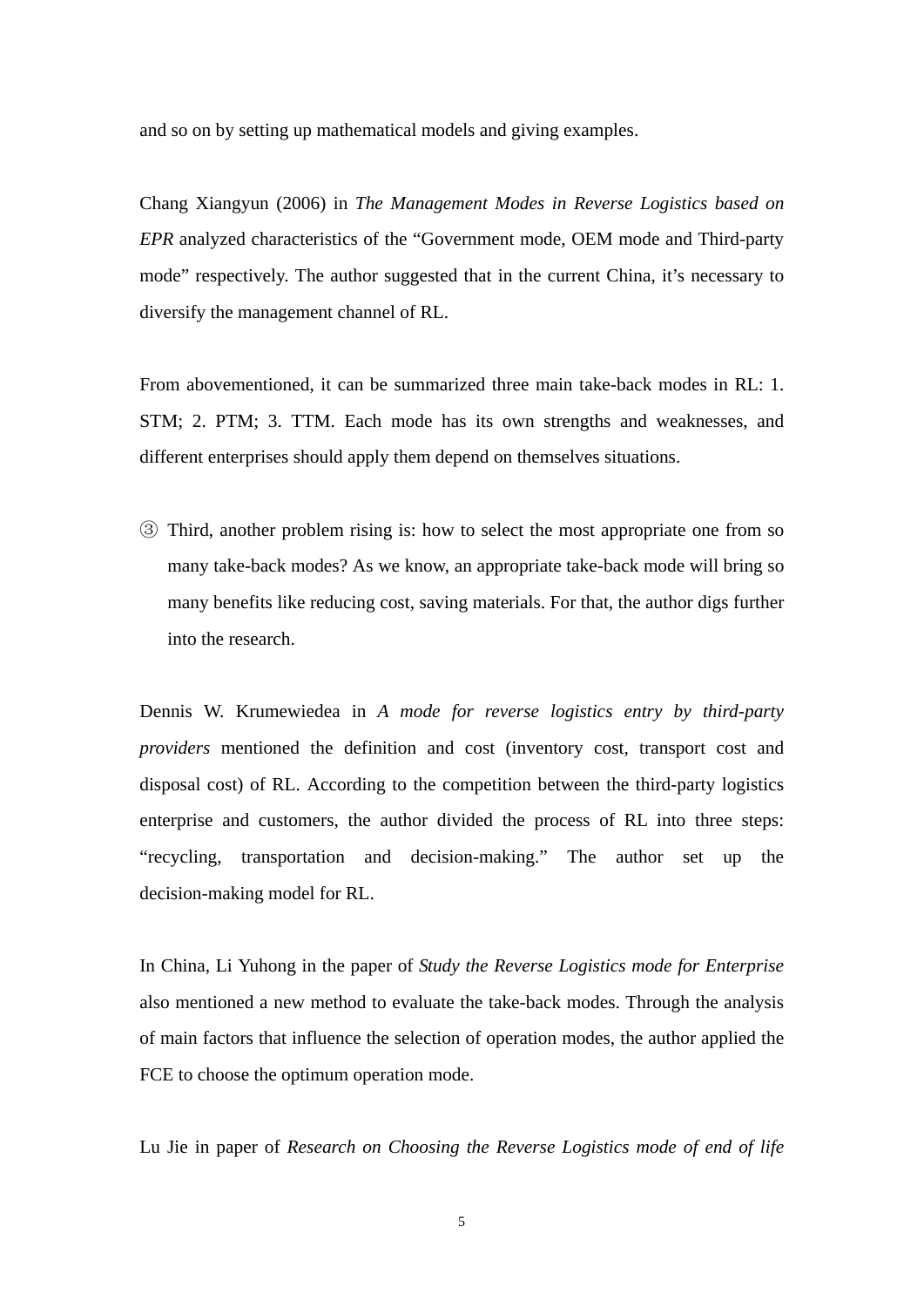<span id="page-15-0"></span>*appliances*—*in views of electrical home appliances* introduced the modes in RL for electrical appliances industries. The author analyzed the characteristics and conditions of three take-back modes, and made a comparison between these modes. The author applied ANP to set up the evaluation system.

Zhou Lingyun, Yu Ang in *The Application of the Third-Party Reverse Logistics in the Treatment of the Waste Electrical and Electronic Equipment* analyzed the current recycling situation of EOL e-products in China and their hazardous to environment. After referring to management methods of dealing with WEEE in developed countries, and meanwhile based on the Chinese circumstance, the application of the third-party take-back mode for EOL e-products is better.

From what have studied, it can be noticed that evaluation for most appropriate take-back mode is very important for enterprises.

#### **1.3 Dissertation Objective**

The objective of this paper is to provide a tool that allows enterprises making the better decision on take-back mode under specific situation. Hence, it's important for enterprises to choose an appropriate take-back mode because this will decide their reverse logistics business success or failure. A suitable take-back mode in RL for EOL e-products will bring many benefits such as reduce production cost, save resources etc. In order to achieve this objective, and combine with quantitative and qualitative analysis, the author will support the enterprises to select the most appropriate mode.

All in all, the research meanings are listed below:

a) *Make the paper based on EOL e-products.* It will introduce the characteristics of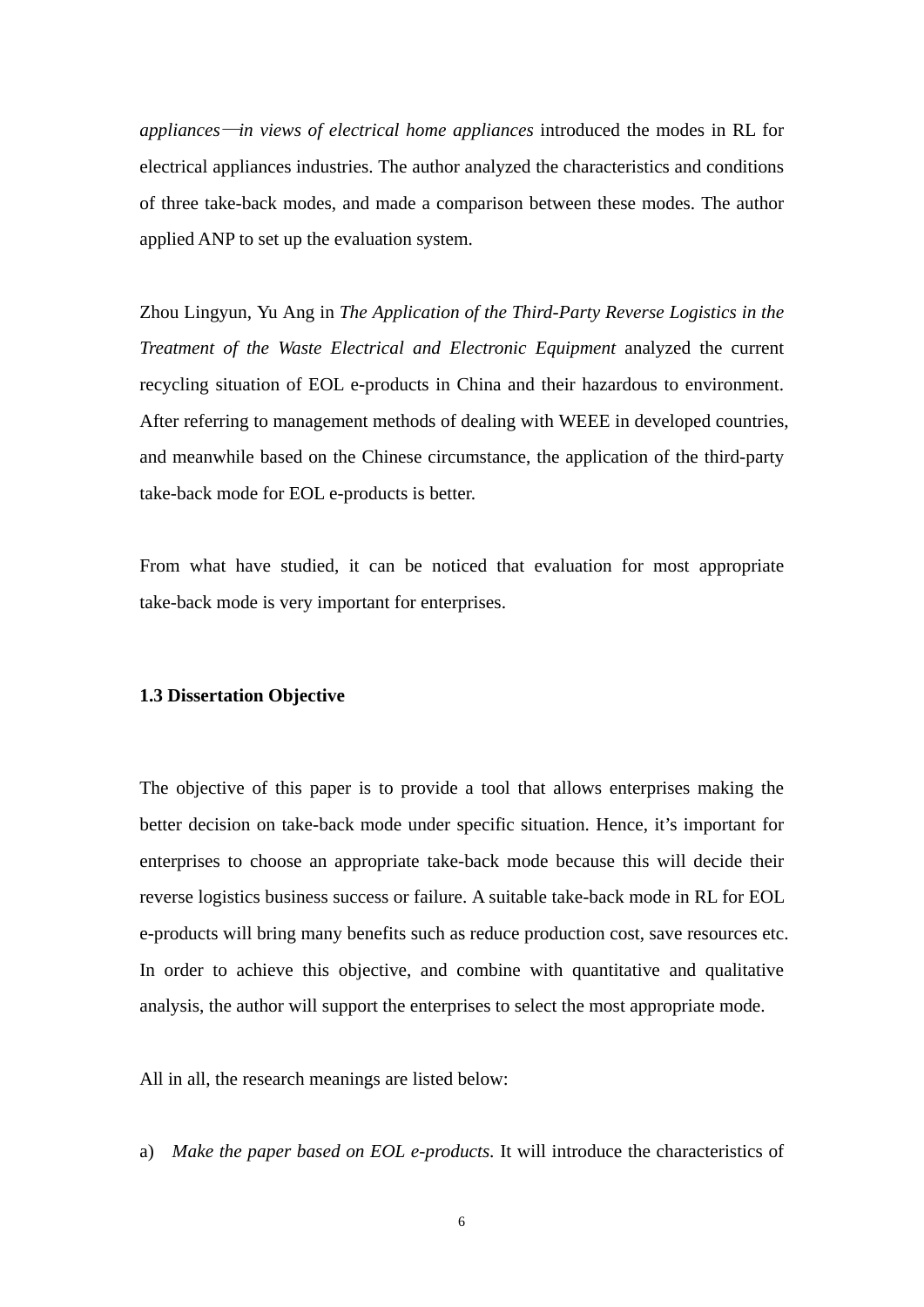<span id="page-16-0"></span>EOL e-products, RL for EOL e-products and so on.

- b) *Work out how to do the decision-making on take-back modes.* Indicators like cost, profit, service will be fully analyzed, and AHP, BSC methods will be applied.
- c) *Link the practical meaning with research methods on take-back modes in RL for EOL e-products.* Decision-making methods will be applied to Z Company so as to check the validity and correctness of the research of this paper.

#### **1.4 Framework and Content of Dissertation**

For the research content, this paper is mainly about decision-making on take-back modes in RL for EOL e-products. The main contents of the paper are as follows:

First Chapter: Introduction—It focus on the research background and significance, clarify the purpose of the research and the content as well as the framework. It also mentions some researches of relevant literatures at home and abroad.

Second Chapter: Theoretical Analysis of RL for EOL E-products—The author will study the RL through comparison with forward logistics, introduce the characteristics of RL for EOL e-products, motivations for RL for EOL e-products and analyze the current situation of RL in China.

Third Chapter: Take-back Modes in RL for EOL E-products for Z Company—The author will give brief introduction of Z company and discuss the three widely used take-back modes in RL: 1. STM, 2. PTM, 3. TTM. The author will analyze the strengths and weaknesses of each mode respectively. Last, the author will point out problems which puzzle Z Company to select an appropriate mode.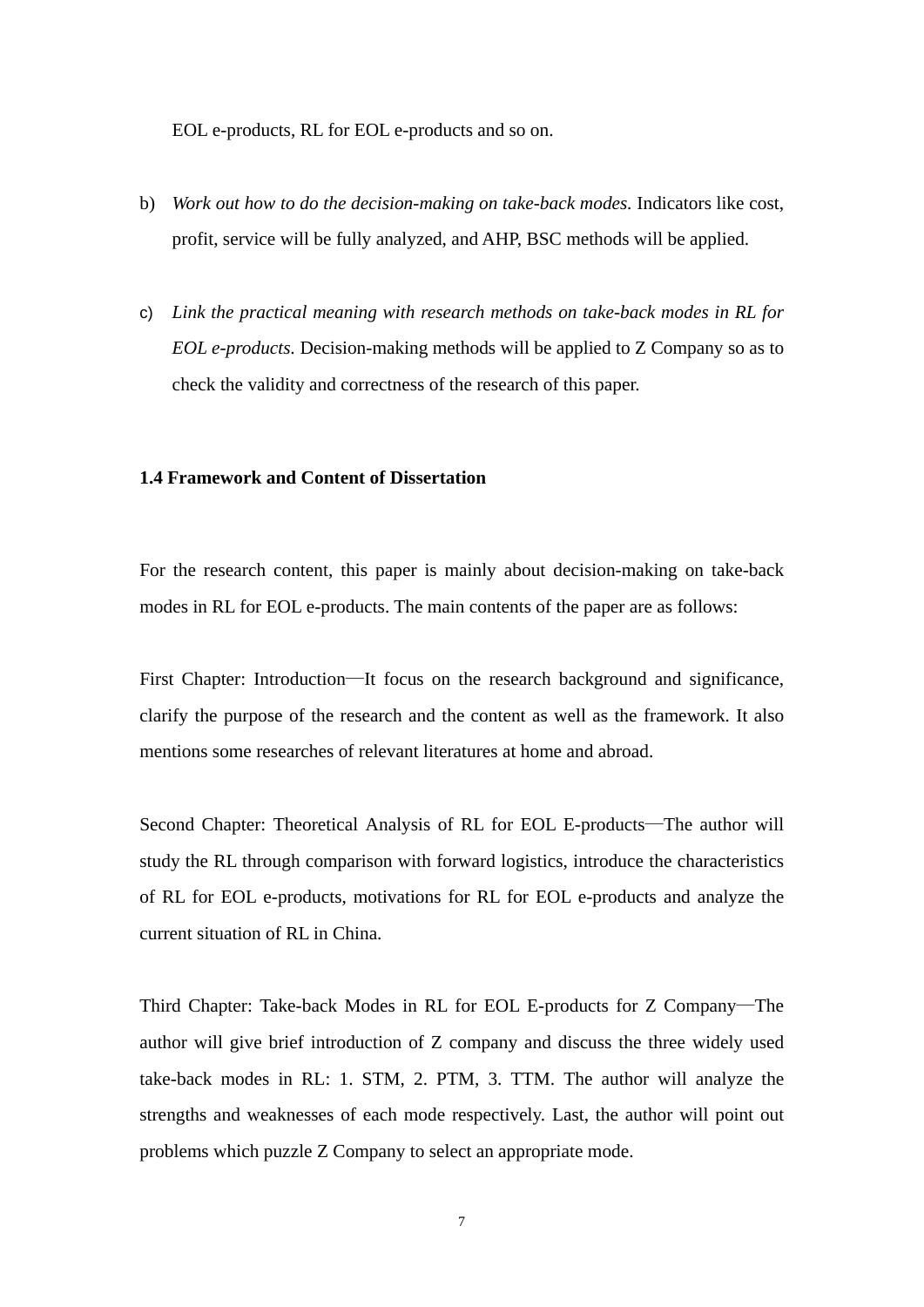<span id="page-17-0"></span>Fourth Chapter: Decision-making Methodology on Take-back Modes in RL for EOL E-products for Z Company—The author will discuss how to choose the appropriate take-back mode. In order to fulfill the task, the author will apply BSC, and AHP model will be introduced. Last design the questionnaire.

Fifth Chapter: Application of Evaluation Indicators System in Z Company—The author will apply the above mentioned methods to support Z Company solve problem. Through the mathematical calculation, the author will give the final results.

Sixth Chapter: Conclusion & Suggestion—Last chapter will summarize all the text and make some suggestion for further research.



#### **Figure 1 Structure of the Dissertation**

Source: Drawn on my own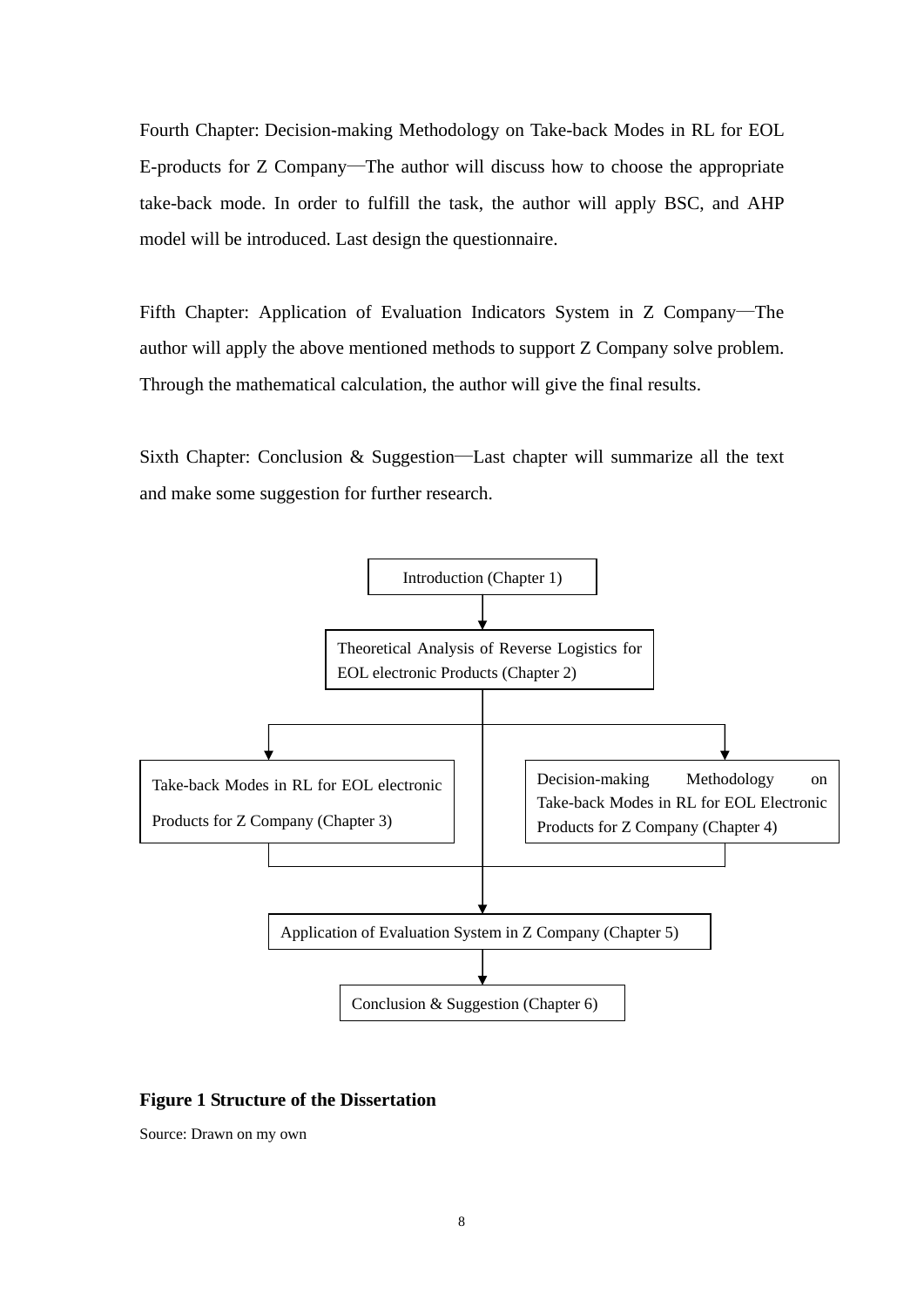# <span id="page-18-0"></span>**CHAPTER 2 THEORETICAL ANALYSIS OF REVERSE LOGISTICS FOR EOL ELECTRONIC PRODUCTS**

#### **2.1 Reverse Logistics & Reverse Logistics for EOL Electronic Products**

The rapid replacement of products and increasingly shortened product lifecycle result in a large number of EOL products. It's essential for recycling and remanufacturing through reverse logistics so as to save materials and make full use of the value of these products.

#### **2.1.1 Comparative Analysis of Reverse Logistics & Forward Logistics**

#### **2.1.1.1. Definition of Reverse Logistics**

In the entire logistics supply chain system, there are two different logistics flow channels: one is the main channel of logistics flow, called forward logistics which means products through production→circulation→distribution to meet the consumer demand. Another one is RL that discussed in this paper which carries on backflow of EOL products in order to restore the value and take appropriate disposing.

In the past, enterprises usually don't consider the after sales reclaim & dispose service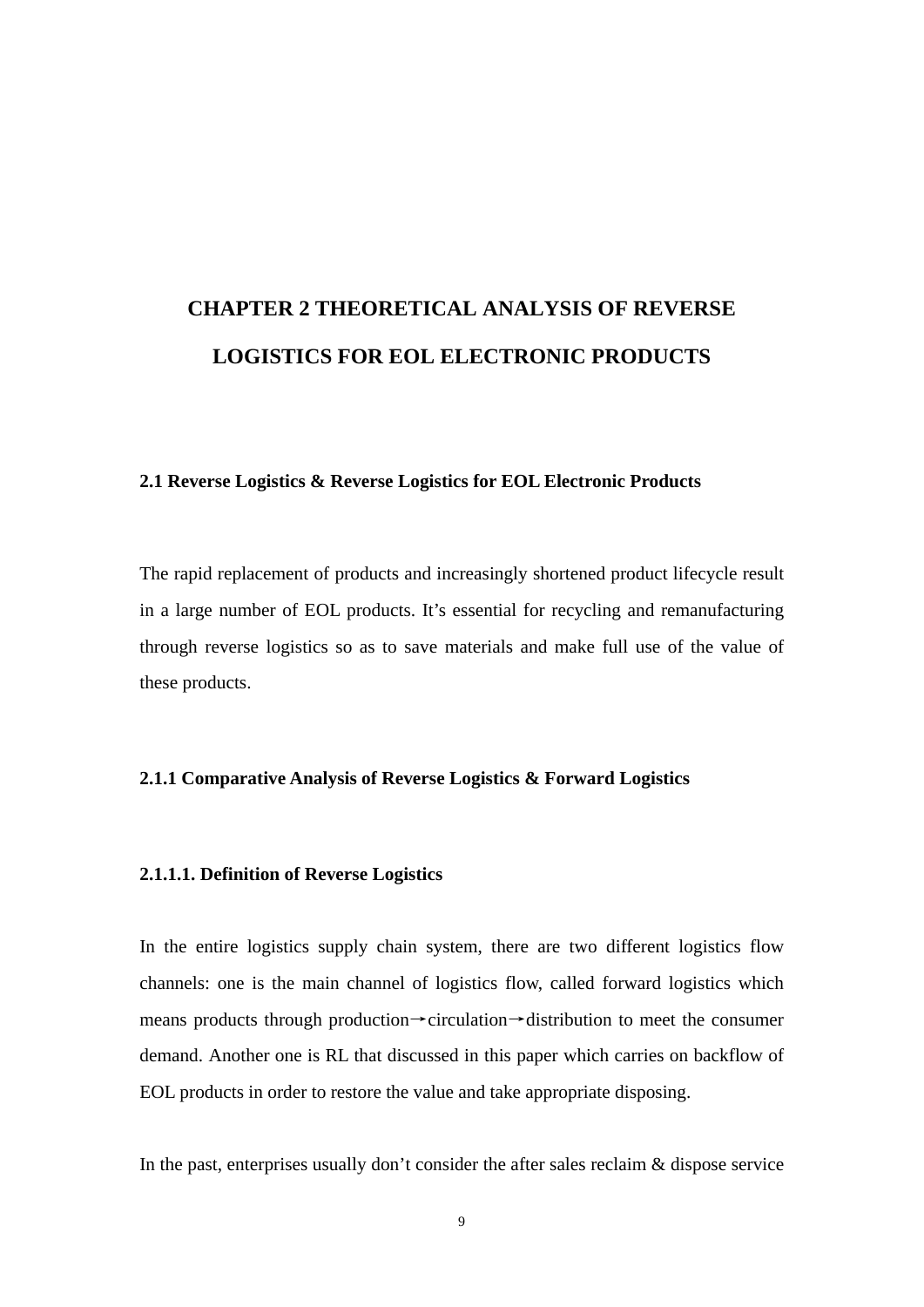<span id="page-19-0"></span>because majority of them think this kind of service will bring one more burden to the operating cost, so most products are buried or burned directly after use. Actually, RL can enable EOL products to be reused and entrust new value to the product. Therefore, enterprises should pay great attention to RL and consider it as important as the forward logistics, then make further integration of forward logistics and RL.

In recent years, with the increasing pressure of environmental laws  $\&$  regulations, the growing awareness of environmental protection, RL has drawn great attention from more enterprises and scholars. Under such a cut-throat competitive situation, especially the nowadays financial crisis, it's essential for us to study and develop RL which can reduce more operating cost and bring more unexpected benefits.

Rogers and Tibben-Lembke (1998) defined RL as "the process of planning, implementing, and controlling the efficient, cost effective flow of raw materials, in-process inventory, finished goods and related information from the point of consumption to the point of origin for the purpose of recapturing value of proper disposal" (p. 2). The following figure shows RL network:



**Figure 2-1 Reverse Logistics Network** 

Source: Drawn on my own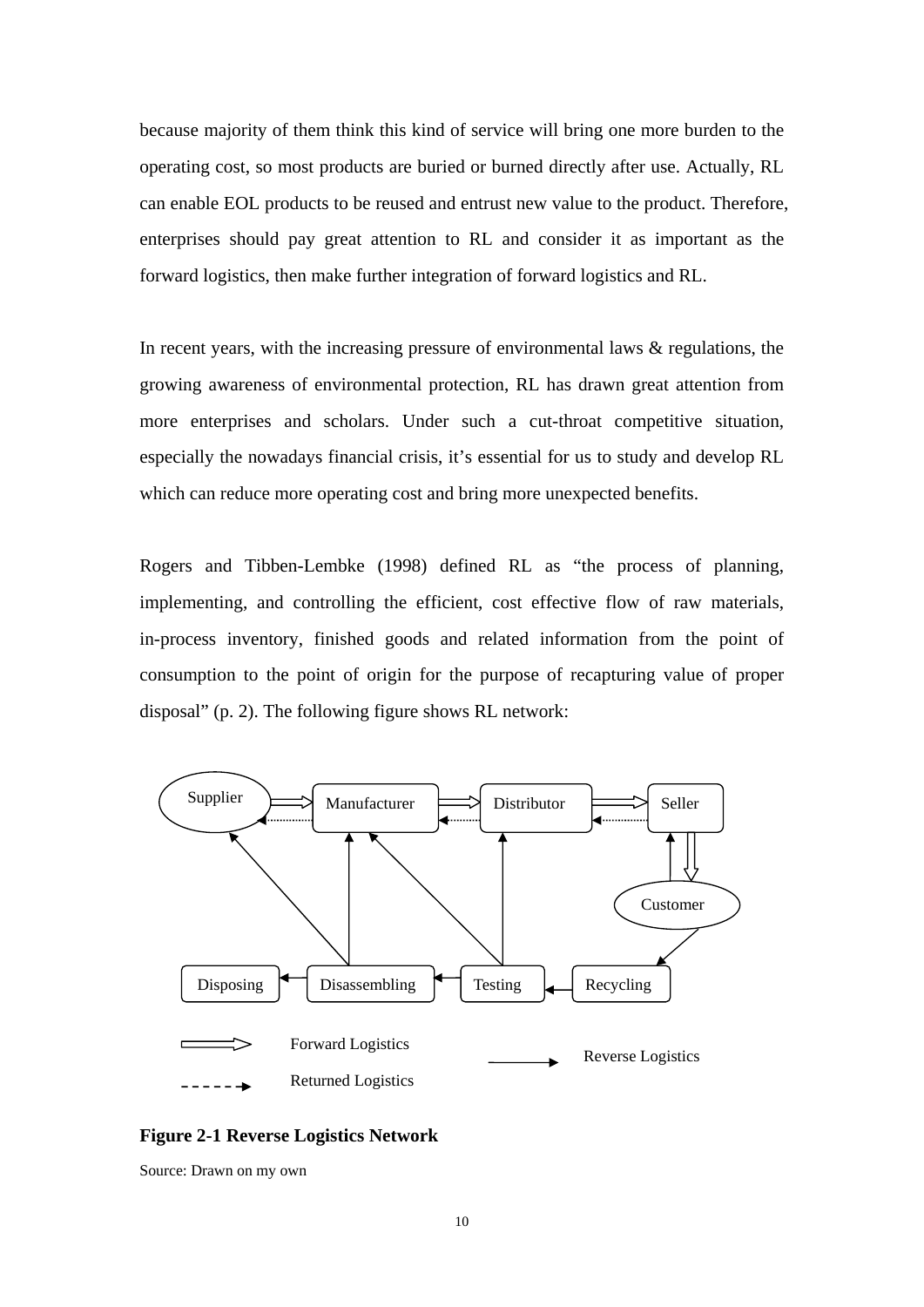#### <span id="page-20-0"></span>**2.1.1.2 Characteristics of Reverse Logistics**

From aforementioned analysis, it has reflected some differences between these two kinds of logistics, and the following paragraphs will focus on the key characteristics:

- $\overline{1}$  Reverse. The flow of EOL products in RL is in this way: consumer→intermediary →disposal center→manufacturer→supplier. Hence, RL is in opposite direction and has completely opposite initial point to forward logistics. It can be summarized that all the physical and information flows are arisen by the last section in RL system or the final consumers.
- ② Uncertainty. Due to the EOL products have various conditions which cause the starting point of RL is often scattered, sometimes in production field, sometimes in distribution field or maybe in consumption market. Therefore, the uncertainty of RL firstly display by uncertain and dispersion of initial point. Next one is uncertain of demand period and quantities of RL that result in hard to foresee. In addition, the destination of RL is also uncertain, the EOL products may be sent to vendors, suppliers and manufacturers. However, fixed quantity, punctuality and designated initial point is three basic requirements of forward logistics.

Except these two key characteristics, there also exist many other differences. And these differences will be listed in the following table so that we can learn the reverse logistics and forward logistics better.

| Differences Between Forward and Reverse Logistics    |                            |                                        |  |  |
|------------------------------------------------------|----------------------------|----------------------------------------|--|--|
| <b>Reverse Logistics</b><br><b>Forward Logistics</b> |                            |                                        |  |  |
| Quantity                                             | Small quantities           | Large quantities of standardized items |  |  |
| <b>Forecasting</b>                                   | Forecasting more difficult | Forecasting relatively straightforward |  |  |

**Table 2-1 Differences between Reverse Logistics & Forward Logistics**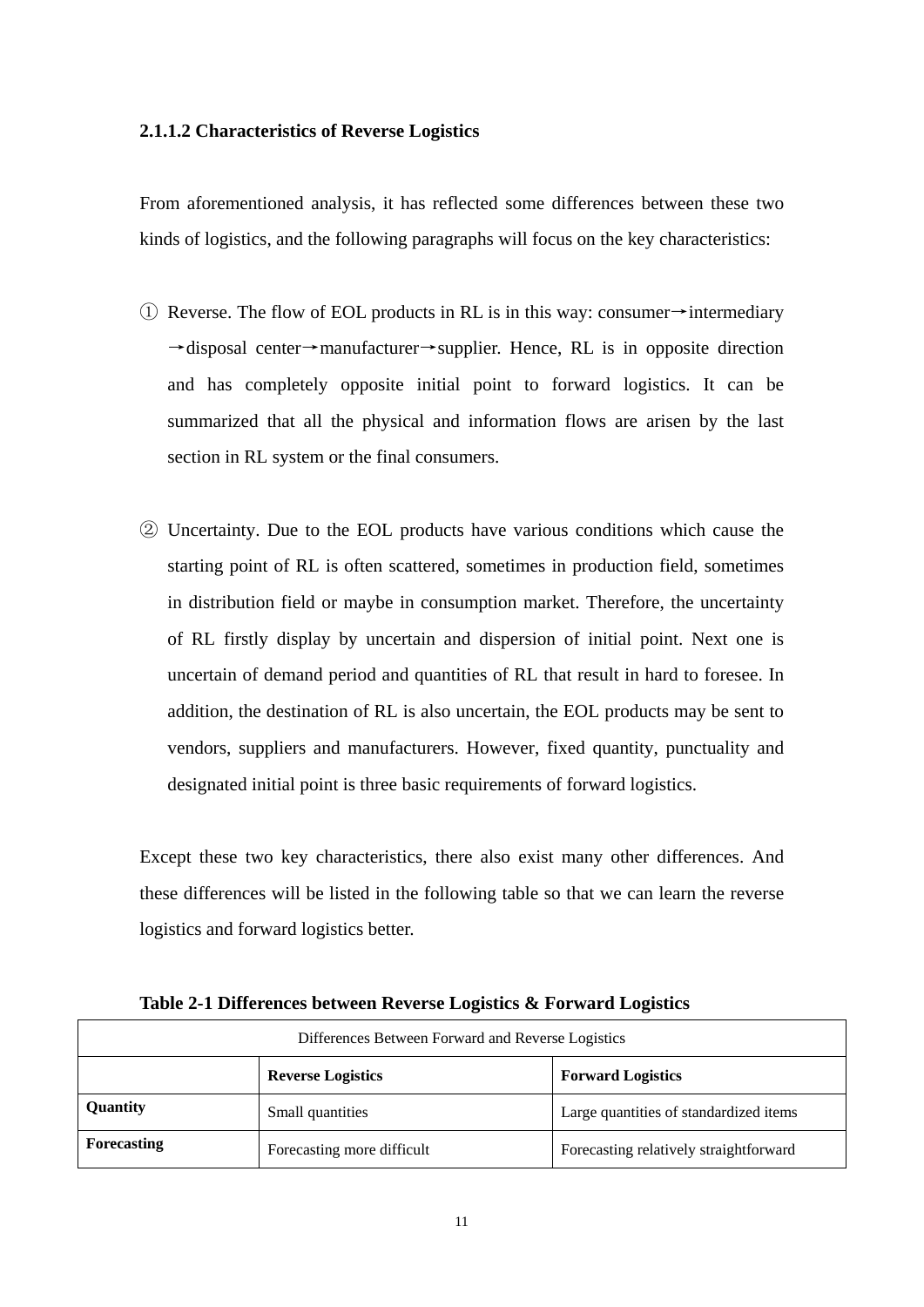<span id="page-21-0"></span>

| <b>Distribution channel</b> | Many to one distribution point                       | One to many distribution points                                                |  |
|-----------------------------|------------------------------------------------------|--------------------------------------------------------------------------------|--|
| <b>Product flow</b>         | One way ("pull")                                     | Two way ("push and pull")                                                      |  |
| <b>Product quality</b>      | Product quality not uniform                          | Product quality uniform                                                        |  |
| <b>Product value</b>        | High product value                                   | Moderate to low product value                                                  |  |
| <b>Disposition option</b>   | Disposition not clear                                | Disposition options clear                                                      |  |
| <b>Speed</b>                | Speed often not considered a priority                | Importance of speed recognized                                                 |  |
| Inventory management        | Inventory management not consistent                  | Inventory management consistent                                                |  |
| <b>Product life cycle</b>   | Product life cycle issues by several factors         | Product life cycle manageable                                                  |  |
| <b>Information tracking</b> | Automated information systems used to<br>track items | Combination of automated and manual<br>information systems used to track items |  |

Source: <http://www.rlec.org/>& Adapted and modified from Shear et al. "The warehousing link of reverse logistics."

To sum up, first, the goal of RL has two, one is to obtain the residual value from EOL products, and another is to carry on the proper disposal to eliminate the environment hazards. Second, the object of RL include products, packaging units, materials and related information flow from final destination into each node along supply chain channel in reverse direction. Third, the activity of RL is to realize the purpose of RL. It consists of recycling, reusing, testing, refurbishing and remanufacturing, etc.

#### **2.1.2 Reverse Logistics for EOL Electronic Products**

#### **2.1.2.1 Definition of Reverse Logistics for EOL Electronic Products**

RL for EOL e-products, as its name implies that it's a recycling and disposing process through RL when e-products leave the consumer market at their mid and later stage of life cycle. It mainly integrates the recycling, dismantling, sorting, disposal, inventory, transportation, distribution, reusing and many other steps. Furthermore, from the entire supply chain point of view, RL for EOL e-products also links with the raw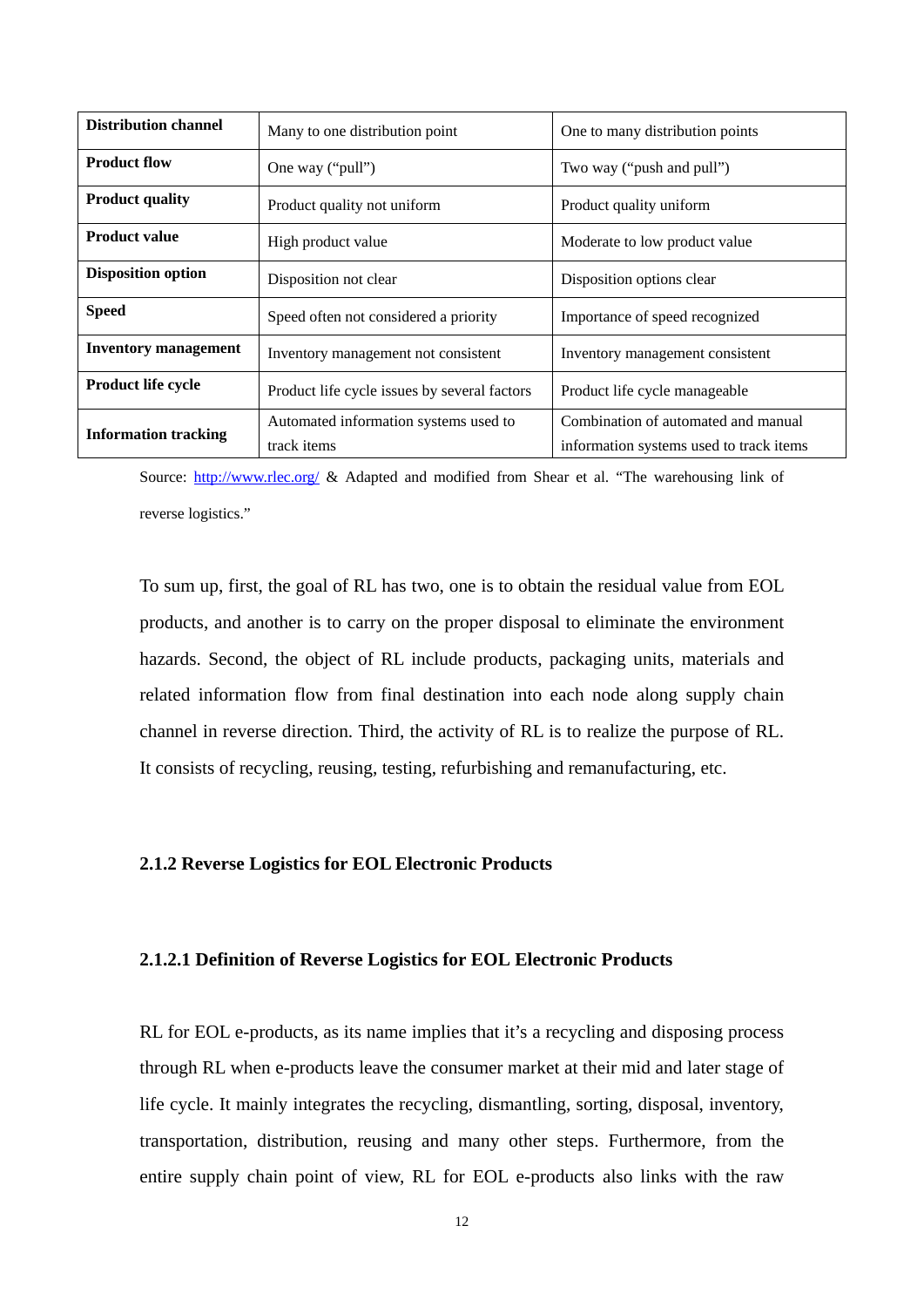materials procurement, manufacturing as well as sales. The recycling and disposing of EOL e-products can transform some into reusable raw materials and renter the raw materials procurement section, some will be as usable spare parts to support production and some will enter the low-end consumer market through simple repair.

#### **2.1.2.2 Characteristics of EOL Electronic Products**

The e-products are featured as high technique, short life cycle, and quick update speed. Electronic wastes generate large amount of toxic trashes every year and has been the biggest source of pollution. It also contains large quantities of recyclable non-ferrous metals, ferrous metals, plastics, glass, and some useful spare parts. Therefore, we can notice that recycling and reusing of EOL e-products has the broad prospects.

Compared with the common wastes, EOL e-product enjoys dualism: the common characteristics and special ones. Listed below are several main peculiarities:

#### 1. High value of EOL e-products

According to the research, the typical EOL e-products usually compose of 40% metals, 30% plastics and 30% oxide compounds<sup>[2](#page-22-0)</sup>. Although it contains large amount of poisonous and harmful substances, meanwhile it also contains a great deal of recyclable non-ferrous metals, ferrous metals, plastics, glass and some useful components. Therefore, in following table, it can be clearly noticed that they have higher recyclable value than other wastes. Some reusable or valuable substances such as Iron, Copper, Gold, Tin, Steel, Aluminum and Lead can be refined from EOL e-products after proper disposal. And enterprises can sell gold, plastics and metals or supplement the raw materials.

<u>.</u>

<span id="page-22-0"></span><sup>2</sup> http://www.chinaep.net/index.htm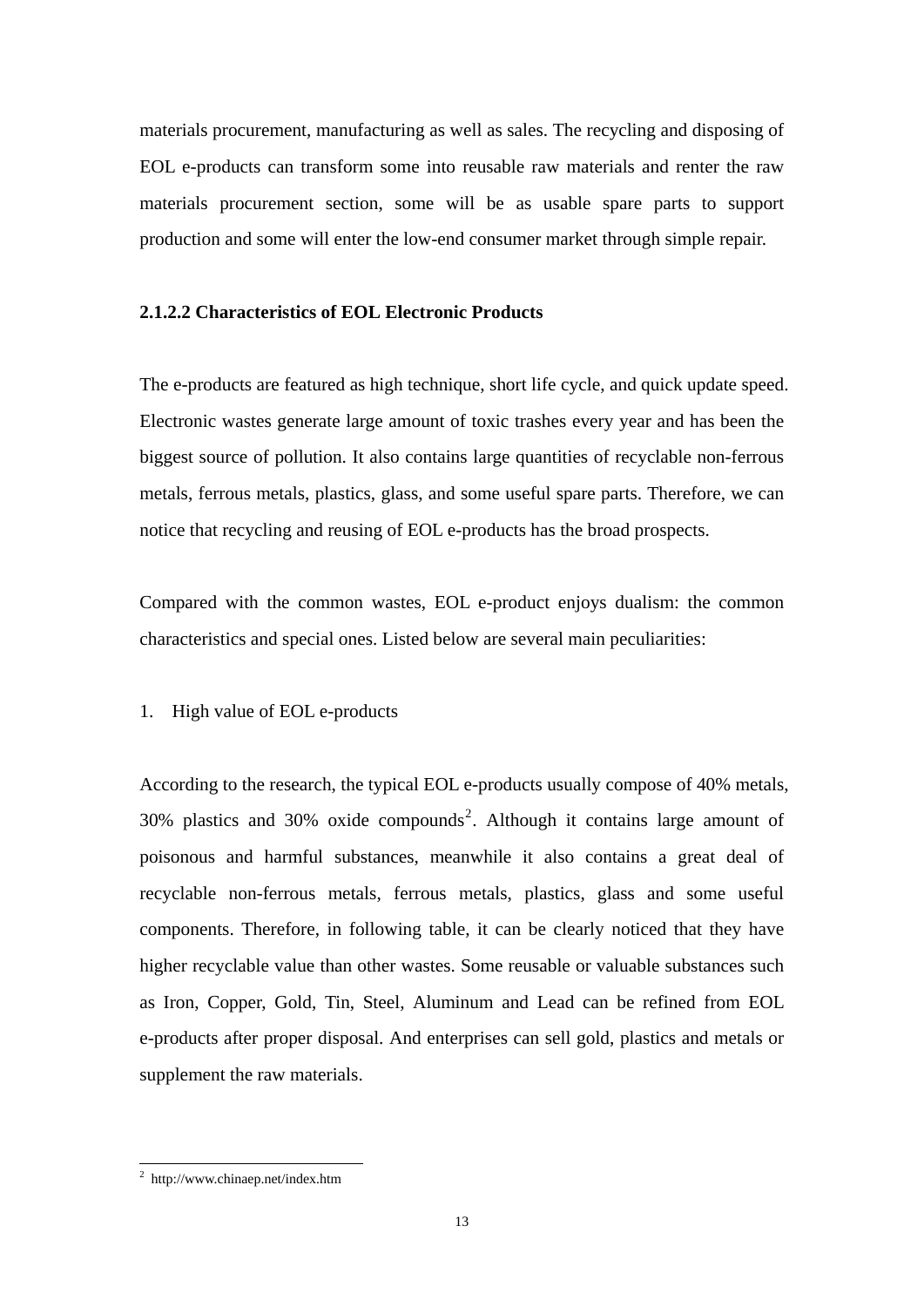|          | TV             | Refrigerator   | Air Conditioner | <b>Washing Machine</b> | Computer                 |
|----------|----------------|----------------|-----------------|------------------------|--------------------------|
| Aluminum | $\overline{2}$ | 3              | 7               | 3                      | 14                       |
| Copper   | 3              | $\overline{4}$ | 17              | 4                      | 7                        |
| Iron     | 10             | 50             | 55              | 53                     | 20                       |
| Plastic  | 23             | 40             | 11              | 36                     | 23                       |
| Glass    | 57             |                |                 |                        | $\overline{\phantom{0}}$ |
| Others   | 5              | 3              | 10              | $\overline{4}$         | 36                       |
| Total    | 100            | 100            | 100             | 100                    | 100                      |

<span id="page-23-0"></span>**Table 2-2 Main Components and Weight ratio of five household E-products** 

Source: Li Jinhui, & Wen Xuefeng, & Liu Tongzhou (2005). Management Policies, Technologies and Facilities for the Treatment of Waste Electrical and Electronic Equipments (WEEE) in China. *Science Technology.* 

#### 2. High contaminating & hazardous of EOL electronic products

EOL e-product is harmful to human and surrounding environment when mixed with other kind wastes to carry out burning or burying directly. As we know, EOL e-product contains massive toxic and hazardous substances. Here, take computer as example. The manufacturing of a personal computer needs nearly 700 kinds of chemical raw materials, whereas around half of them are harmful to people. For instance, the plastic crust is coated with toxin fireproof- painting; the screen contains 1 kg of Lead. In addition, in following table, we can see it also includes Cadmium, Lead, Chromium, Hydrargyrum and other toxic substances. These poisonous metals once enter into the environment will be long-term detained in ecosystem and threat human health through various channels at any time. Therefore, the improper disposal of EOL e-products will destroy the environment.

**Table 2-3 Main Components and Percentages of Computer** 

| Name | Proportion $(\%)$ | Weight (pound) |  |
|------|-------------------|----------------|--|
| Lead | 6.2988            | 2 Q<br>3.0     |  |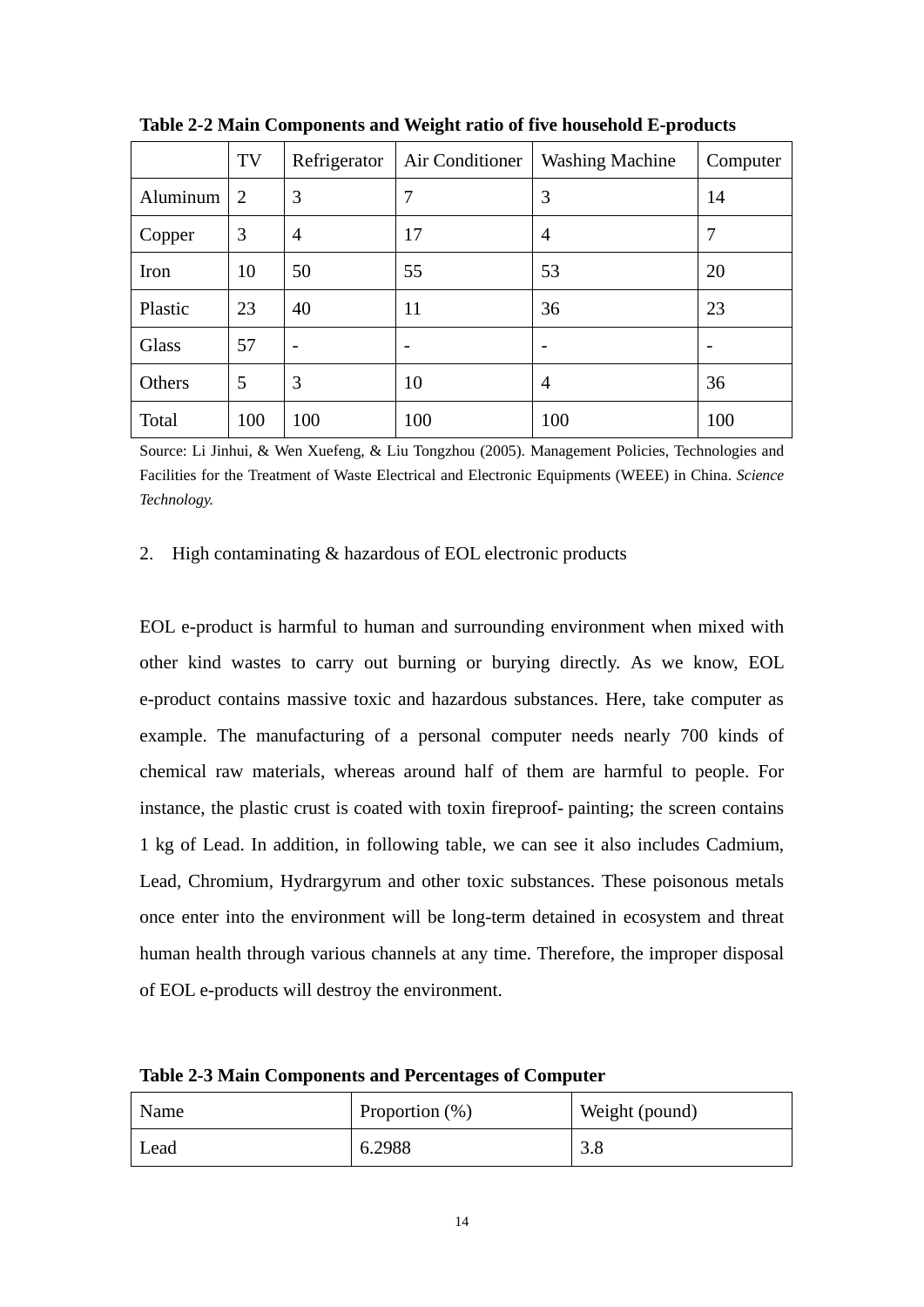<span id="page-24-0"></span>

| Cadmium     | 0.0094 | < 0.1        |
|-------------|--------|--------------|
| Hydrargyrum | 0.0063 | $< \!\! 0.1$ |
| Chromium    | 0.0022 | $< \! 0.1$   |

Source: Li Jinhui, & Wen Xuefeng, & Liu Tongzhou (2005). Management Policies, Technologies and Facilities for the Treatment of Waste Electrical and Electronic Equipments (WEEE) in China. *Science Technology.* 

#### 3. Sharp increase of EOL electronic products

With the rapid rise of electronic industry as well as the expansive demand of e-products, the elimination of e-products is much faster, and people produce more and more e-wastes. Studied a lot of reports and got the summary that those EOL e-products every five year increased by 16% to 28% which is 3 times quicker than all wastes. According to the report of Chinese government in 2006, there were about 220 million refrigerators, 260 million washing-machines, 490 million TV sets and 80 million computers<sup>[3](#page-24-1)</sup>, more detailed statistics can be see in following table. Thus, it can be predicted that the EOL e-products will further grow due to the fact that e-products have permeated into all aspects of people's lives.

| Year | Annual Wasted Amounts (unit: 0000) |              |                        |                 |          |
|------|------------------------------------|--------------|------------------------|-----------------|----------|
|      | Color TV                           | Refrigerator | <b>Washing Machine</b> | Air Conditioner | Computer |
| 2009 | 3718.75                            | 924.22       | 1187.42                | 1089.14         | 4782.64  |
| 2010 | 5833.94                            | 966.81       | 1158.85                | 1235.02         | 7190.08  |
| 2011 | 3251.85                            | 973.45       | 1280.54                | 3668.45         | 10796.10 |
| 2012 | 3917.88                            | 1086.99      | 2530.44                | 2524.40         | 16190.75 |
| 2013 | 4041.73                            | 2094.18      | 1374.37                | 3875.04         | 24251.37 |
| 2014 | 4251.48                            | 1242.00      | 1673.12                | 2992.61         | 90491.88 |

**Table 2-4 Forecasting of Annual Volume of EOL E-appliances in China** 

Source: Li Jinhui, & Wen Xuefeng, & Liu Tongzhou (2005). Management Policies, Technologies and Facilities for the Treatment of Waste Electrical and Electronic Equipments (WEEE) in China. *Science* 

<span id="page-24-1"></span> 3 http://www.e-waste.org.cn/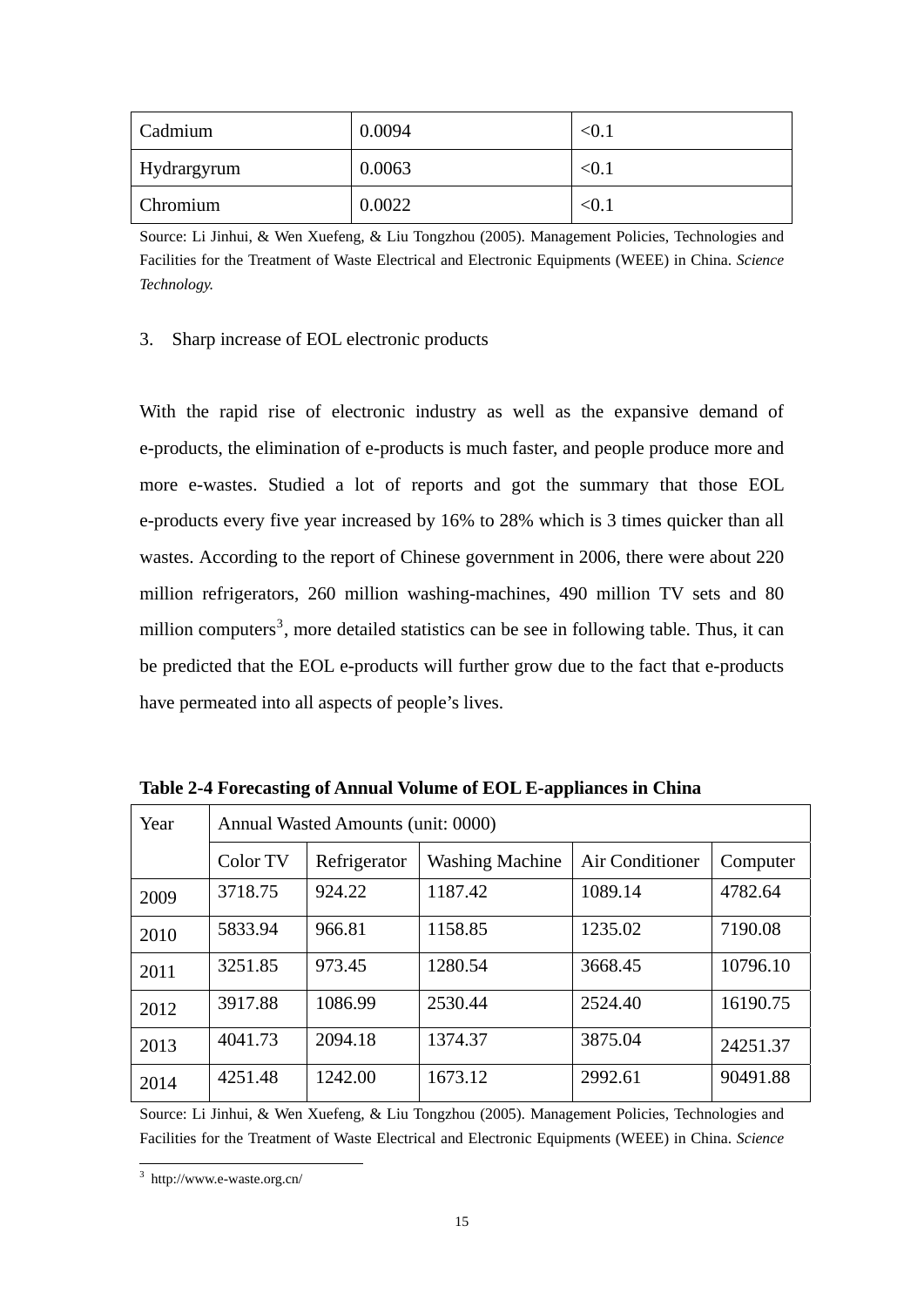#### *Technology.*

From the above three typical characteristics of EOL e-products, the implementation of RL for EOL e-products should be regarded as a very urgent task, especially for China.

#### **2.1.2.3 Characteristics of Reverse Logistics for EOL Electronic Products**

Except the common features of RL, RL for EOL e-products enjoys the special characteristics because of the specialties of EOL e-products. In last section, two key points of RL have been listed. In this section, key characteristics of RL for EOL e-products will be listed below:

- 1) Slowness. Slowness performs in three aspects: the accumulation speed of EOL e-products, the complexity of disposal and restoring value speed of EOL e-products. Generally speaking, firstly, at the initial stage there are more products categories with few amounts. They form a larger-scale flow only when being continuously collected. Secondly, the process of collection, sorting, and testing of EOL e-products is very complex, it needs to go through the sorting, testing and other steps, sometimes even as raw material enters into production. The whole process clearly tells us the restoring value of EOL e-products need a long period, and its economic value can't be realized immediately.
- 2) Complexity. Firstly, the complexities of forecasting demand time and quantities for RL for EOL e-products. As we know, the scattered starting point causes the difficulty in forecasting. It's impossible for one quantitative model to settle the forecasting problem. Second is the complexity of operation. The transportation, inventory and remanufacturing will be varied in corresponding to different situations. Different kinds and status of EOL e-products require different testing methods, operating time and components. Third, the complexity of constituent parts of RL for EOL e-products. In the following figure, it composed of recycling point, inventory, and workshop of demolition/recirculation and material market/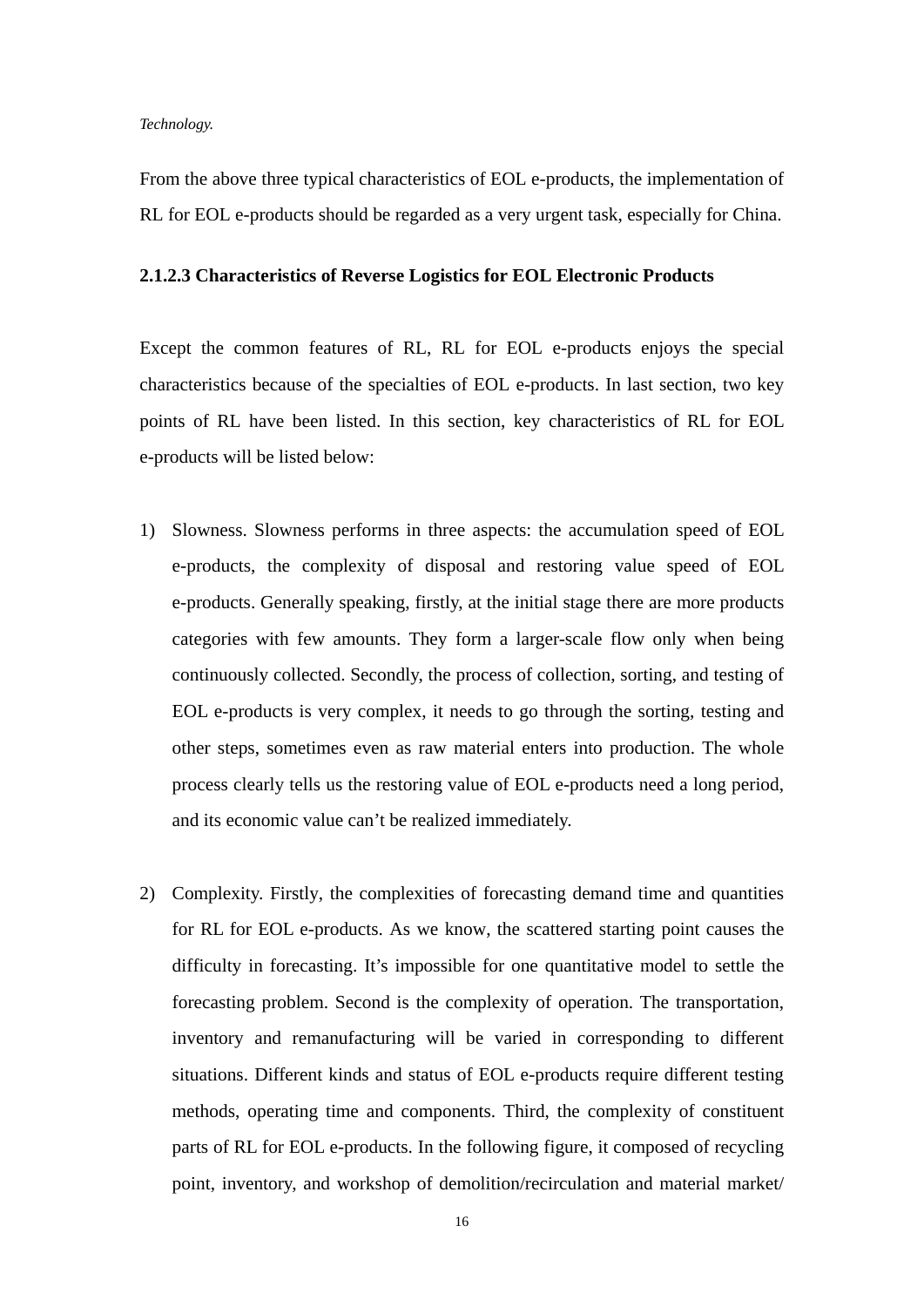<span id="page-26-0"></span>terminal processing. The proper combination of them can guarantee the smooth operation of entire processing of RL for EOL e-products.



**Figure 2-2 Constituent Parts of RL for EOL E-products** 

Source: Yang Yongchao. (2006). Study on Operational Mode of Reverse Logistics for Electronic Products. Unpublished Master's Thesis, Jiangxi University of Finance & Economics, Nanchang, China

#### **2.2 Motivations for Reverse Logistics for EOL Electronic Products**

Nowadays, China has become one of the largest production and consumption countries of e-products in the world. Every year numerous of e-products are abandoned in China. In one word, it's time to carry out the RL for EOL e-products. And the motivations for implementation of RL for EOL e-products are as follows:

A. Sustainable Development. From the view of sustainable development, it requires to reduce the resources consumption, increase the utilization and circulation of resources. The production of e-products needs massive rare metals which are also limited. The recycling function of RL can transfer the EOL e-products from the consumers to manufacturer through its network. Enterprises can obtain many reusable resources from large amounts of EOL e-products, reduce the raw material costs and increase the utilization of resources.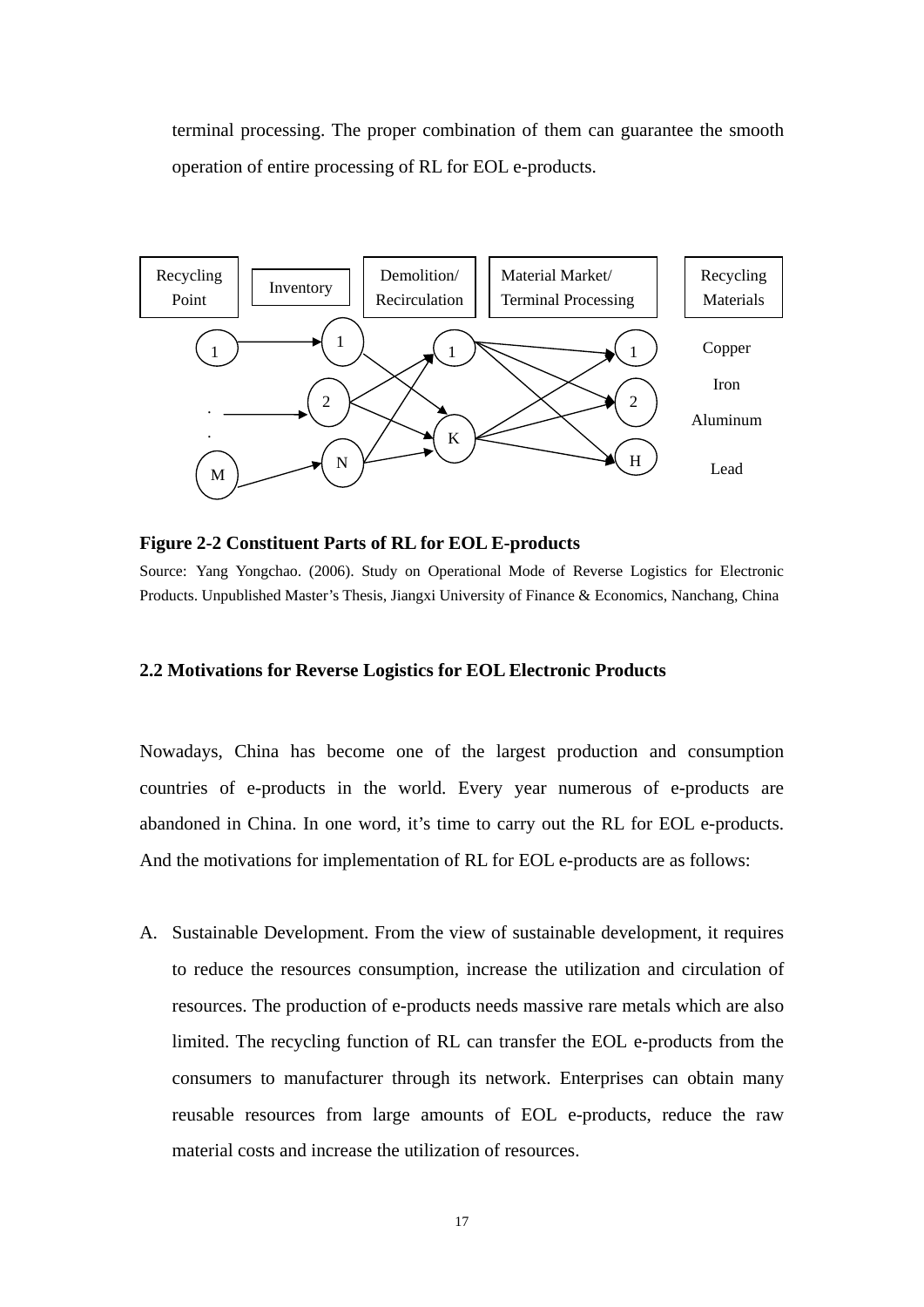- <span id="page-27-0"></span>B. Legislation. With the deterioration of the environment, EOL e-products pollution has drawn more attention. The prevention of this kind pollution has been a major social issue. Based on the above reasons, government enacted laws in limiting and preventing pollution. Like WEEE and ROHS Directives of EU, Chinese national legislation <EOL E-Products Recovery Management Regulation>. These policies have great guiding significance to the current RL for EOL e-products.
- C. Competition among Enterprises. With the constant improvement of productive capacity, market competition situation has developed from complete monopoly into full competition. The low-cost strategy is a very important tool in fierce competition among electronic enterprises. RL can increase the profit by reducing the costs and make full use of the EOL electronic components. With the rapid development of economy and increasingly shortage of resources, the RL will demonstrate more superiority.

#### **2.3 Analysis of Current Situation of Reverse Logistics for EOL E-products**

At present, the RL for EOL e-products in China is still in its initial stage. From the laws and regulations, the recycling enterprise's scale and recycling craft, there exists a large gap between China and developed countries. The conclusion can be achieved as follows through questionnaires to different people, investigations in several EOL e-product markets and the talk with recyclers.

1. Problems in related enterprises. At present, the majority recycling enterprises are in small size who can't guarantee having the long-term and stability resources. They all work on their own way with no cooperation among them which results in enormous social resources wastes. Another problem is how to choose the most appropriate take-back mode. Considering that the RL operation has high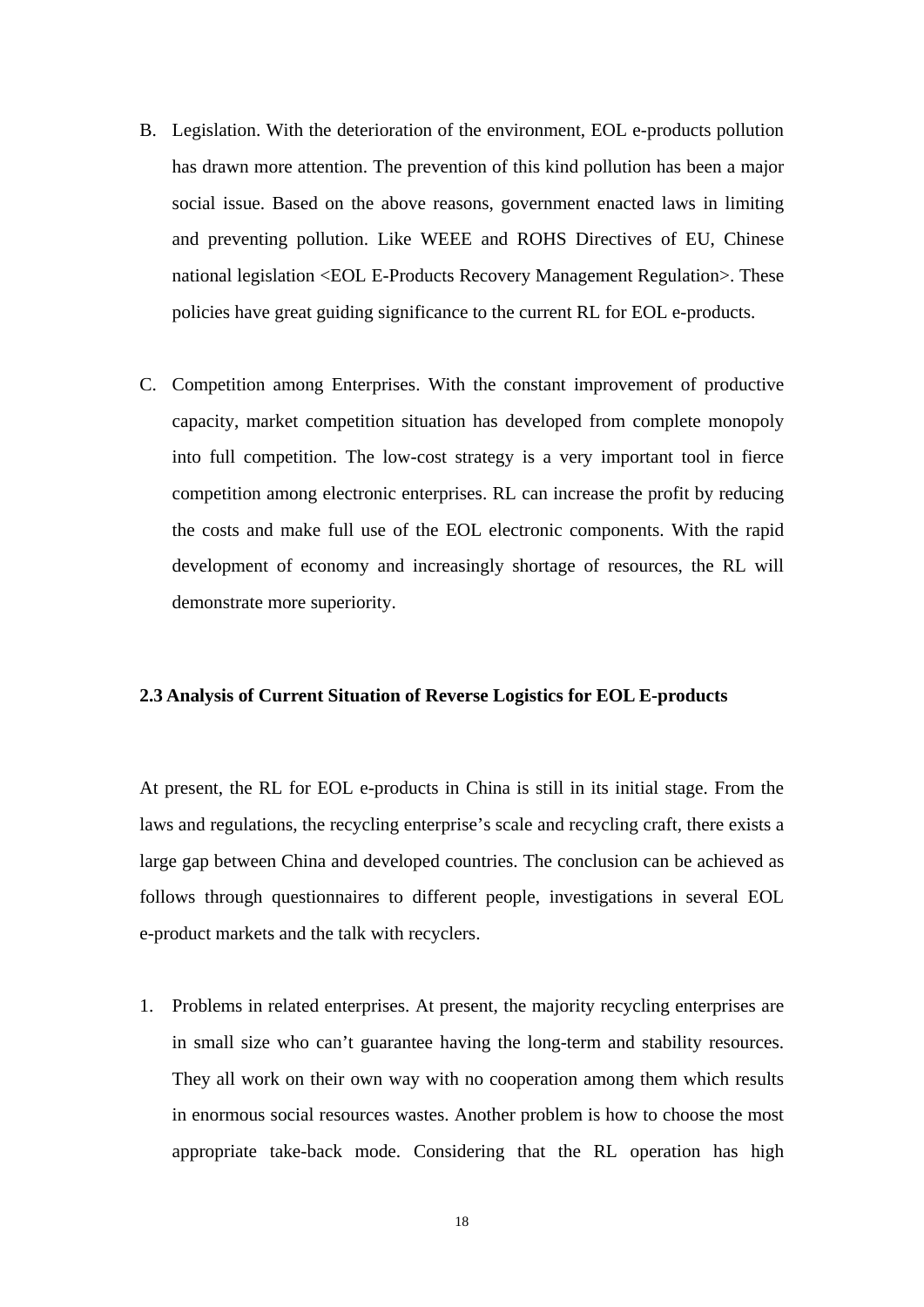<span id="page-28-0"></span>requirement on enterprise's productivity, technology, management level, financial resources and so on, an appropriate take-back mode can bring double benefits to the enterprises. It's the core part in this paper.

- 2. Problems in EOL e-products recycling. There is no relatively complete recycling network. In current China, there are four ways: individual recycler, small EOL e-products vendor, secondary market, and very few production & sales enterprise.
- 3. Problems in disposal technology. The disposal of EOL e-products is insufficient. Recyclers usually sell reusable products on secondary market or rural area after simple testing and repair, burned and buried those products they can't handle directly. Some small EOL e-products recycling vendors just put some aging components into a relative new packing box then sell it to customers with higher price. All these disposal methods are not only illegal, but also harmful to our living environment.

#### **2.4 Conclusion**

As above mentioned views, EOL e-products are essentially a resource used as treasure, while abandoned as evil. The effective organization and implementation of RL for EOL e-products can not only improve environment but also release the resources pressure. It enjoys ecological and economic dual significance.

All in all, the implementation of RL for EOL e-products is the inevitable and common choice of government and enterprises. Therefore, the study of take-back modes in RL for EOL e-products should be strengthened. And how to provide an effective tool to support the enterprises to choose the most appropriate and economic take-back mode has been an urgent and of great practical significance topic.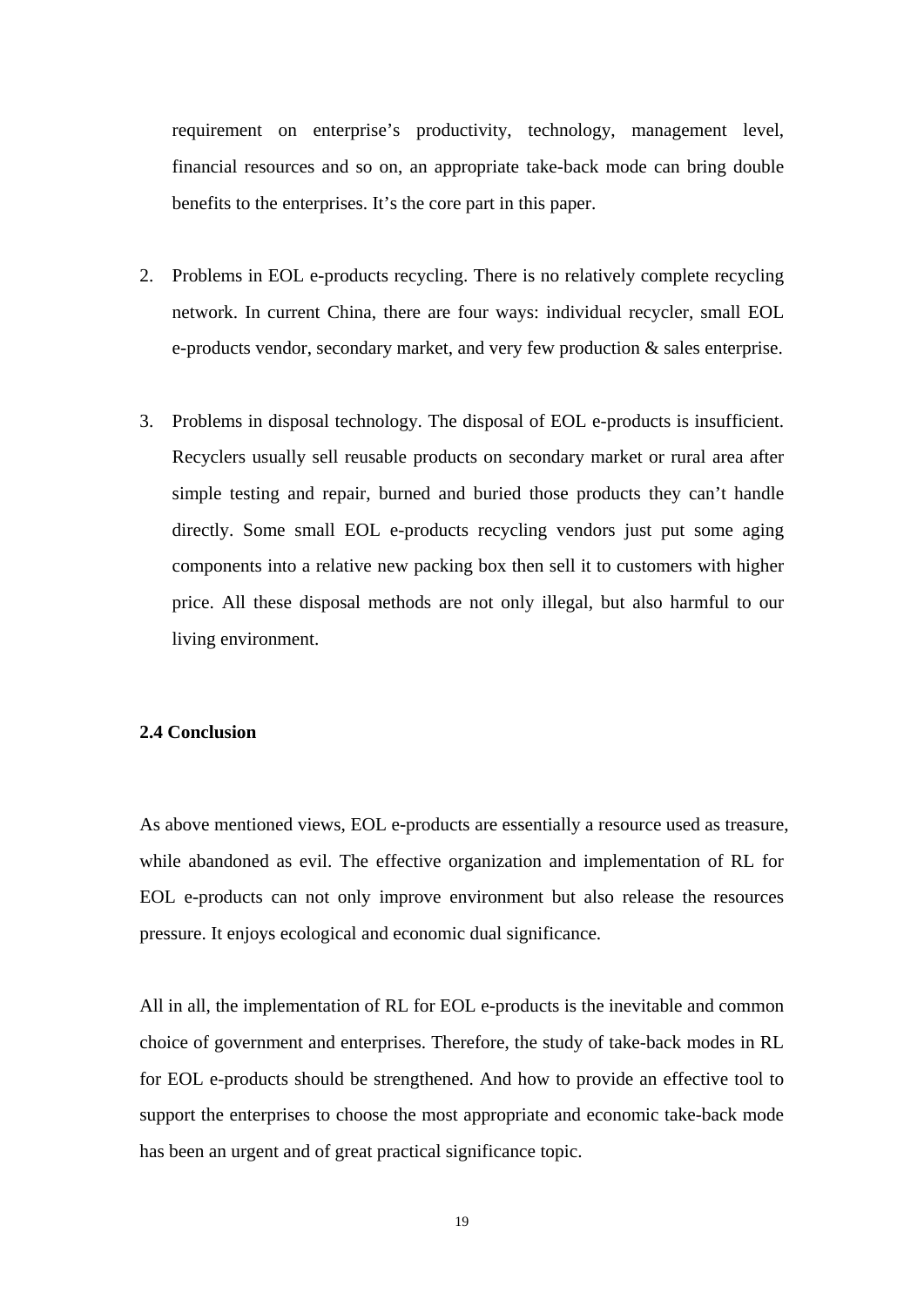# <span id="page-29-0"></span>**CHAPTER 3 TAKE-BACK MODES IN REVERSE LOGISTICS FOR EOL E-PRODUCTS FOR Z COMPANY**

Z Company knows RL for EOL e-products will bring many benefits, but it unfamiliar with RL and even doesn't know the differences among different take-back modes. In the following paragraphs, three main modes will be introduced to Z Company.

#### **3.1 The Generality of Z Company**

Z Electronics Company possesses fixed assets of 500 million Yuan and 500 staffs. Its main products include TV, household e-product, cell phone and computer. The products sales network not only covered the domestic market but also expanded to Europe and America. The annual sales volume amounted to 50 million dollars. Z Company's forward logistics system has already basically sound. The distribution points in domestic market have reached 15. The forward logistics can respond to changes in market immediately and operate smoothly. In recent years, numerous benefits brought by RL have attracted more attention of Z Company. Since August 2005, the e-products enterprises in EU market must bear the expenses of EOL e-products recycling & disposing. And since July 2006, whatever e-products entered into EU market should be forbidden some hazardous substances. Thus, Z Company believes these two legislations will have great impact on its e-products export business to EU market. They must attach great importance to these as soon as possible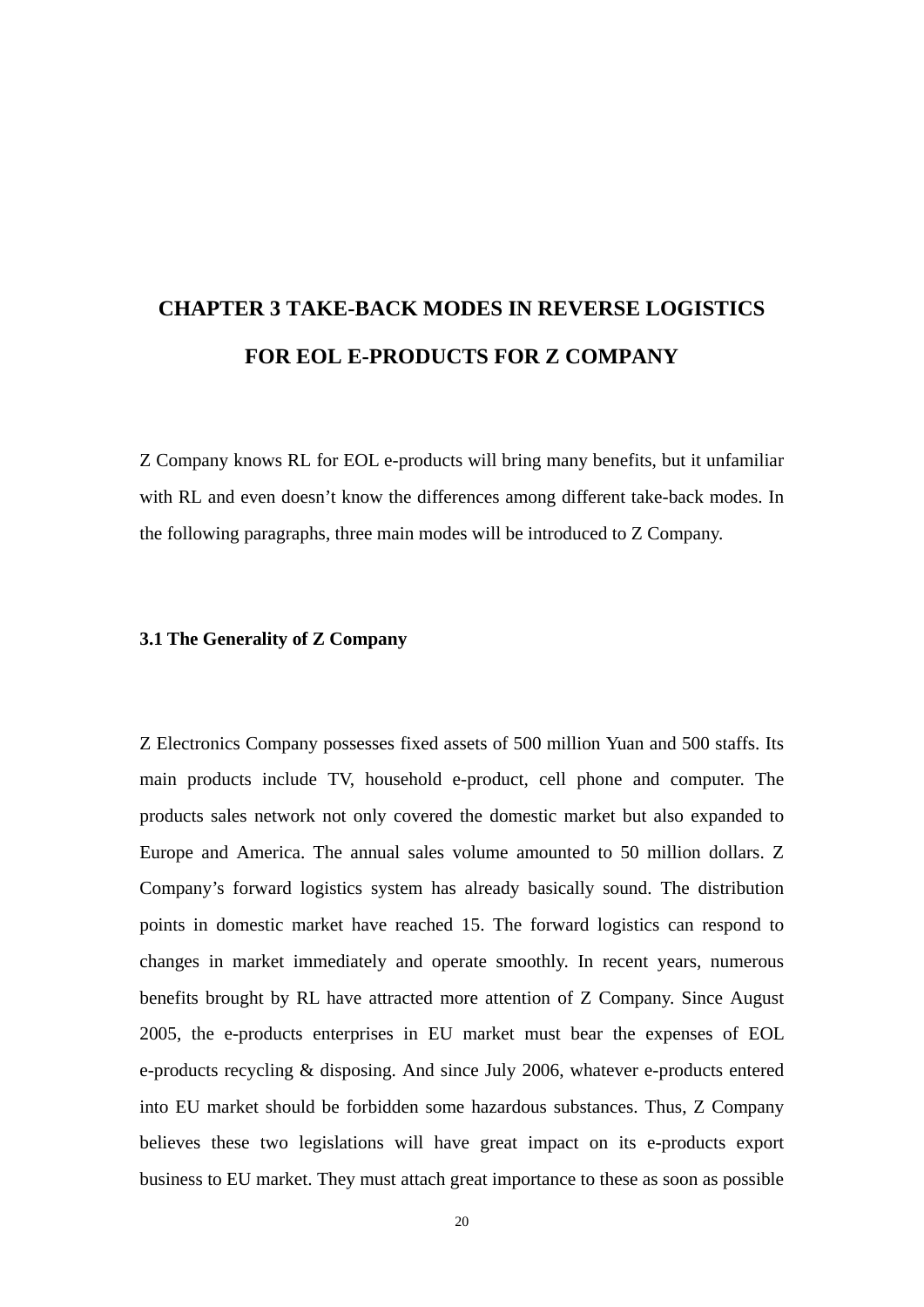<span id="page-30-0"></span>in order to avoid or reduce loss to company's export business. After discussion, Z Company decided to implement RL for EOL e-products. There are three take-back modes can be chosen: STM  $(A_1)$ , PTM  $(A_2)$  and TTM  $(A_3)$ .

#### **3.2 Take-back Modes in Reverse Logistics for EOL Electronic Products**

#### **3.2.1 Self-running Take-back Mode**

#### **3.2.1.1 Definition of Self-Running Take-back Mode**

STM means the electronic enterprises establish an independent RL system to manage and recycle EOL e-products so as to meet their long-term development needs. Under this mode, enterprises not only pay attention to post-sales service, but also to the recycling and disposing of EOL e-products. Enterprise sets up RL network that spread across the whole sales regions in order to facilitate recycling of EOL products and transport them to reclaim & disposal center.

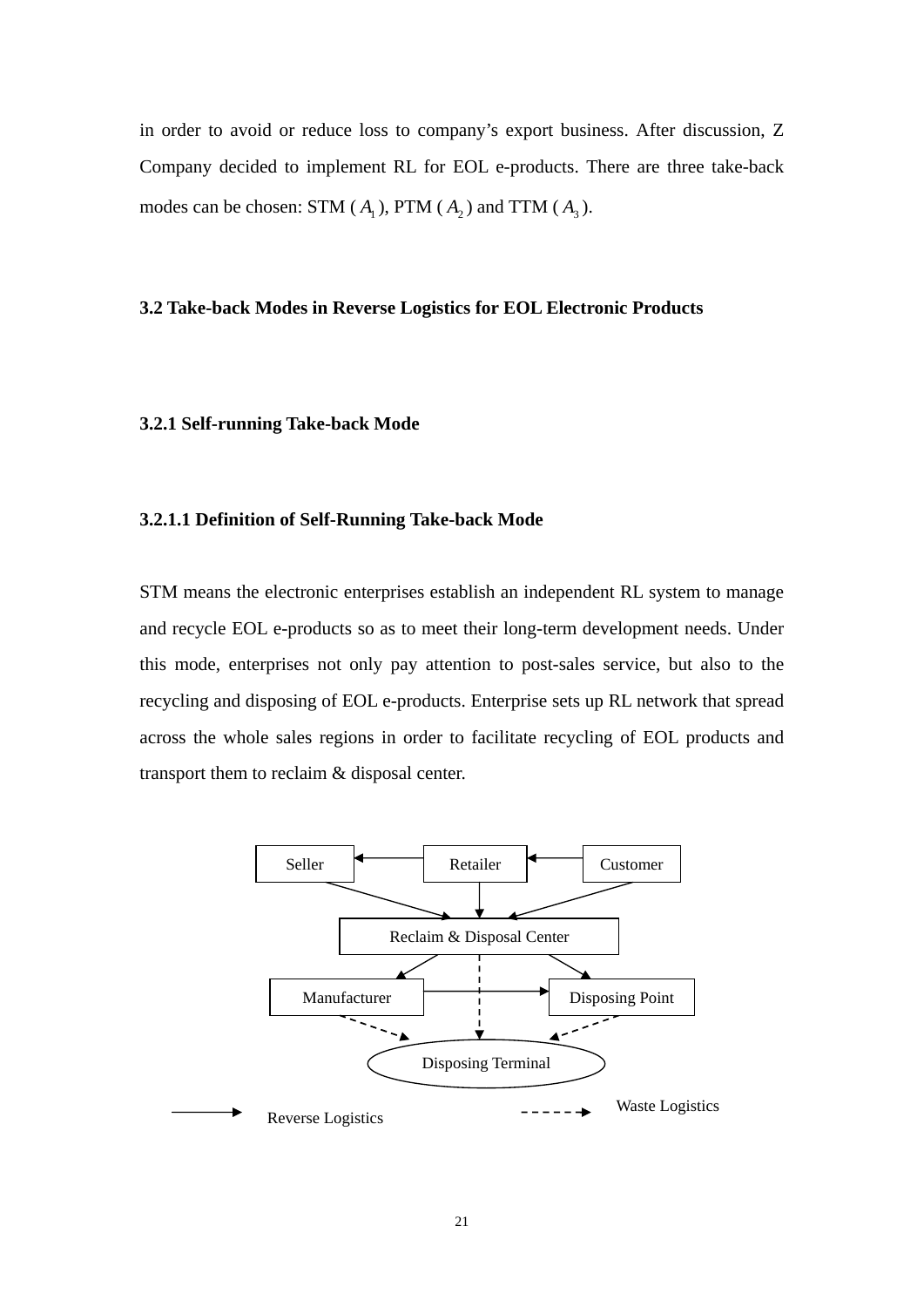#### <span id="page-31-0"></span>**Figure 3-1 Self-running Take-back Mode**

Source: Drawn on my own

#### **3.2.1.2 Strengths/Weaknesses of Self-Running Mode**

- 1) Strengths of Self-Running Take-back Mode
- A. Full Control over RL for EOL E-products. Enterprise itself invests and manages the RL. It's convenient for the enterprise to monitor and improve the operation as well as adjust the operation timely according to market condition. Therefore, it will make the operation of enterprise more flexible and efficient.
- B. Quick Information Feedback. Comparing with other take-back modes, STM gains distinct advantages in information feedback and improvement of products design, because the RL system is established by enterprise itself so that the transmission of information is more quickly and accurately. The enterprise recycles the products directly from the customers and gets the first-hand information of products quality and characteristics in time. The transmission of this kind of feedback information between the designing and financial departments is favorable for enterprise to promptly know the drawbacks of products and make improvements in the design and production of the product.
- C. Enhance Corporate Image and Competitiveness. Enterprises take this mode can promote corporate image and enhance competitiveness of enterprises. It can save the resources and reduce the raw material procurement costs, find out the drawbacks of products and continuously improve product quality. Enterprise can get customers rid of worries and increase customer loyalty.
- 2) Weaknesses of Self-Running Take-back Mode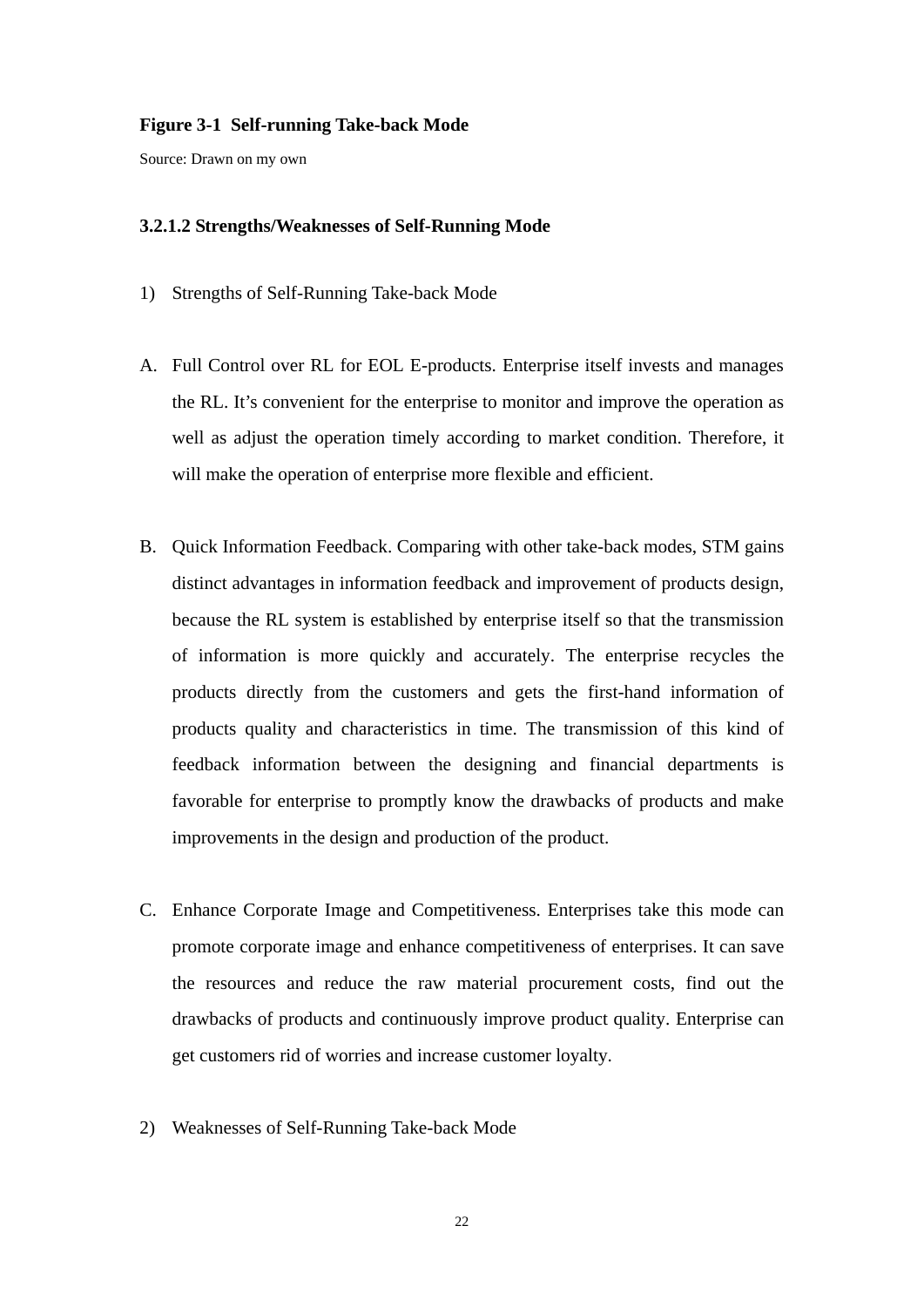<span id="page-32-0"></span>Although STM can bring a great many social and economic benefits to the enterprises, enterprises may encounter the following weaknesses when operating the RL business:

- A. High Investments & Risks. STM requires massive capital investment. The characteristics of RL make RL very complex. Although STM can reduce the transaction costs, it will, at the same time, result in the increase of inventory costs and transportation costs. Moreover, supervisor's lack of experience will probably lead to the failure of the operation of RL as well.
- B. Waste Resources. Under this mode, enterprises only recycle themselves EOL e-products. It has high degree of specialization but limited kinds of recycled products. For the entire region, different enterprises build their own reclaim & disposal center result in great waste of resources. Meanwhile, the limited recycled products can't achieve the economies of scale and increasing of recycling costs.

STM is one kind of highly specialized modes. Its facilities and staff are just to deal with a limited range of EOL e-products. The equipment utilization is relatively low, the limited products types and amounts may not bring the economies of scale. And it will result in enterprise reducing the numbers of reclaim and dispose center and increasing transportation cost, and further lead to high logistics cost.

#### **3.2.2 Pooled Take-back Mode**

#### **3.2.2.1 Definition of Pooled Take-back Mode**

PTM refers to enterprises that produce similar e-products in the same industries conglomerate with each other or make pooled investment to set up the pooled RL system (including establishment of pooled recycling center and disposing plants). And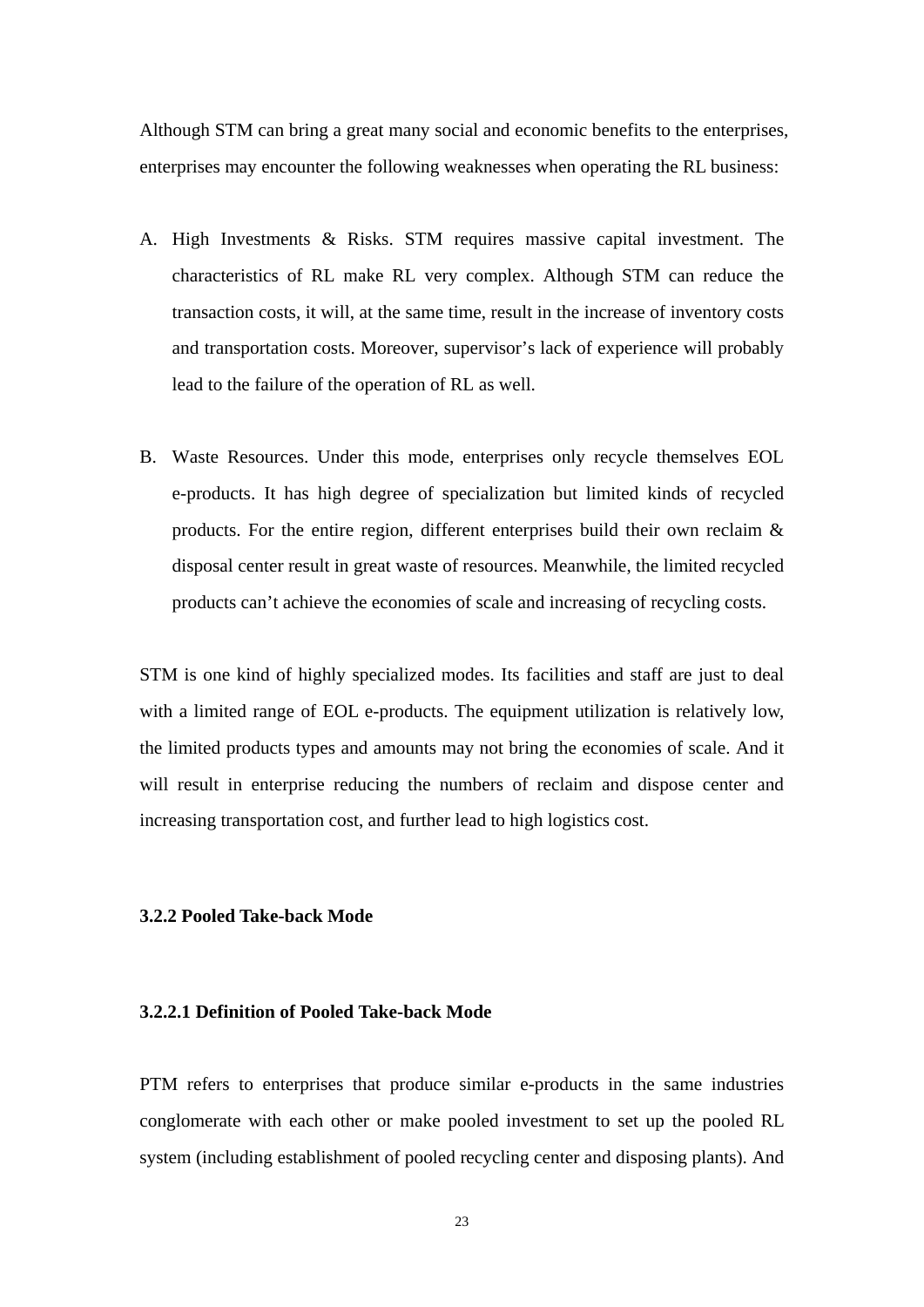<span id="page-33-0"></span>the major function of this mode is to provide RL service to partners or non-partners. The enterprises involved in the PTM include e-products enterprises, disposal enterprises, recycling enterprise, customers and may be even their competitors. Through this collaboration, they will make true the win-win situation, that is, gain mutual complementarities, mutual benefits and common development.



#### **Figure 3-2 Pooled Take-back Mode**

Source: Drawn on my own

#### **3.2.2.2 Strengths/Weaknesses of Pooled Take-back Mode**

Nowadays, logistics alliance has been a major logistics strategic decision by modern enterprises in the advancement process of modern logistics. Therefore, the set up of PTM in RL for EOL -products can not only relieve the pressure of investment in the building of RL system by single enterprise, form technology advantage and be easy to gain the economies of scale, but also provide cheap raw materials for each pooled enterprise and guarantee raw materials resources for the operation.

1) Strengths of Pooled Take-back Mode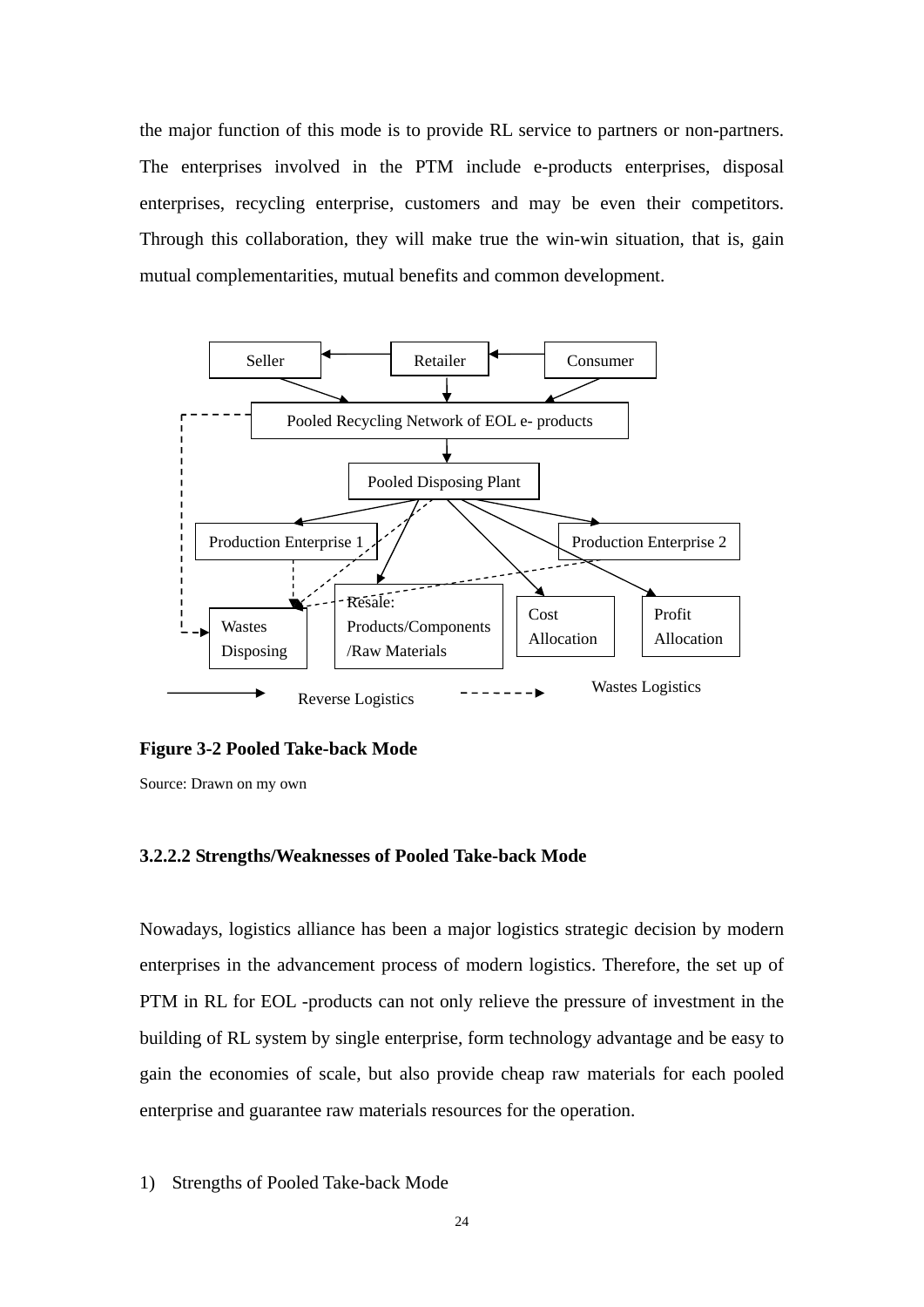- A. Cost Strength of PTM. PTM needs to undertake the responsibility for recycling of more EOL e-products in certain geographical regions. PTM is supposed to be up to economies of scale, and it can shorten the recycling distance, reduce the logistics cost, and only one information system is needed for recycling similar EOL e-products. Thereby, we can clearly see that through the cooperation between the pooled enterprises, it can reduce the cost and risk drastically.
- B. Professional Strength of PTM. All workers focus their energy and time on RL business, and compared with STM they tend to be more professional and efficient. The effective disposing of EOL e-products at various stages can minimize the wastes and maximize the purpose of recycling and reusing.
- C. Economies of Scale. PTM for EOL e-products is conducive to overcoming the shortage of resources by single enterprise. The large amounts and a wide range of types of recycled EOL e-products enable the enterprises to take full advantage of economies of scale.
- 2) Weaknesses of Pooled Take-back Mode
- A. Difficulties in Information Feedback. The slow feedback and inaccuracy in information is one of existing major problems of PTM. It will affect the recycling and disposing when enterprises can't be timely informed of the status of EOL e-products accurately. And compared with STM, the adoption of PTM is not favorable to the improvement of product design.

Although PTM is an effective way to improve the RL system, its effect in terms of enhancing the efficiency, reducing the cost of RL is limited in most cases. For instance, pooled enterprises hold different purposes of cooperation and other reasons will lead to the decline in performance of RL. And the integration of RL and existing resources also has a direct impact on the operation of RL for EOL e-products.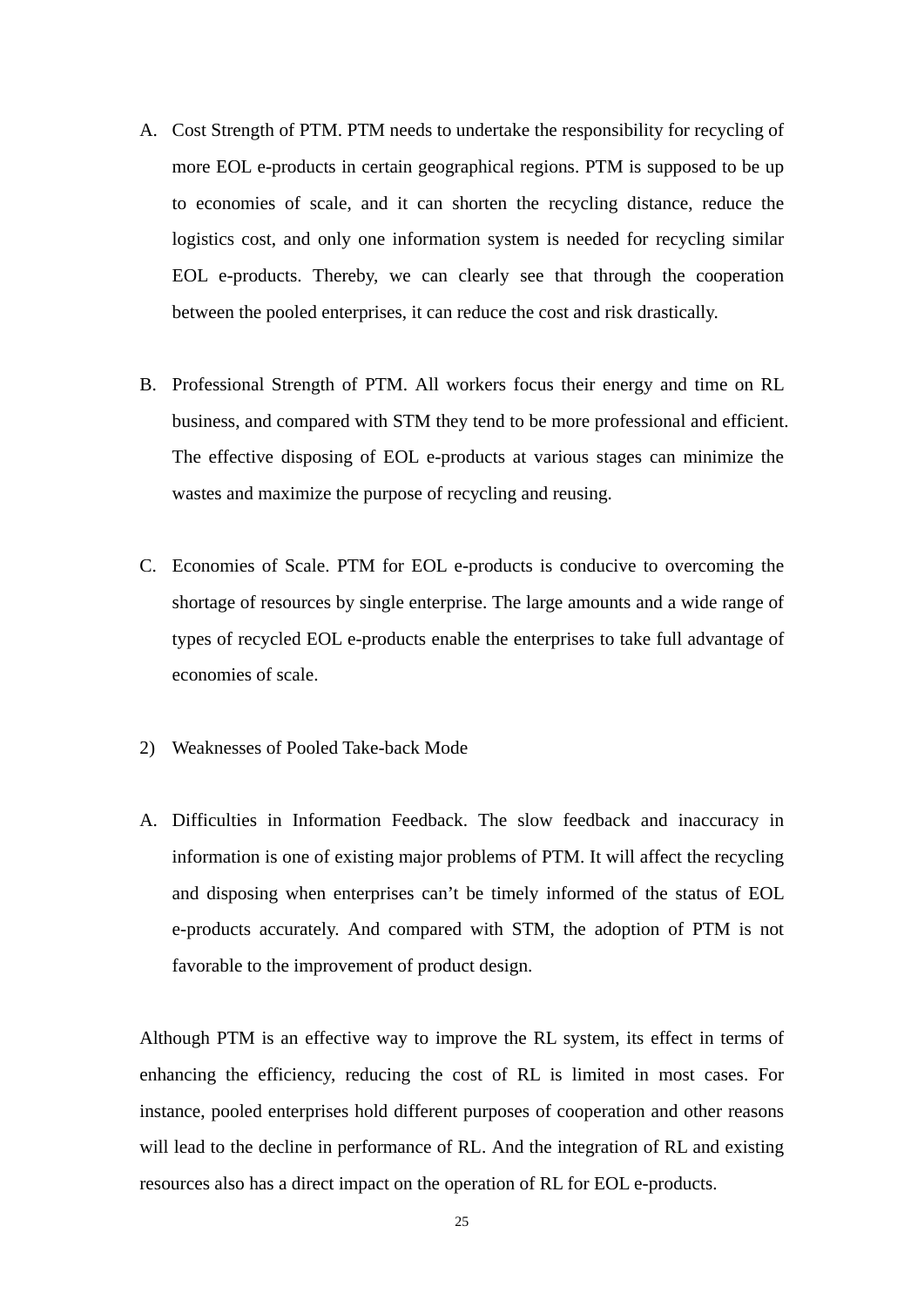#### <span id="page-35-0"></span>**3.2.3 Third-party Take-back Mode**

#### **3.2.3.1 Definition of Third-party Take-back Mode**

TTM indicates the enterprises consign all or parts of the RL business for EOL e-products to a professional RL provider through signing agreement and paying the charges. Under such mode, the third-party logistics provider will be the undertaker.



#### **Figure 3-3 Third-party Take-back Mode**

Source: Drawn on my own

#### **3.2.3.2 Strengths/Weaknesses of Third-party Take-back Mode**

- 1) Strengths of Third-party Take-back Mode
- A. Strengthen Core Competitive Advantages. As a result of increasing competition and economic globalization, many companies primarily focus their attention and resources on its core competitive advantages, and outsource other services to professional businesses. Thus, outsourcing RL business for EOL e-products to a third party, enterprises do not need to input in the construction of RL infrastructures, and they can make full use of the capitals in its core competencies.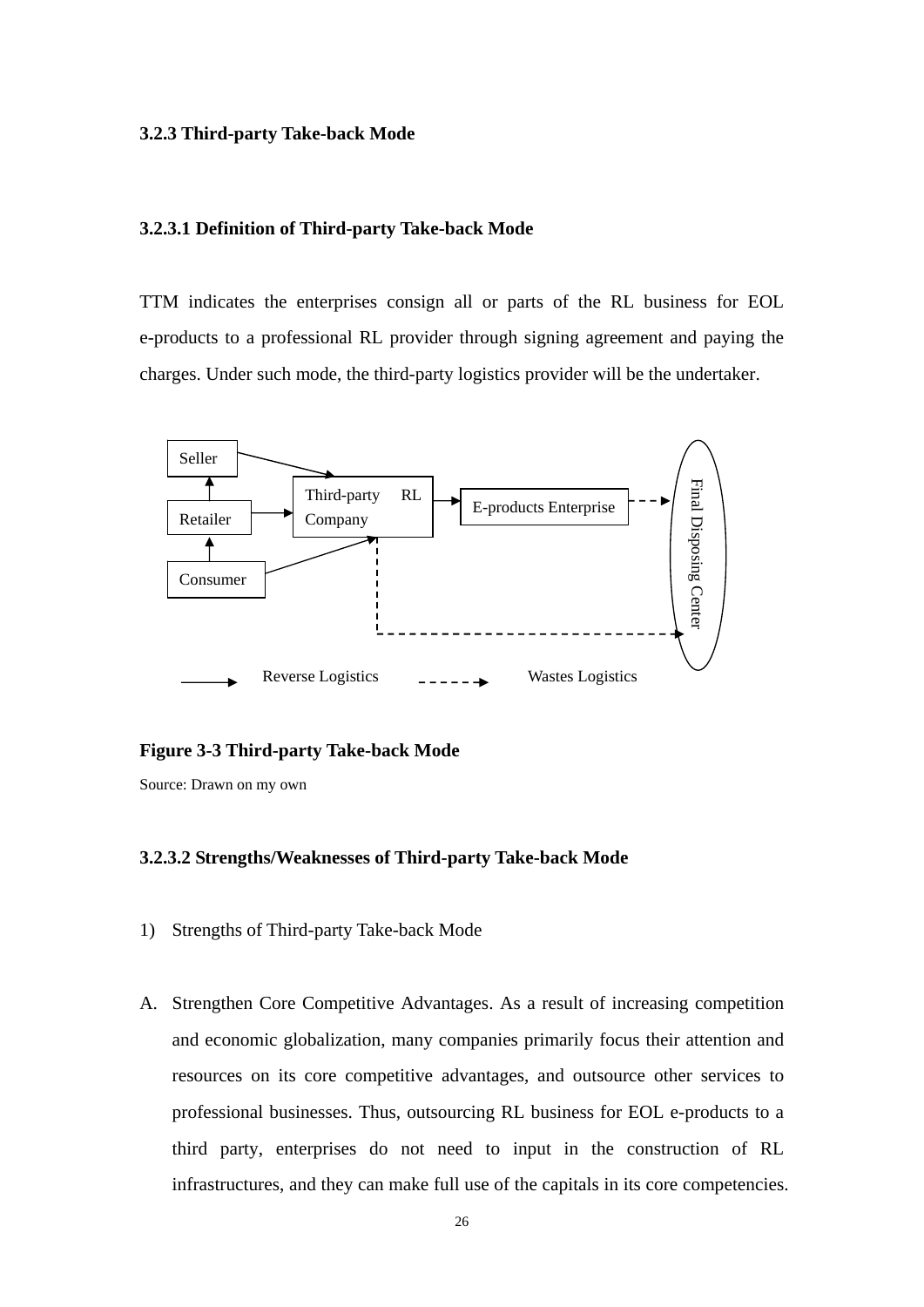In addition, outsourcing RL can not only improve customer service quality and enhance customer satisfaction, but also reduce indirect costs.

- B. High Professionalism. With a comprehensive logistics network, abundant experience in RL operations as well as advanced logistics technology and equipment, third-party RL provider possesses high working efficiency and low cost. Therefore, TTM can enhance the efficiency of RL management to a large extent, and third-party RL provider can do better job. In terms of logistics, third-party RL provider will put forward their suggestion on product design and raw materials selection to specific enterprise. It's favorable for enterprises to optimize the product design, and meanwhile, third-party provider will promptly transmit the feedbacks about products to enterprises. Furthermore, third-party provider can carry on the standard and professional operation of EOL e-products such as collection, sorting and disposing. They can also provide value-added services like inventory and transportation.
- C. Reduce Cost & Risk. The operation of RL for EOL e-products set a higher requirement for enterprises in production capacity, logistics technology and information technology etc. Outsourcing RL to third-party RL provider, enterprise will save the huge investment in RL equipments and employees, and reduce investment risks. On the other hand, third-party RL provider will achieve economies of scale in management and operation through serving many enterprises. TTM has obvious advantage to STM in this aspect.
- 2) Weaknesses of Third-party Take-back Mode
- A. Unfavorable to Enterprise Trade Security. Enterprises that outsource RL for EOL e-products would mean the loss of a huge portion of its control of EOL e-products. Whether the third-party provider can do an effective sorting, demolition or not will cast a direct impact on enterprise's recycling and reusing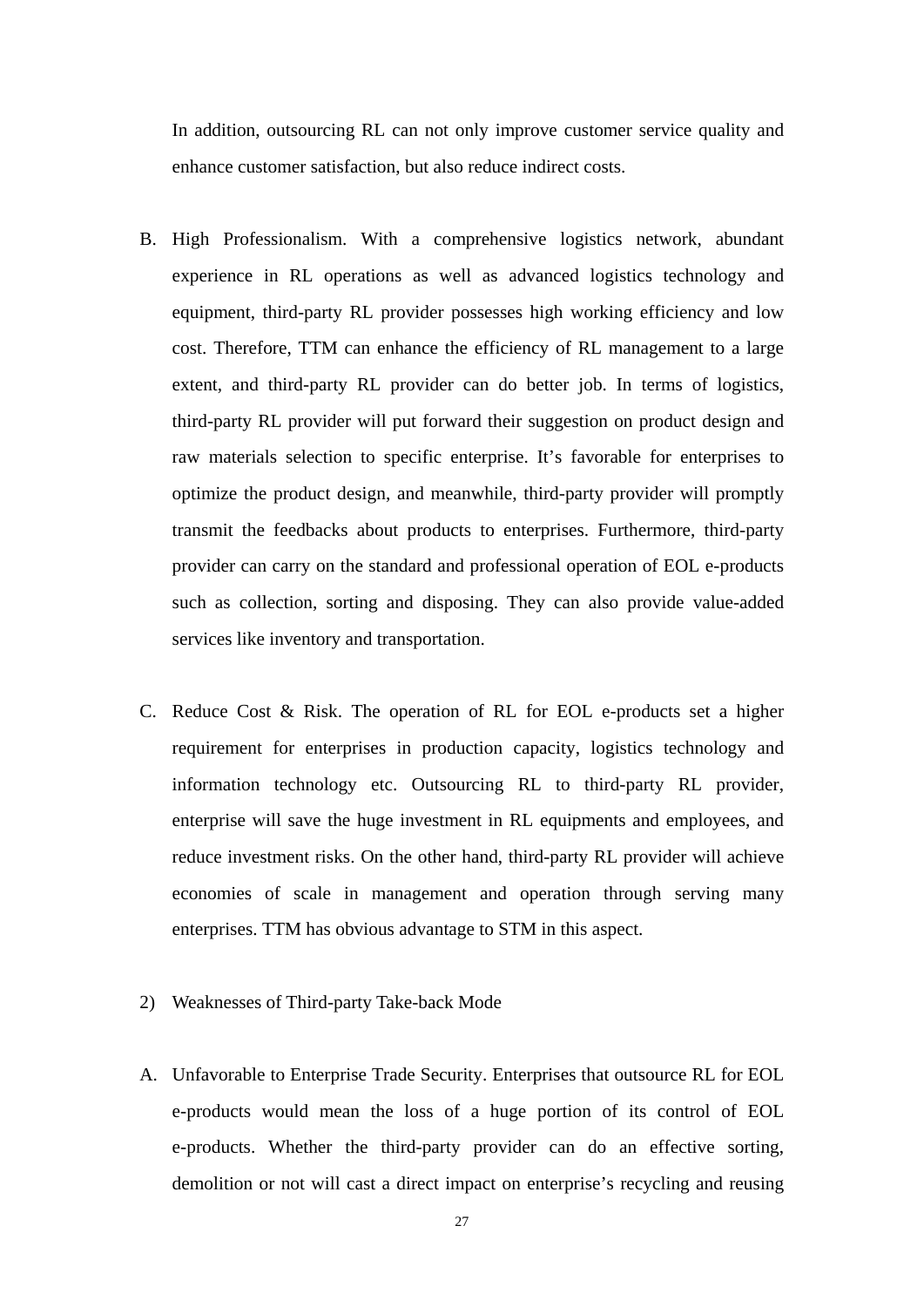utilization of EOL e-products. Under such circumstances, enterprises often need to provide products design proposal including raw materials, structure, etc. to third-party provider. For some patent products, risks of disclosure of the patents still exists and thus unfavorable for the protection of corporate trade secrets.

B. Shortage of Professional Third-party Reverse Logistics Providers. First, there isn't a particular standard for the selection of third-party RL providers. Second is the shortage of talented persons who command with management knowledge of RL for EOL e-products. It is of utmost importance for an enterprise to choose the right third-party RL provider for its RL business.

### **3.3 Analysis Z Company problems in Decision-making on Mode**

Currently, the main problems of Z Company's decision-making on take-back modes in RL for EOL e-products can be listed below:

①. Generally, resource of the EOL e-products is pretty abundant in Z Company.

②. Z Company has strong financial background.

③. Z Company has successful operation experience in forward logistics.

④. Z Company has no professionals in relation to the RL of EOL e-products, and the employees are still unfamiliar with this particular aspect.

⑤.The level of information technology in Z Company can be proven as limited.

Through the above analysis, Z Company fully understands strengths and weaknesses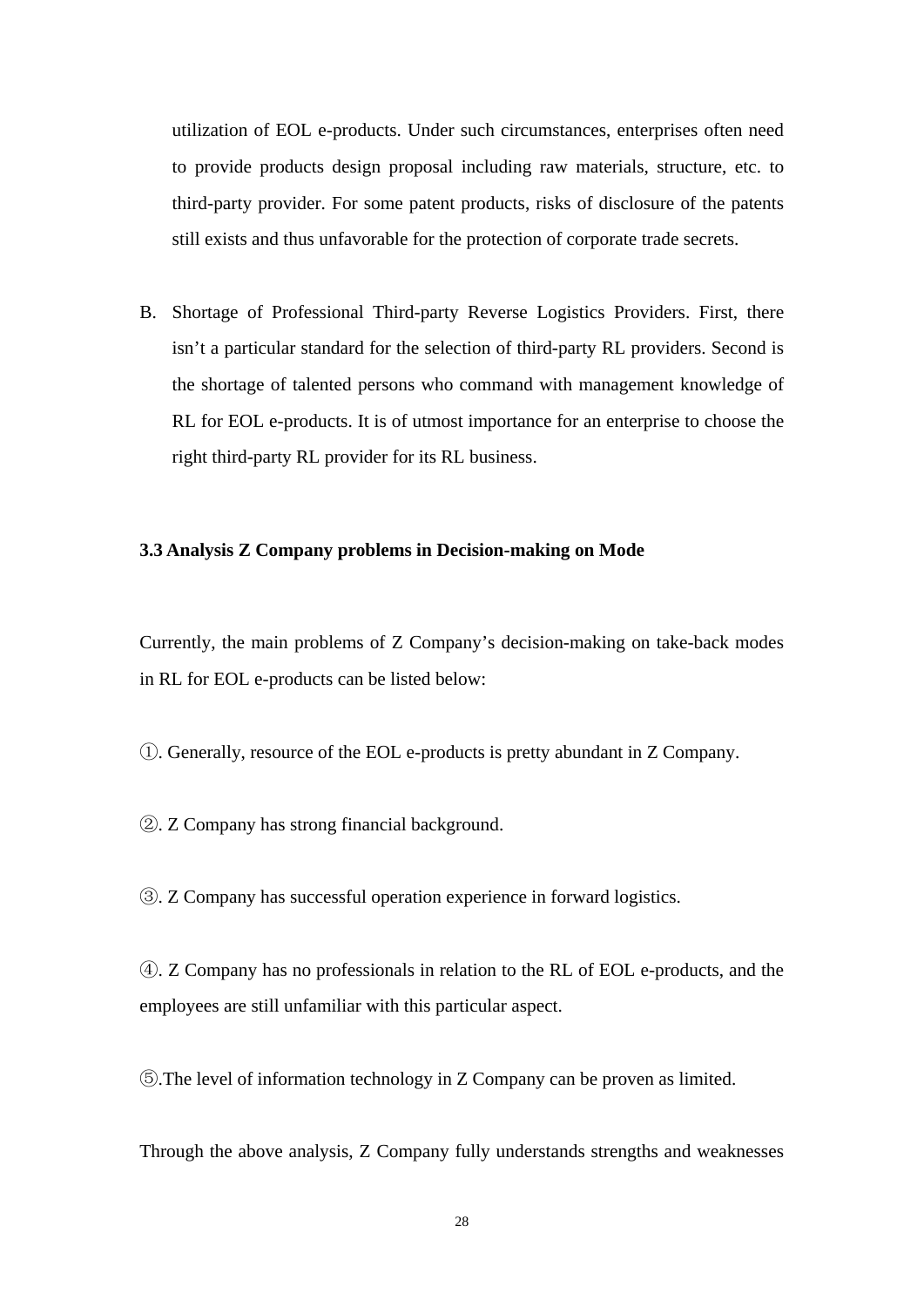of three take-back modes. From the qualitative point of view, Z Company is able to select one take-back mode, however, the accuracy of the result can be an issue to be further discussed and the decision-making process can be very complex. As the result, a comprehensive analysis from various aspects should be applied in so as to reach a more appropriate decision for Z Company. For instances, Z Company has good financial background but without professionals. So the questions can be raised whether to choose STM or TTM and it can be proven that it's not an issue that can be solved by only understanding of strengths and weaknesses. On the basis of good understanding of three modes, quantitative analysis need to be combined and decompose the complex issue into hierarchy as well as consider the importance of various indicators of three take-back modes. All these indicators are the key factors for Z Company to make a right decision on take-back modes in RL for EOL e-products. All in all, it's the necessary step to provide a comprehensive analysis tool for Z Company to help its selection of most appropriate one.

### **3.4 Conclusion**

Generally speaking, small enterprises are fit for TTM. On one side it can help enterprises reduce the RL costs, on the other side it can help to avoid risks. Enterprises with abundant logistics resources and strong economic power are more suitable to adopt STM. Other enterprises may be suitable for PTM. Therefore, Z Company carry on the decision-making on take-back modes in RL should carefully consider all aspects of factors, and inosculate its own resources condition and strategic development direction to decide the most appropriate mode.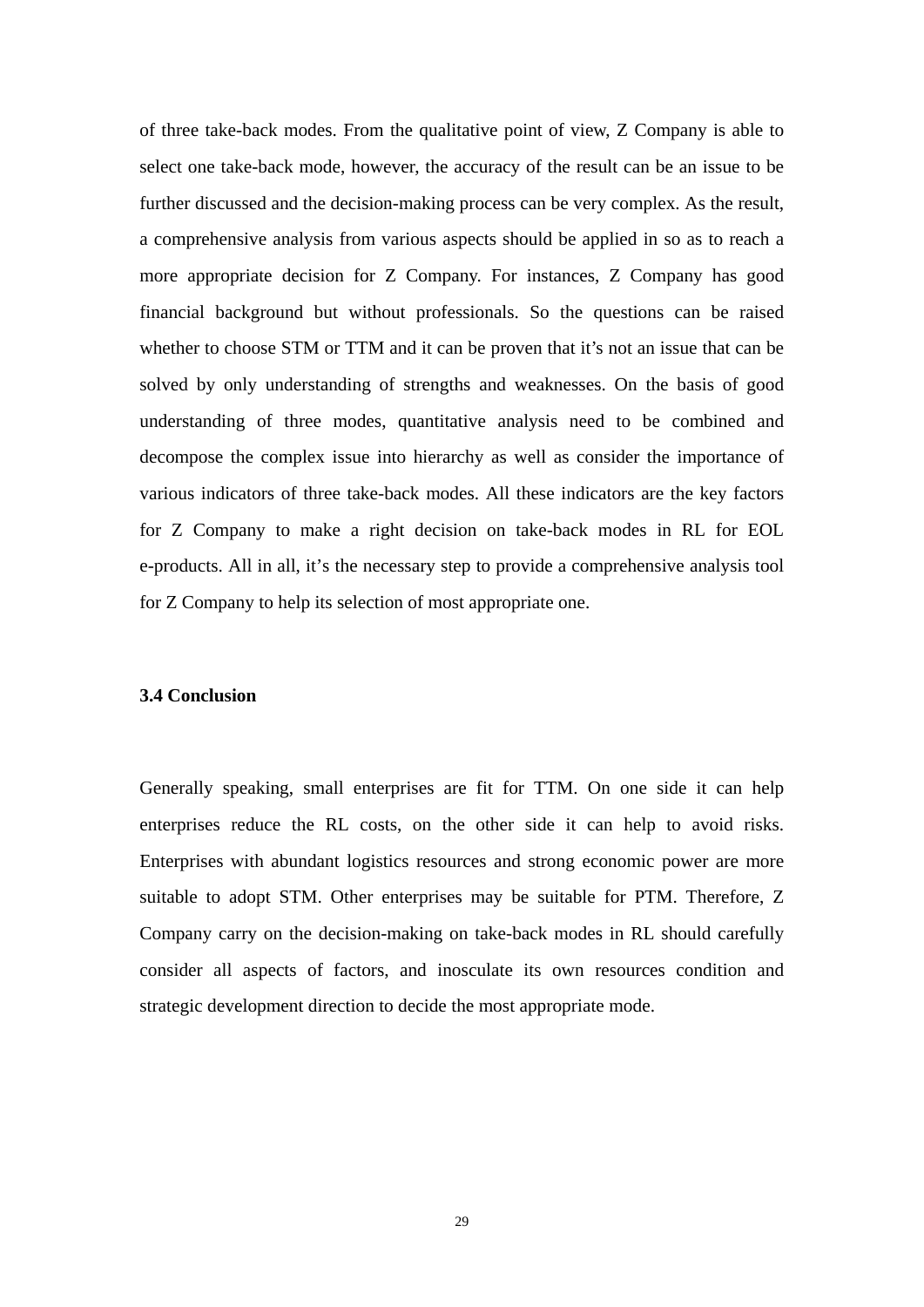# **CHAPTER 4 DECISION-MAKING METHODOLOGY ON TAKE-BACK MODES IN RL FOR EOL E-PRODUCTS**

# **4.1 Steps of Decision-making on Take-back Modes in RL for EOL E-products for Z Company**

When Z Company needs to make decision on take-back modes, first of all, what Z Company should take into account is to start from the strategic perspective of RL in enterprise, then to appraise the three take-back modes in order to make it clear whether RL will be the core competitiveness of enterprise or not. Last, under the prerequisite conditions of fully considering the various factors that can bring good return, Z Company will decide to implement the RL for EOL e-products.

Next is the analysis into the characteristics of Z Company's products and its logistics system. The suitable take-back mode is most often determined by the characteristics, numbers and categories of products. For example, in order to control over the entire recycling flow Z Company tends to choose the STM instead of other ones for business secret to reduce the reproductive and sale possibility of some products by the third party. On the other hand, the inherent logistics system of Z Company also has a considerable amount of importance as well. It's very difficult for the non-logistics companies to gain advanced RL management system and experience, advanced logistics technology and equipments and even the professionals, so TTM is a better.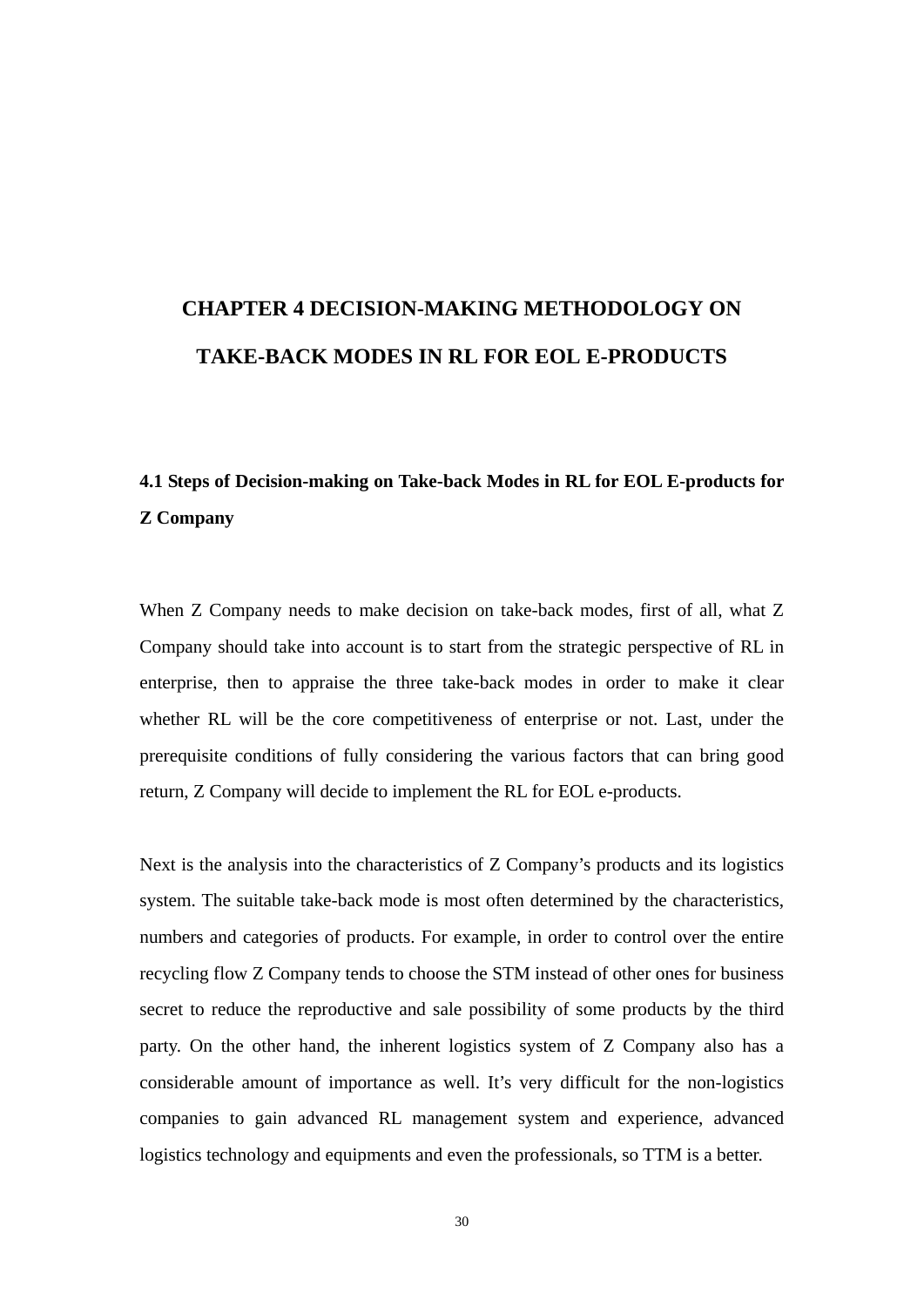Last, after Z Company deeply understands the characteristics of its own products and logistics system, the following step is to compare their respective strengths and weaknesses of three take-back modes (Chapter 3), and find one corresponds to Z Company's product and logistics system.

After the completion of above-mentioned three steps, Z Company can set up evaluation indicators system according to the analytical results and then use the simple assessment method to select the most appropriate take-back mode.

The steps of decision-making on take-back modes in RL for EOL e-products can be indicated by following figure. As we can see from following figure, the establishment of evaluation indicators system and the determination of selection methodology are the two key steps, which not only directly determines the accuracy of final selection but also have a direct impact on the success or failure of Z Company's investment in RL for EOL e-products.



### **Figure 4-1 Steps of Decision-making on Take-back Modes in RL for EOL E-products**

Source: Drawn on my own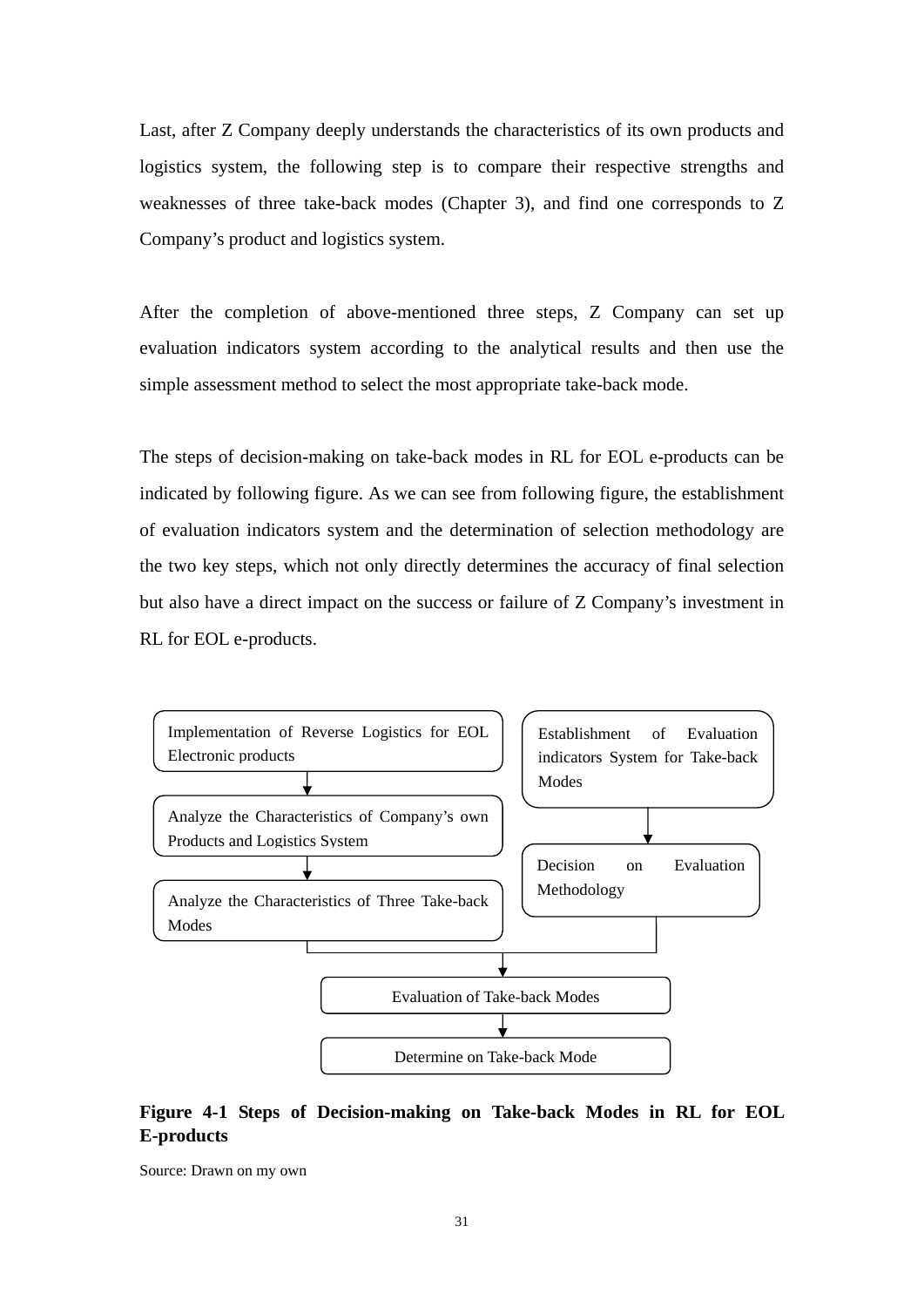### **4.2 BSC Ideology for Take-back Modes in RL for EOL E-products**

BSC has four aspects: finance, customer, internal process and innovation & learning. When apply BSC into establishing evaluation indicators system for take-back modes in RL for EOL e-products, it can get the following corresponding relationship.

- 1) Financial Indicator. It corresponds to the finance of BSC. Finance is not only an independent aspect with its own characteristics, but also the starting point and foothold of other measurements. The success or failure of improvements is supposed to be reflected by the finance. It doesn't serve any purpose even if Z Company get the maximum result with the minimum effort just as followed: improvement of e-product quality or enhancement customer satisfaction can not be transformed into the reduction of operating cost, increase of profit etc.
- 2) Service Indicator. It refers to the customer perspective of BSC. The main services are in the following: recycling  $\&$  disposing of EOL e-products, products testing / demolishing etc. Therefore, high service level can not only attract more new customers but also enhance the Z Company's reputation and reflect the technology level. So, the service indicator is interrelated and mutually traction.
- 3) Flexibility Indicator. It reflects the internal process aspect of the BSC. Flexibility means the reactive ability of RL system to any changes such as changes in customer demands, changes of the products. In the initial design stage of RL system, Z Company must allow for forecasting function in order to take timely adjustment for any changes.
- 4) Growth Indicator. It means the innovation and learning perspective in BSC. It deals with several factors: staff quality, external communication skills and environmental protection etc.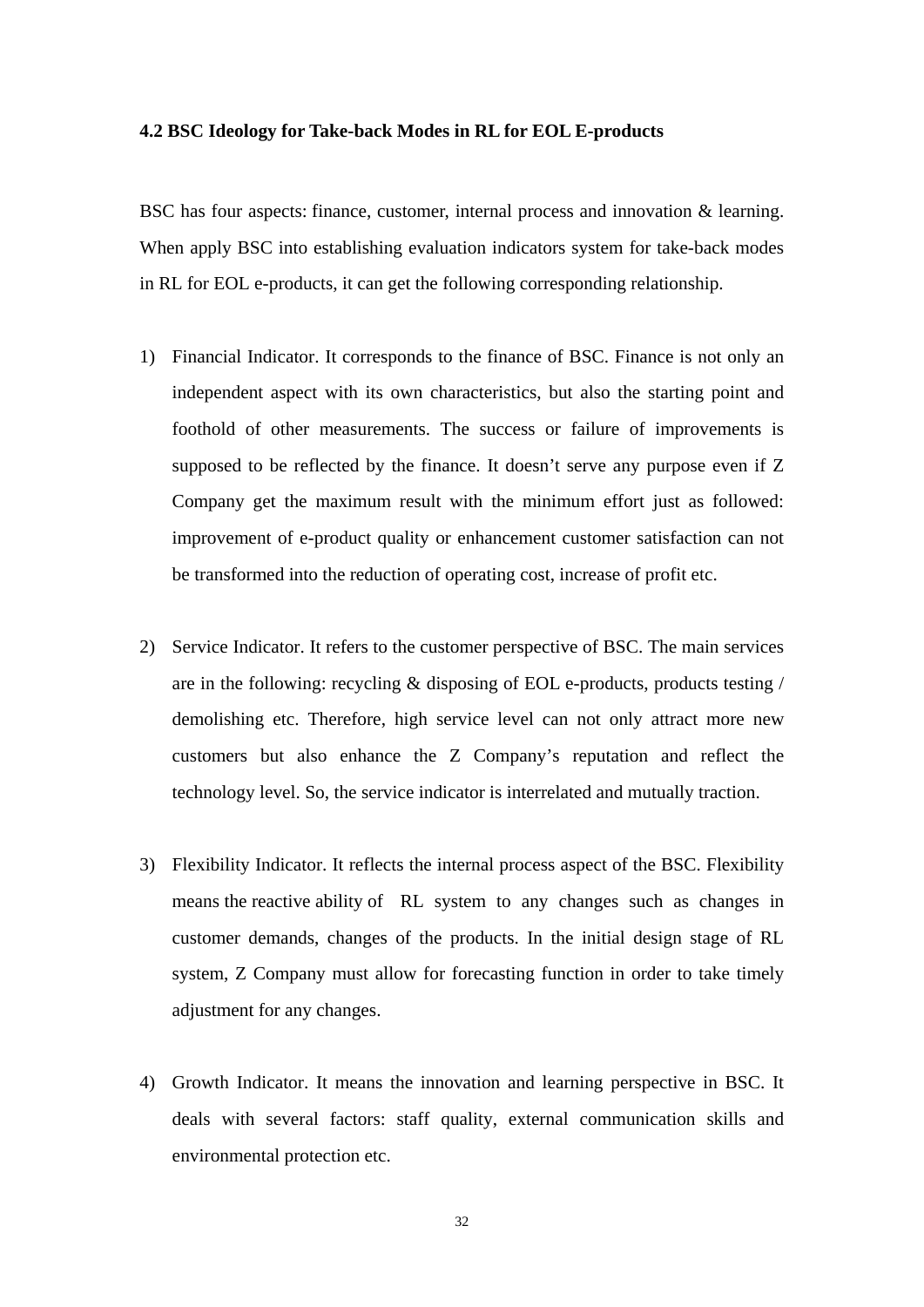### **4.3 AHP Method for the Evaluation System of Take-back Modes**

The Analytic Hierarchy Process (AHP), originally advanced by T.L. Saaty in 1970s. "AHP is a structured technique that combines the qualitative and quantitative analysis, which can provide a comprehensive framework for varieties of multi-criterion decision-making problems, for representing and quantifying the relative priorities specify to overall criteria, and for evaluating the alternative solutions."<sup>[4](#page-42-0)</sup>

Specific processes are just as follows:

- 1. Model the Problem as a Hierarchy: hierarchy will be showed in the 5.2.
- 2. Construct Judgment Matrices

Construct judgment matrix is the core part of utilization of AHP. Suppose the attribute  $A_k$  in upper level is related with *n* different attributes ( $B = \{B_1, B_2,...B_n\}$ ) in lower level, and then records the expression of relative importance between attribute *Bi* and attribute  $B_j$  in terms of element  $A_k$  as  $b_{ij}$ , all the results can yield the following

matrix 
$$
B = (b_{i_j})_{n \times n}
$$
, that is  $B = \begin{bmatrix} b_{11} & b_{12} & \cdots & b_{1n} \\ b_{21} & b_{22} & \cdots & b_{2n} \\ \vdots & \vdots & & \vdots \\ b_{n1} & b_{n2} & \cdots & b_{nn} \end{bmatrix}$  (5-1), this is called the

judgment matrix of influencing element  $A_k$ .

The value usually takes Thomas L. Saaty's scale (1-9). It's a quantitative grading scale. The fundamental scale of values usually uses cardinal numbers 1, 2. . . 9 or reciprocals, and they were listed in following table.

<u>.</u>

<span id="page-42-0"></span><sup>4</sup> http://en.wikipedia.org/wiki/Analytic\_hierarchy\_process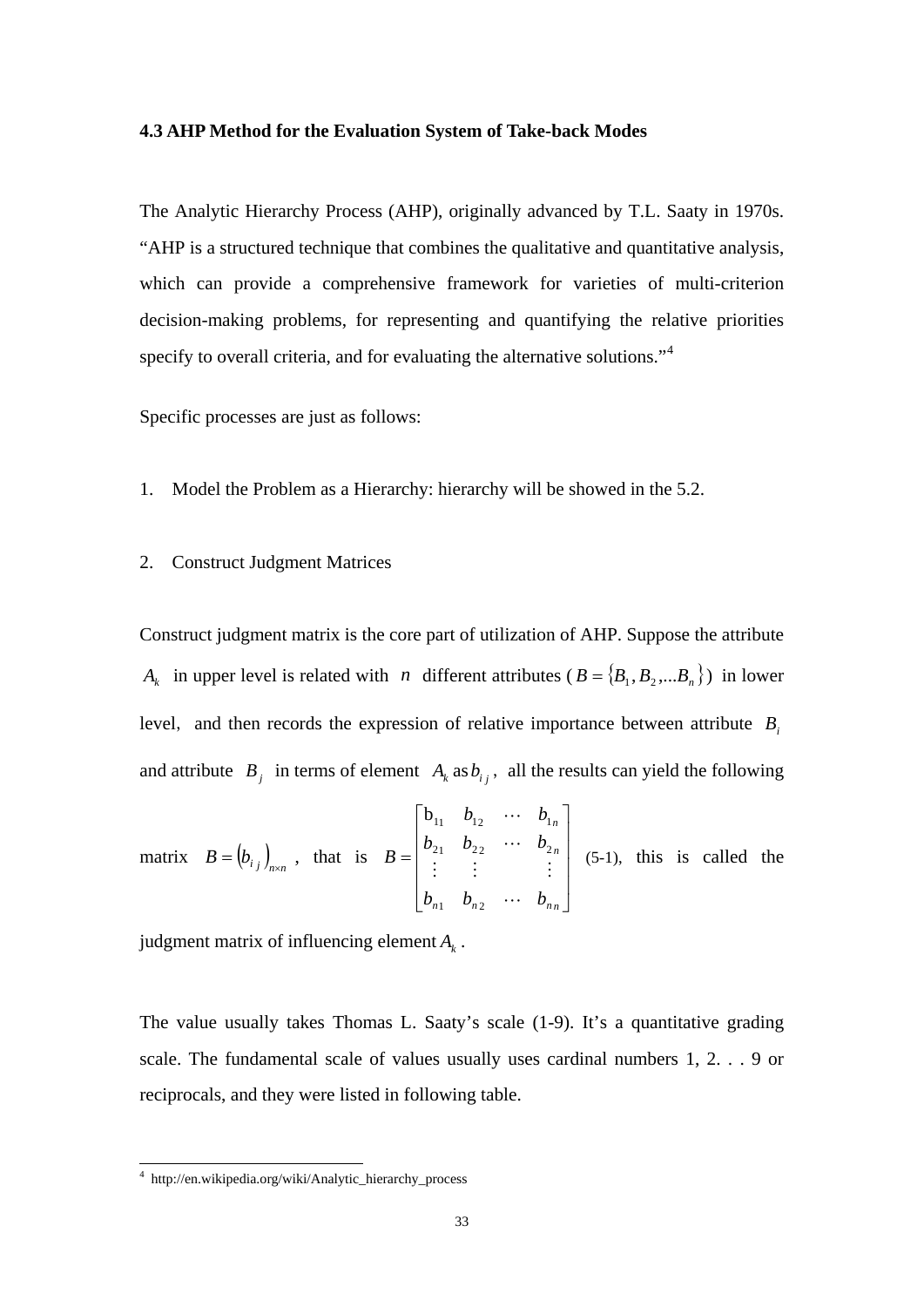|                             | Value Scale for Alternative Decision-making Comparison                                                                                                                        |                                                                                                |  |  |
|-----------------------------|-------------------------------------------------------------------------------------------------------------------------------------------------------------------------------|------------------------------------------------------------------------------------------------|--|--|
| <b>Comparison Intensity</b> | Definition                                                                                                                                                                    | Explanation                                                                                    |  |  |
| 1                           | Equally important                                                                                                                                                             | decision-makings equally influence<br>the<br>Two<br>upper-level objectives                     |  |  |
| 3                           | Moderately more important                                                                                                                                                     | One decision-making is moderately more favorable<br>to the upper-level objective fulfillment   |  |  |
| 5                           | One decision-making is strongly more favorable for<br>Strongly more important<br>the upper-level objective fulfillment                                                        |                                                                                                |  |  |
| 7                           | decision-making is significantly<br>One<br>Very strongly more important<br>favorable for the upper-level objective fulfillment                                                |                                                                                                |  |  |
| 9                           | Extremely more important                                                                                                                                                      | The difference between influences of the two<br>decision-makings is extremely significant      |  |  |
| 2,4,6,8                     | Intermediate judgment values                                                                                                                                                  | When a compromise is necessary to give an<br>intermediary judgment between the previous values |  |  |
| Reciprocals of above        | If activity $i$ has one of the above<br>nonzero numbers assigned to it when<br>compared with activity $j$ , then $j$<br>the reciprocal value when<br>has<br>compared with $i$ | A reasonable assumption                                                                        |  |  |

**Table 4-1 The Fundamental Scale** 

Source: Thomas L. Saaty, & Luis G. Vargas, Models, methods, concepts, and applications of the analytic hierarchy process. *Springer* 

3. Synthesize Judgments to Yield a set of Weights in Level & Check Consistency

The calculation steps are as follows:

1) Normalized Pairwise Comparison Matrices B to get  $B^*$ . For each of the columns of B, divide each entry in column by sum of the entries in column. This yields a new matrix in which the sum of the entries in each column is 1.

$$
b_{ij}^* = \frac{b_{ij}}{\sum_{i=1}^n b_{ij}}, j = 1, 2, \dots 4
$$
 (5-2)

2) Estimate the Weight for Criterion *i* . Estimate weight for objective*i* , as the average of entries in row *i* of  $B^*$ , get weight eigenvector:  $W = [w_1, w_2, ... w_n]^T$ ,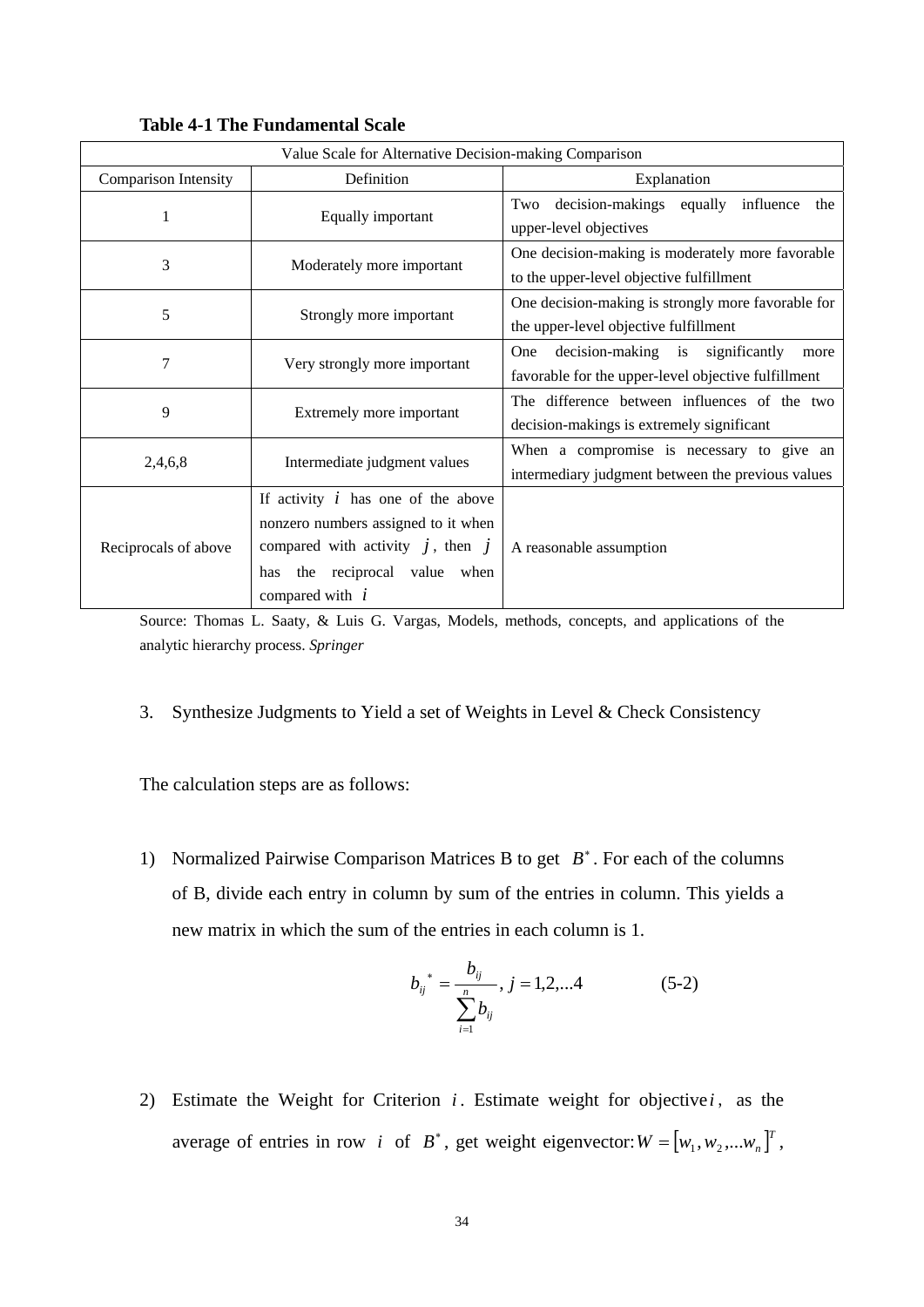$w_i$  is the weight of attribute *i* in lower level

$$
w_i = \frac{\sum_{j=1}^{n} b_{ij}^*}{n}, i = 1, 2, ..., n
$$
 (5-3)

3) Calculate Largest Eigenvalue  $\lambda_{\text{max}}$ . Find the ratio of each element of *BW* to the corresponding weight in *w* and average these ratios.  $(BW)$  is the *i*<sup>th</sup> element of vector *BW* .

$$
\lambda_{\max} = \frac{1}{n} \sum_{i=1}^{n} \frac{(BW)_{i}}{w_{i}}, i = 1, 2, ..., n \quad (5-4)
$$

4) Consistency Test: Compute the consistency index:  $CI = \frac{m_{\text{max}} - m}{n - 1}$  $CI = \frac{\lambda_{\text{max}} - n}{n - 1}$  (5-5)

Saaty has introduced random index ( *RI* ) in order to take further test. It was listed in following table:

**Table 4-2 Average Random Consistence Index (R.I.)** 

|  | 0.58 | $\sqrt{0.9}$ | $\vert$ 1.12 | $\vert$ 1.24 | 1.32 |
|--|------|--------------|--------------|--------------|------|

Source: Thomas L. Saaty, & Luis G. Vargas, Models, methods, concepts, and applications of the analytic hierarchy process. *Springer* 

Consistency ratio, expressed as  $CR$ , namely:  $CR = CI/RI$  (5-6)

If  $n > 2$  and  $CR < 0.1$ , the matrix is consistency and acceptable. If  $CR \ge 0.1$ , the matrix need to be adjusted until the judgment matrix meet the  $CR < 0.1$ .

4. Synthesize Judgments to Yield Overall Weights & Check the Consistency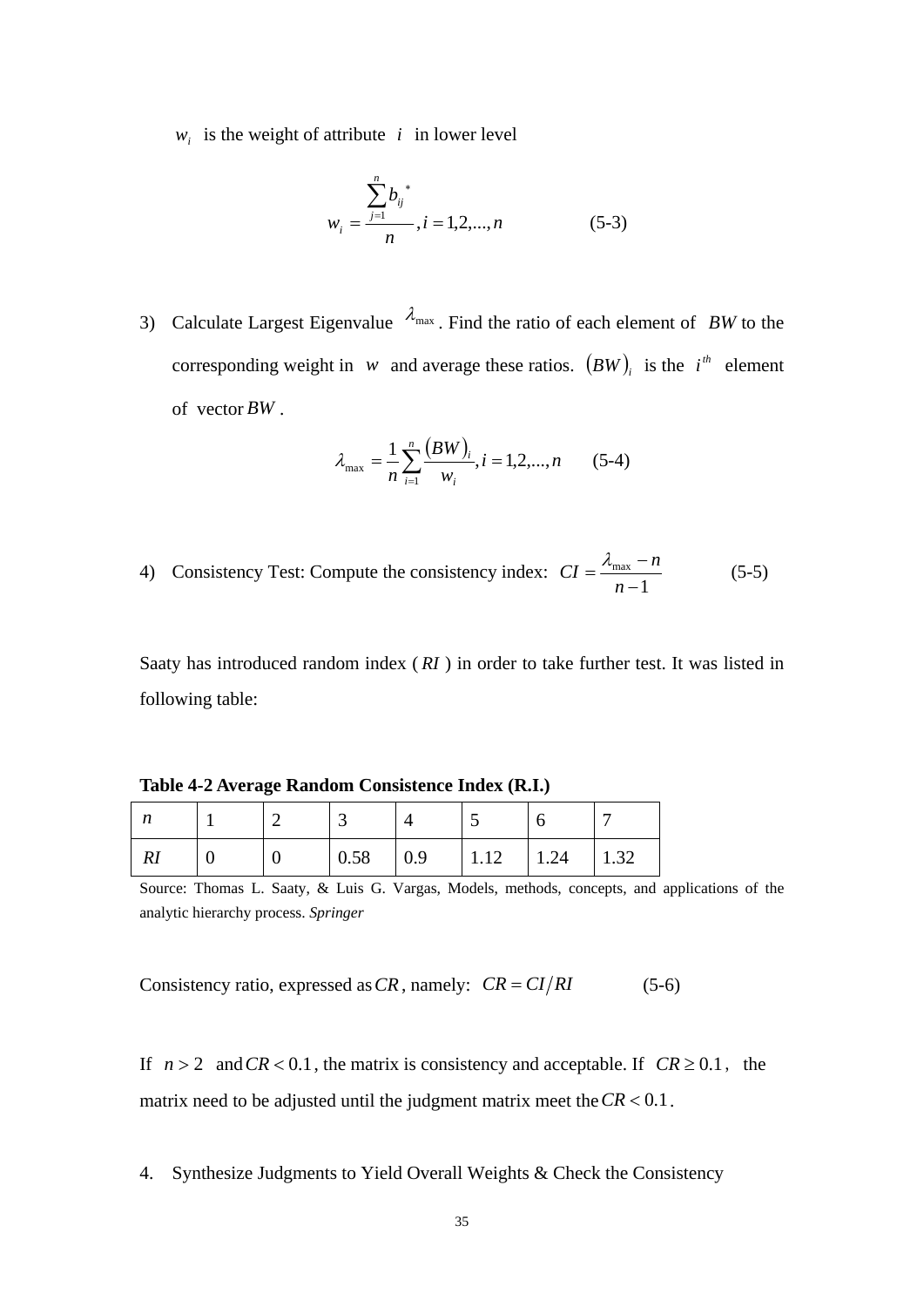1). Assuming weight vector of criteria layer:  $W_c = [w_{c1}, w_{c2}, w_{c3}, w_{c4}]^T$ , weight vector of sub-criteria layer:  $W_{s_i} = \left[ w_{s_{i_1}}, w_{s_{i_2}},...w_{s_{in}} \right]^T$ ,  $i = 1, 2, ... 4, n_1 = 3, n_2 = 3, n_3 = 4, n_4 = 4$ ; weight vector of alternative layer:  $W_{ij} = [w_{ij}(A_1), w_{ij}(A_2), w_{ij}(A_3)]^T$ ,  $i = 1, 2, \dots, 4, j = 1, 2, \dots n$ 

2). Calculate weight  $w_G(S_{ij})$  of attribute  $S_{ij}$  in criteria level to global (*G*) layer:  $w_G(S_{ij}) = w_{Gi} \times w_{S_{ii}}, i = 1, 2, ..., 4, j = 1, 2, ..., n_i,$  (5-7)

3). The synthetic weight  $w_G(A_m)$  of  $A_m$  layer to global (*G*) layer:

 $(A_m) = \sum_{i=1}^{4} \sum_{i=1}^{n_i} w_{G}(S_{ii}) \times w_{ii}(A_m), m = 1,2,3$  $w_G(A_m) = \sum_{i=1}^{n} \sum_{j=1}^{n} w_G(S_{ij}) \times w_{ij}(A_m), m =$ *n*  $G(\Lambda_m) = \sum_{i=1}^{m} \sum_{j=1}^{m} G_j$ *i*  $(5-8)$ ,  $w_G(A_m)$  is global weight

of  $A_m$ , the bigger the value of  $w_G(A_m)$ , the better the alternative.

4). Assuming the consistency index of elements  $(j = 1,2,...n)$  in sub-criteria layer to criteria layer is  $CI_j$ , random index is  $RI_j$ , so consistency ratio of criteria layer (C)

is: 
$$
CR = \frac{\sum_{j=1}^{n} w_j CI_j}{\sum_{j=1}^{n} w_j RI_j}
$$
, When  $CR \le 0.1$ , the layer has near consistency, otherwise we

need to adjust the judgment matrices of criteria layer (*C* ) and take analysis.

5. Come to a final decision-making based on the results of this process

### **4.4 Questionnaire**

Questionnaire is one of the most commonly used methods for scientific research, and it is especially suitable for those situations such as unavailable or unreliable data and information. It's a method featured as simple, time-saving, and easy for collection.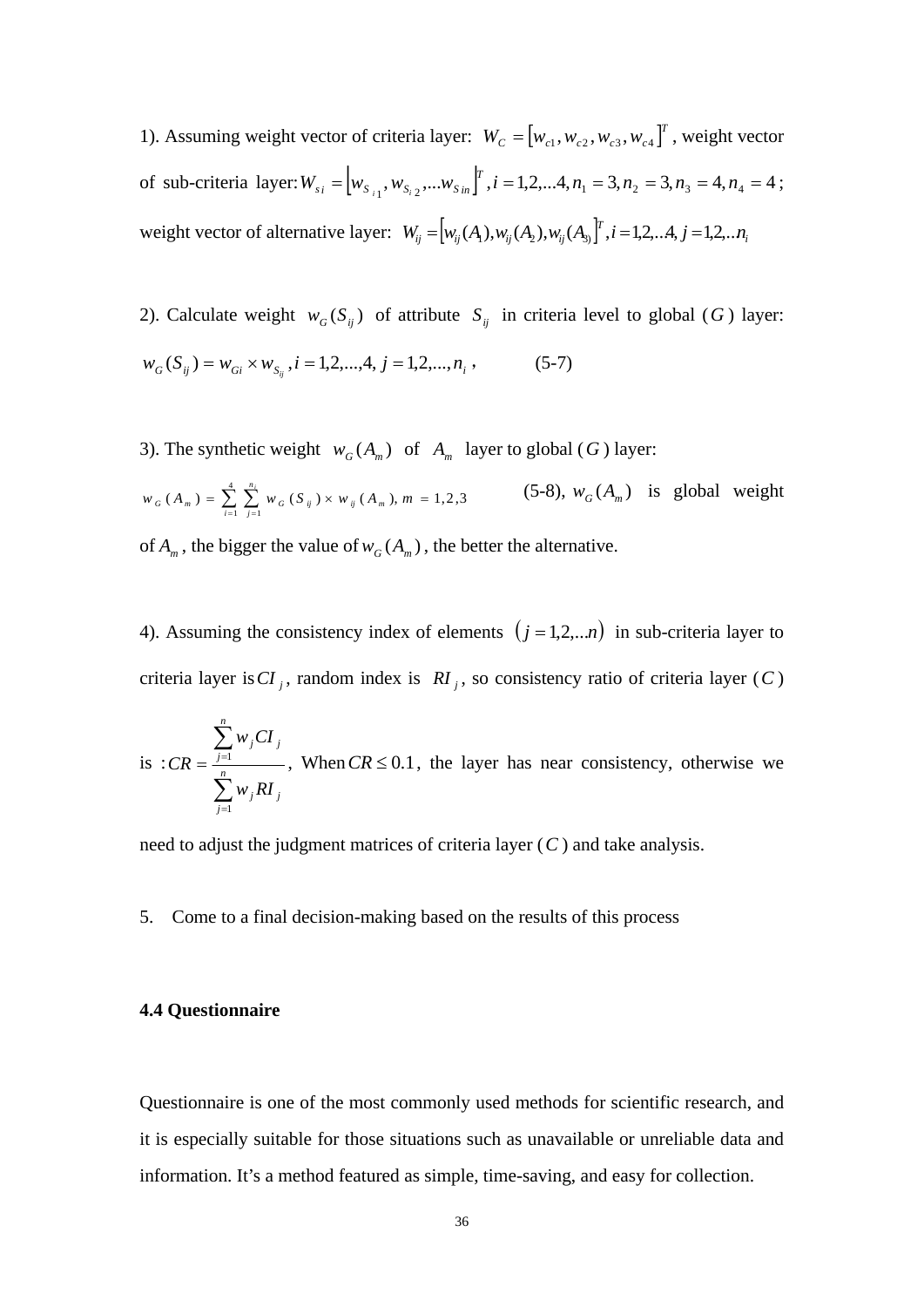### **4.4.1 Scoring Criteria**

The author takes Thomas L. Saaty's scale (1-9) as a quantitative grading scale. Respondents fill in the tables with the number 1, 2...9. A relatively bigger number indicates the factor  $C_i$  is more important than other factors in certain specific aspect. The marks of questionnaire reflect the understanding and appraisal of the relative importance of various factors based on the objective facts.

#### **4.4.2 Questionnaire Respondents**

Whether the survey results are typical or not lies in the choice of respondents. The respondents must be comprehensive and representative. Based on the requirements of research, the following persons are selected as the respondents of the survey.

- 1) Experts in Related Fields. Relevant experts in this field are more familiar with the status quo and the up-to-the-minute development of the research and related professional knowledge and their answers of the related issues are more accurate. SMU and WMU professors are invited to fill questionnaire. Like Professor Zhen Hong, Professor Ma Shuo, Professor Donnor and Professor Ircha etc.
- 2) Professional E-products Enterprise. E-products enterprises can be divided into two categories: one is  $R \& D$  staffs, who are familiar with the characteristics, structure and value of EOL e-products. The other is logistics staffs, they do RL for EOL e-products, and their views and suggestions are full of representativeness, and they can give the exact scores depending on experience. Technical and logistics staffs in Omron Shanghai Co., Ltd. are asked to fill questionnaires. Omron is a well-known e-products company in the world.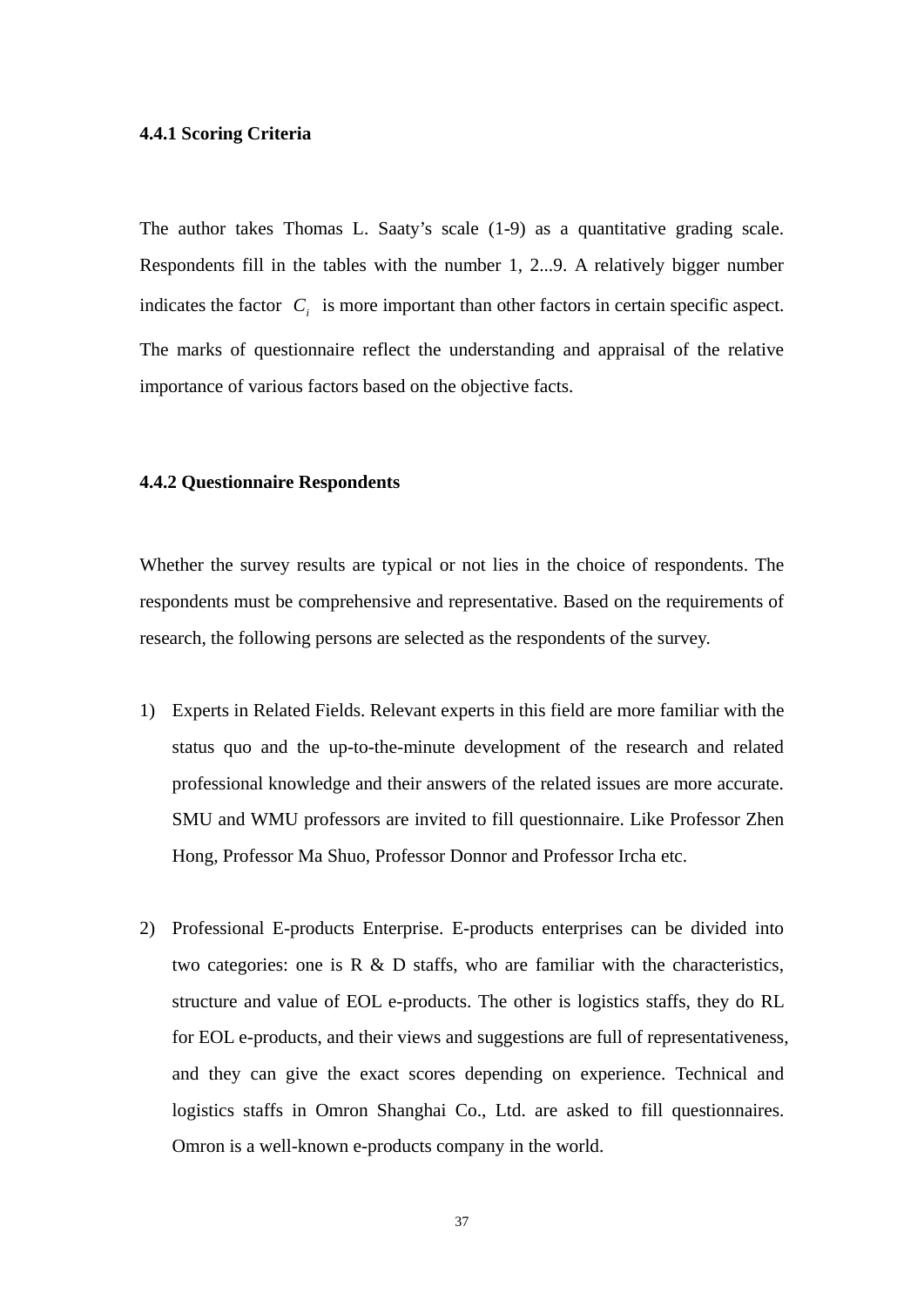- 3) Logistics Enterprises & EOL E-products Vendors. Staffs that specialized in logistics or transportation, and their views are also very important. Logistics staffs in DHL are asked to fill questionnaires. Second, some small vendors and individual recyclers engaged in recycling EOL e-products are major part.
- 4) General Public. EOL e-products recycling network also depend on the general public, so the public's views and recommendations are very important. More than 10 persons randomly selected to fill in questionnaire.

### **4.4.3 Main Contents of Questionnaire**

According to research objects and purpose, the author designed a questionnaire in table form based on the four major aspects of BSC, and put forward some indicators that include: finance, the service scope and anti-risk ability etc. to each mode.

### **4.4.4 Questionnaire Investigation**

Investigation: Issued 30 questionnaires, 30 questionnaires were returned, of which 25 valid questionnaires.

#### **4.5 Conclusion**

For the decision-making on take-back mode in RL, the dissertation will employ above research methods. The combination of BSC, AHP and Questionnaire will deal with the decision-making problem perfectly. All in all, these methods can make an integrated evaluation into the implementation of RL for EOL e-products.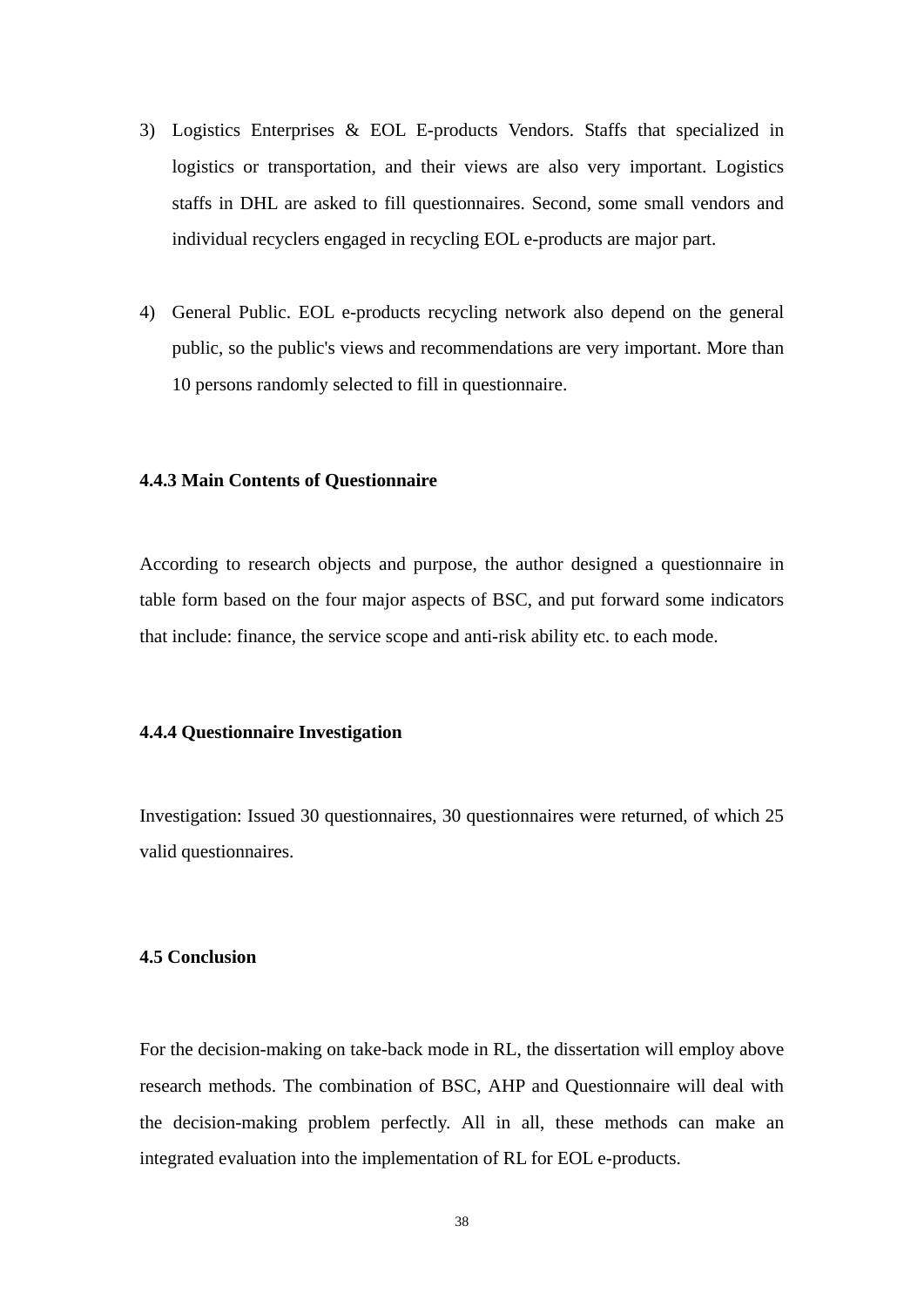# **CHAPTER 5 APPLICATION OF EVALUATION INDICATORS SYSTEM IN Z COMPANY**

# **5.1 Evaluation Indicators of Take-back Modes in Reverse Logistics for EOL E-products for Z Company**

The evaluation indicators system for take-back modes in RL for EOL e-products is the most important element for decision-making. It should cover all aspects of RL system objectively and completely. Based on the respective strengths and weaknesses of three modes, and combined with BSC, indicators will be analyzed in following paragraphs.

- 1. Financial Indicator
- ① Investment. The implementation of RL needs to involve comparative investment in recycling facilities. It mainly includes the construction of reclaim & disposal center, remanufacturing plant, the purchasing of demolition equipments, and investment in fixed assets such as inventory and transportation tools. Under the term of STM, the investment will be undertaken by Z Company. For PTM or TTM, Z Company only needs to undertake part or none of the investment.
- ② Cost: The cost of RL is an aspect that can not be ignored. Several costs will be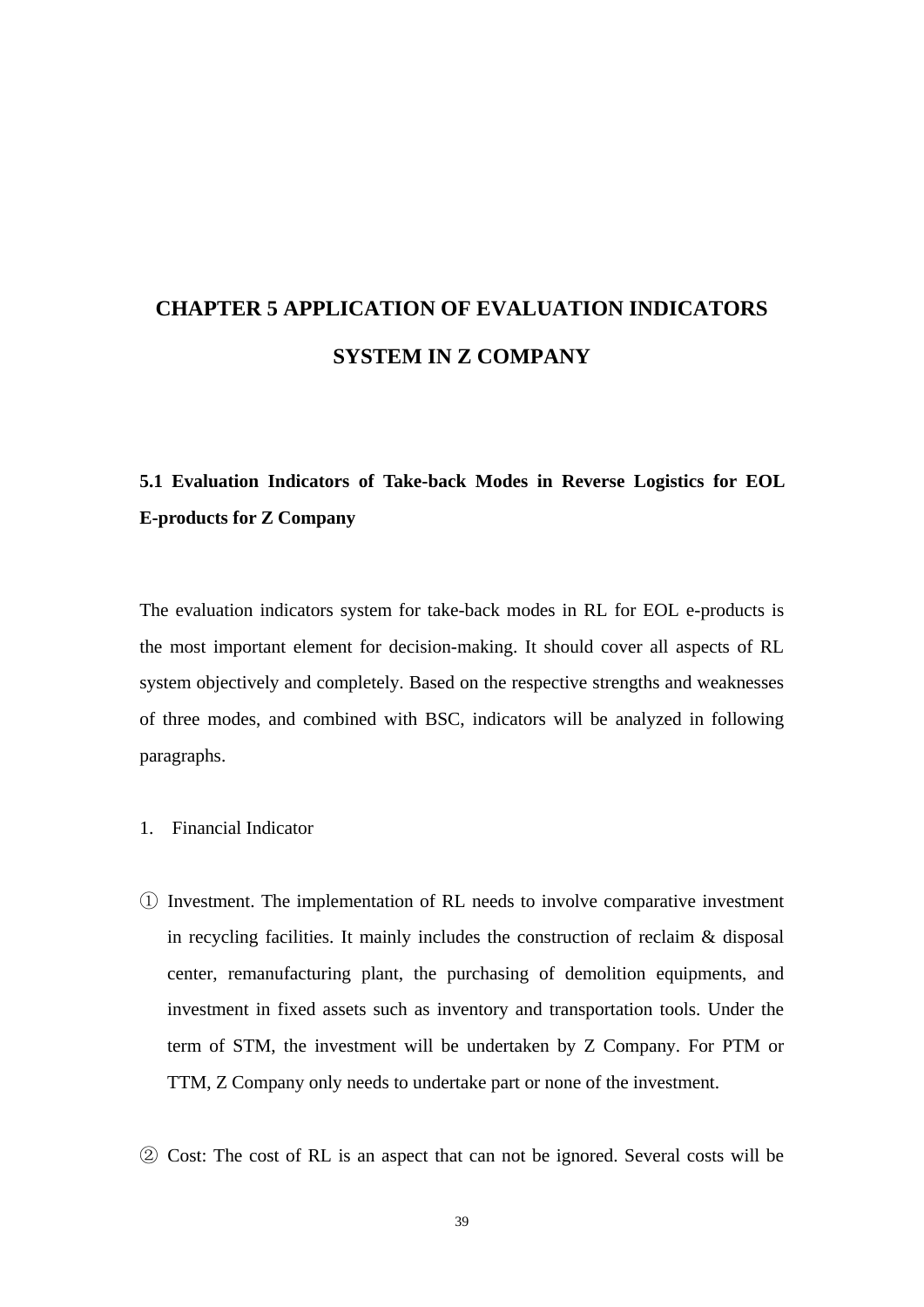listed below: recycling cost, disposing cost, recirculation cost, and burying/burning cost.

- ③ Profit. For Z Company, the profit is a significant factor that has to be taken into RL. For STM & PTM, profit primarily manifests in the reduction of raw materials costs, and obtain reusable components through demolition. For TTM, profit is mainly reflected in increase of intangible income through provision high quality RL services.
- 2. Service Indicator
- ① Customer Satisfaction. It means customer's appraisal after experienced RL service. High-quality service, as well as high efficiency can not only lure potential customers, but also increase the reputation of Z Company.
- ② Service Scope. Services scope refers to different kinds of services provided by RL for EOL e-products. It mainly includes recycling, demolition, testing, sorting and disposing. All in all, the more the service scopes expand, the more improvement in the quality of products recycled. The service scope of RL is also an important aspect to evaluate Z Company service quality.
- ③ Convenience. The convenient degree of RL services for EOL e-products provided for the customers. Therefore, Z Company should pay full attention to this point.
- 3. Flexibility Indicator
- ① Anti-risk Ability. Z Company should carry out the risk assessment in full length before investment. Z Company's anti-risk ability appears more important in modern society. The big investment of RL for EOL e-products combined with its characteristics like dispersion, slowness, uncertainty will cause implementation of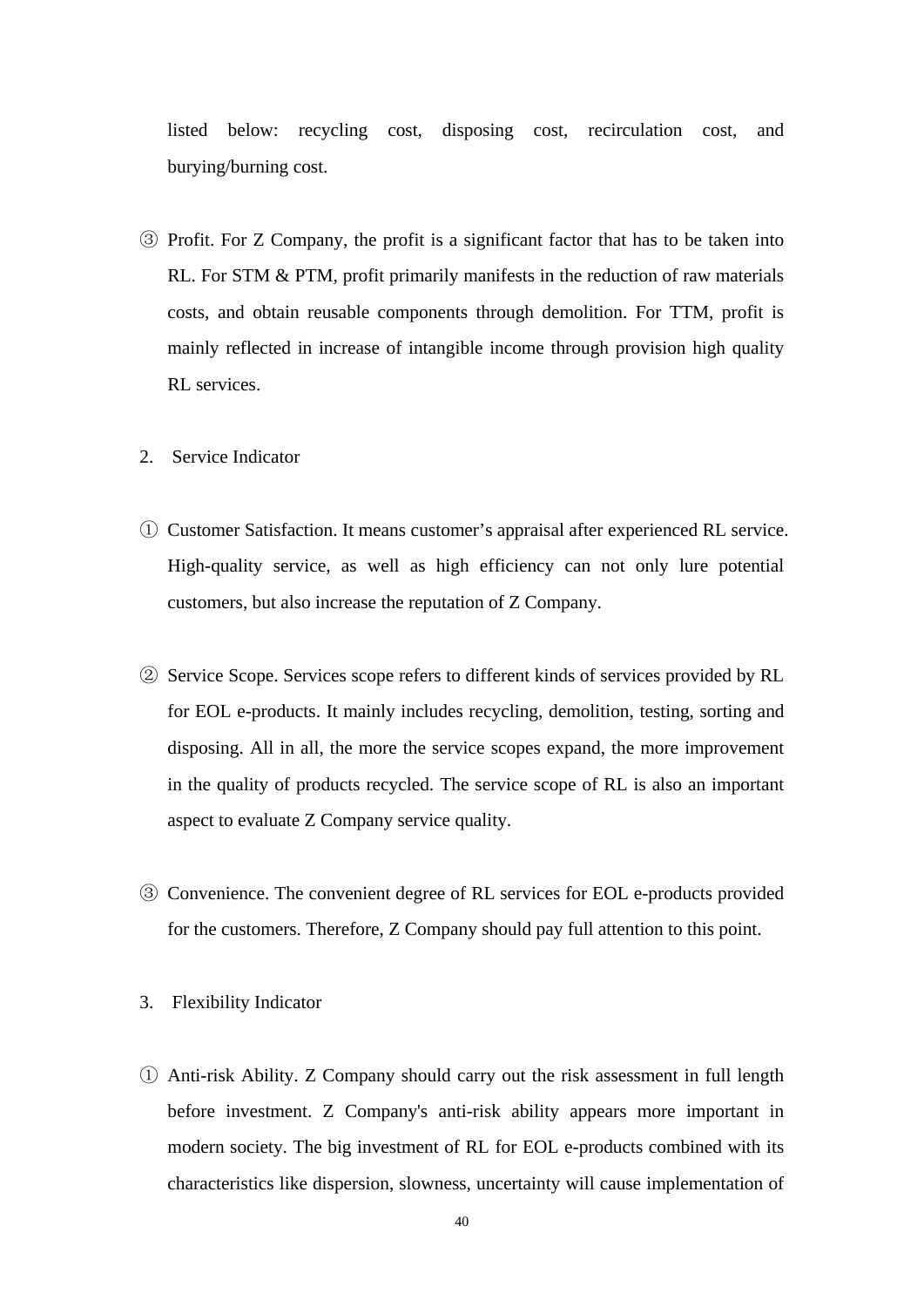RL face all sorts of risks. It can be said that the anti-risk ability is an important symbol.

- ② Information Feedback Ability. It mainly reflected by the timeliness feedback and accuracy in information. Timeliness means that Z Company can track & trace location and status of products from time to time, and this has direct impact on the operation of RL. Accuracy is the most basic and important requirement, if the information is not accurate, then the timeliness does not has any significance, and will result in some unnecessary losses, then further affect the operation.
- ③ Forecasting Ability. Forecasting accuracy links closely with information feedback accuracy. With the development of Z Company, the increase of investment and research, forecasting accuracy will be gradually enhanced, the higher the accuracy the stronger the forecasting ability.
- ④ Disposing Ability. It can be measured by Z Company's maximum disposal capacity and level. The maximum disposal capacity means the volume of EOL e-products can be disposed at the same time. Disposal level means the level of EOL e- products equipment.
- 4. Growth Indicator
- ① Environmental Protection Level. Environmental protection level refers to the Z Company's environmental protection ability in disposing hazardous substances. It not only link with the advanced disposal equipment and disposing capacity, but also with Z Company's awareness of environmental protection. Therefore, the consideration of environmental indicator is very important when Z Company selects RL mode.
- ② Staff Overall Quality. For Z Company, professionals and technical staffs are key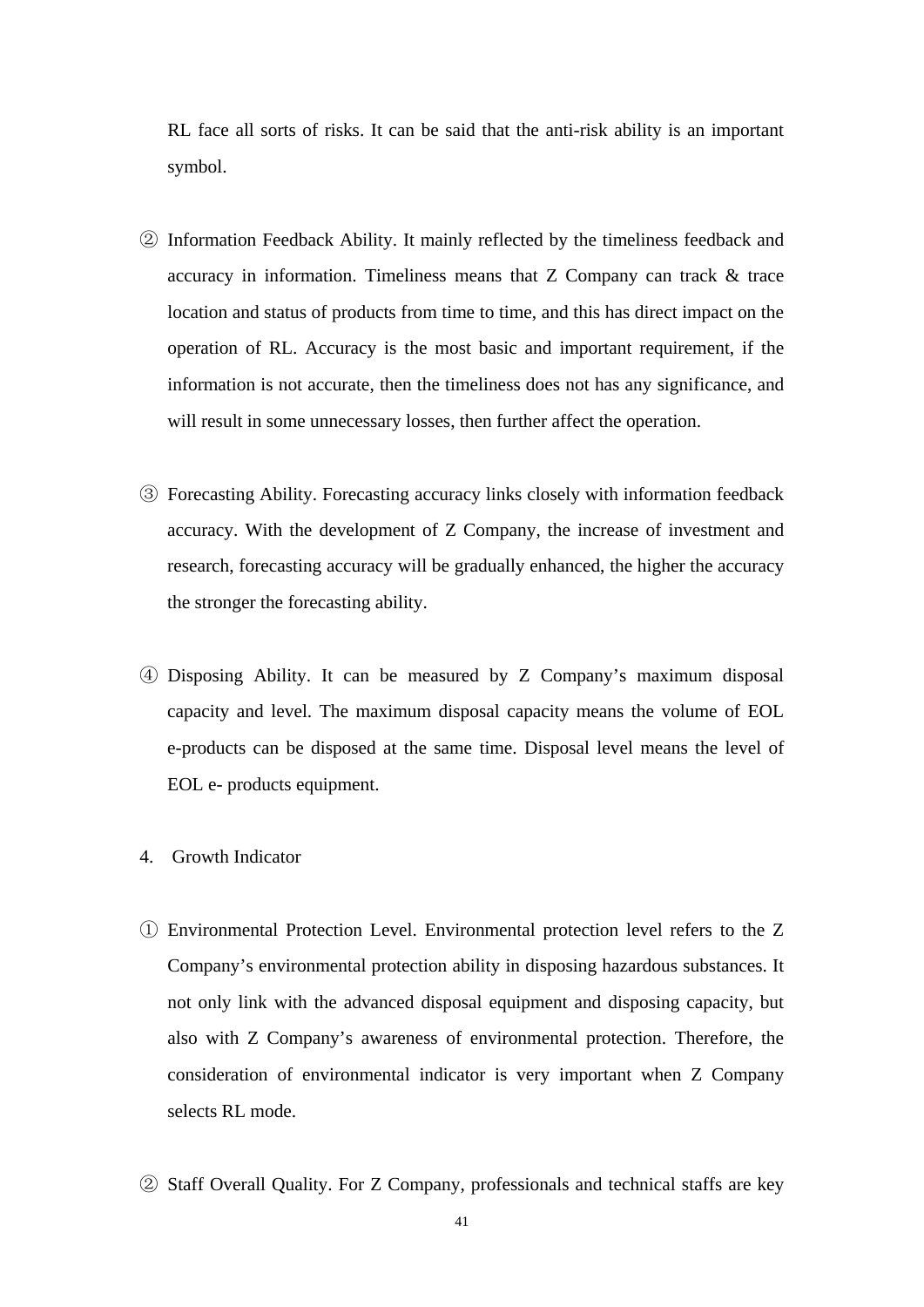factors in RL. It means technical level and business knowledge of the staffs engaged in RL. Z Company must be concerned whether staff can keep up with the RL development and need to be trained or not. Particularly in PTM and TTM, Z Company also needs to strengthen cooperation with partners to maintain good relationship. The coordination of pooled enterprise plays a decisive role in the success or failure of RL for EOL e-products.

- ③ Management Level of RL. It's very important for Z Company to control over RL. For Z Company, whether it has advanced management knowledge of RL, whether it can carry out the effective monitoring the operation of RL, the number of professionals in RL, and the quality of staff will affect the operation of RL. Under STM and PTM, RL management ability directly affects the Z Company's RL business development. However, for TTM, the RL management ability will affect the competitiveness of Z Company directly.
- ④ External Communication Skills. RL is different from forward logistics, its development is driven by the policies and regulations and it is very important to the sensitivity and the execution ability.

# **5.2 Establishment of Evaluation Indicators System for Take-back Modes in RL for E-products for Z Company**

For the complex problem of decision-making on take-back mode in RL for EOL e-products, according to AHP method, the problem was modeled as a hierarchy, and we can see the following figure. Hierarchy: 1.Goal level: decision-making on the most appropriate take-back mode for Z Company; 2.Criteria level: a group of criteria that relate the alternatives to the goal, four perspectives of RL for EOL e-products based on BSC; 3.Sub-criteria level: sub-criteria for criteria, and detailed analysis of all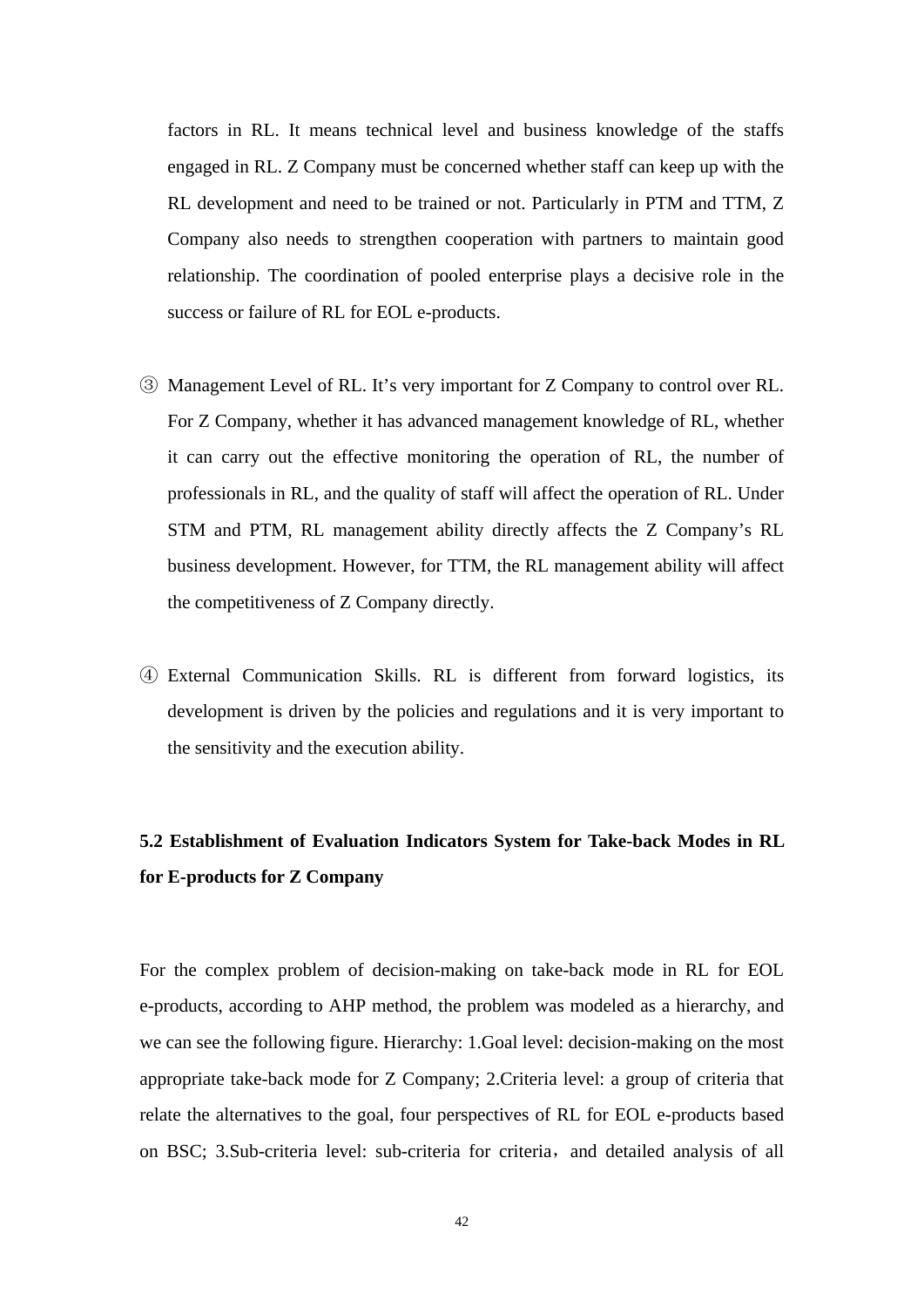important indicators has made in last section; 4. Alternative level: alternatives for reaching the goal (STM, PTM and TTM). From the goal to alternatives, one hierarchy is used to integrate large amounts of information.



## **Figure 5-1 Evaluation Indicators System for Take-back Modes in RL for EOL E-products for Z Company**

Source: Drawn on my own

### **5.3 Pairwise Comparison**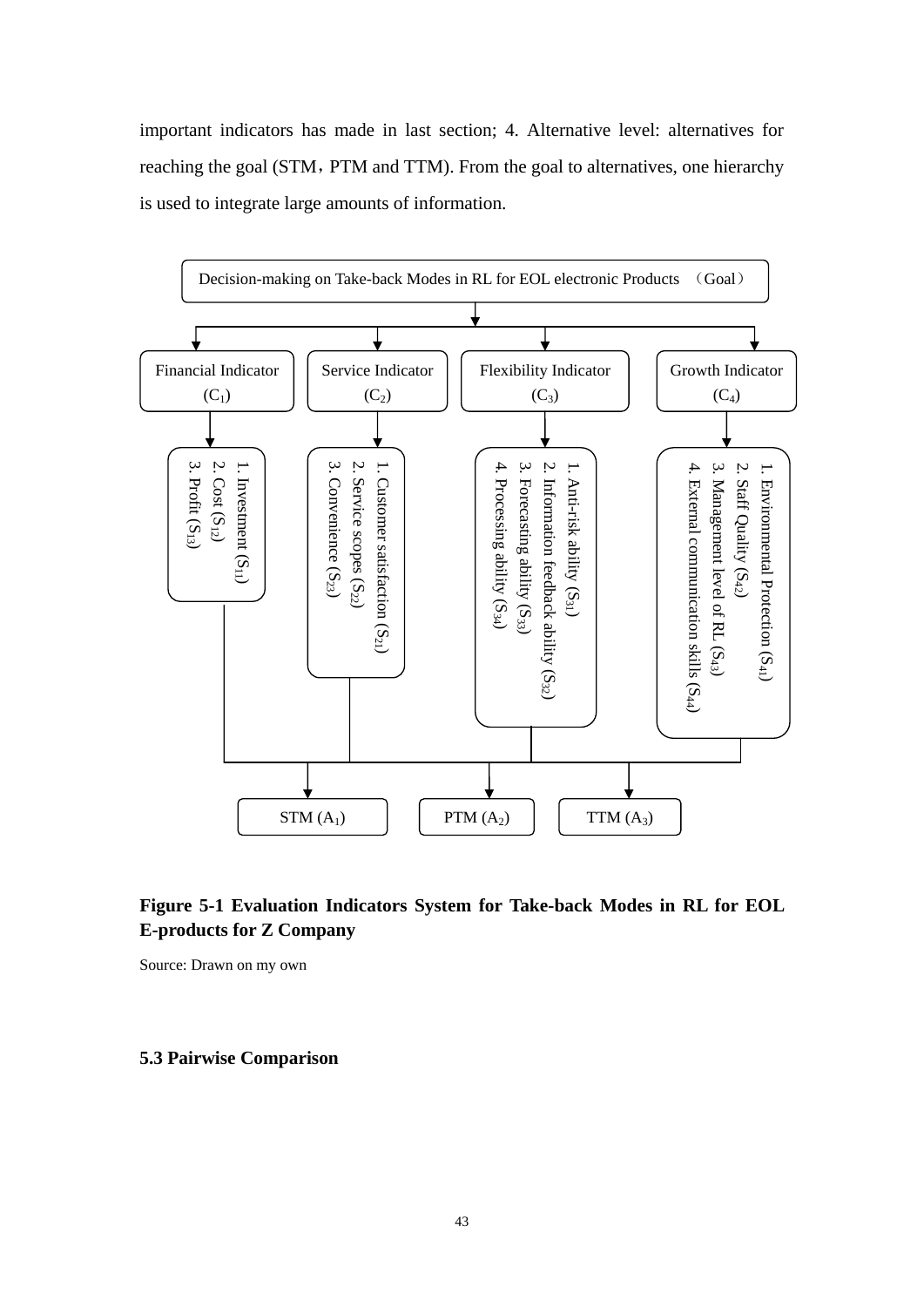### **5.3.1 Pairwise Comparison in Criteria Level**

From the questionnaire, for Z Company, the most important one is the financial indicator such as increment of profit, reduction of operating cost. Second one is the increment of service quality and the expansion of service scopes. Third one is the enhancement of RL flexibility. Last one is growth, under such a fierce competitive situation, Z Company also has to provide a good development direction for employees. (C<sub>1</sub>: Financial (47%) > C<sub>2</sub>: Service (37%) > C<sub>3</sub>: Flexibility (11%) > C<sub>4</sub>: Growth (5%))

1. Construct G-C Judgment Matrix

$$
C = \begin{bmatrix} C_1 & 1 & 2 & 5 & 7 \\ C_2 & 1/2 & 1 & 3 & 5 \\ C_3 & 1/5 & 1/3 & 1 & 2 \\ C_4 & 1/7 & 1/5 & 1/2 & 1 \end{bmatrix}
$$

2. Normalized Pairwise Comparison Matrices  $C$  to get  $C^*$ 

| $C^* = \begin{bmatrix} 0.543 & 0.566 & 0.526 & 0.467 \\ 0.271 & 0.283 & 0.316 & 0.333 \\ 0.109 & 0.094 & 0.105 & 0.133 \\ 0.078 & 0.057 & 0.053 & 0.067 \end{bmatrix}$ |  |  |
|------------------------------------------------------------------------------------------------------------------------------------------------------------------------|--|--|
|                                                                                                                                                                        |  |  |
|                                                                                                                                                                        |  |  |
|                                                                                                                                                                        |  |  |

3. Estimate the Weight for Criterion *i*

$$
W_G = [w_{G1}, w_{G2}, w_{G3}, w_{G4}]^T = [0.525 \quad 0.301 \quad 0.110 \quad 0.063]^T
$$

- 4. Checking for Consistency
- y Computer *CW*

$$
CW = \begin{bmatrix} 1 & 2 & 5 & 7 \\ 1/2 & 1 & 3 & 5 \\ 1/5 & 1/3 & 1 & 2 \\ 1/7 & 1/5 & 1/2 & 1 \end{bmatrix} * \begin{bmatrix} 0.525 \\ 0.301 \\ 0.110 \\ 0.063 \end{bmatrix} = \begin{bmatrix} 2.122 \\ 1.211 \\ 0.442 \\ 0.254 \end{bmatrix}
$$

• Calculate  $\lambda_{\text{max}}$ :  $\lambda_{\text{max}} = \sum_{i=1}^{n} \frac{(CW)_i}{W} = 4.020$  $\sum_{i=1}^{n} \frac{(CW)_i}{nW_i} =$  $i=1$  *ILVV*<sub>i</sub> *i nW*  $\lambda_{\text{max}} = \sum_{n=1}^{n} \frac{(CW_n)^n}{n!}$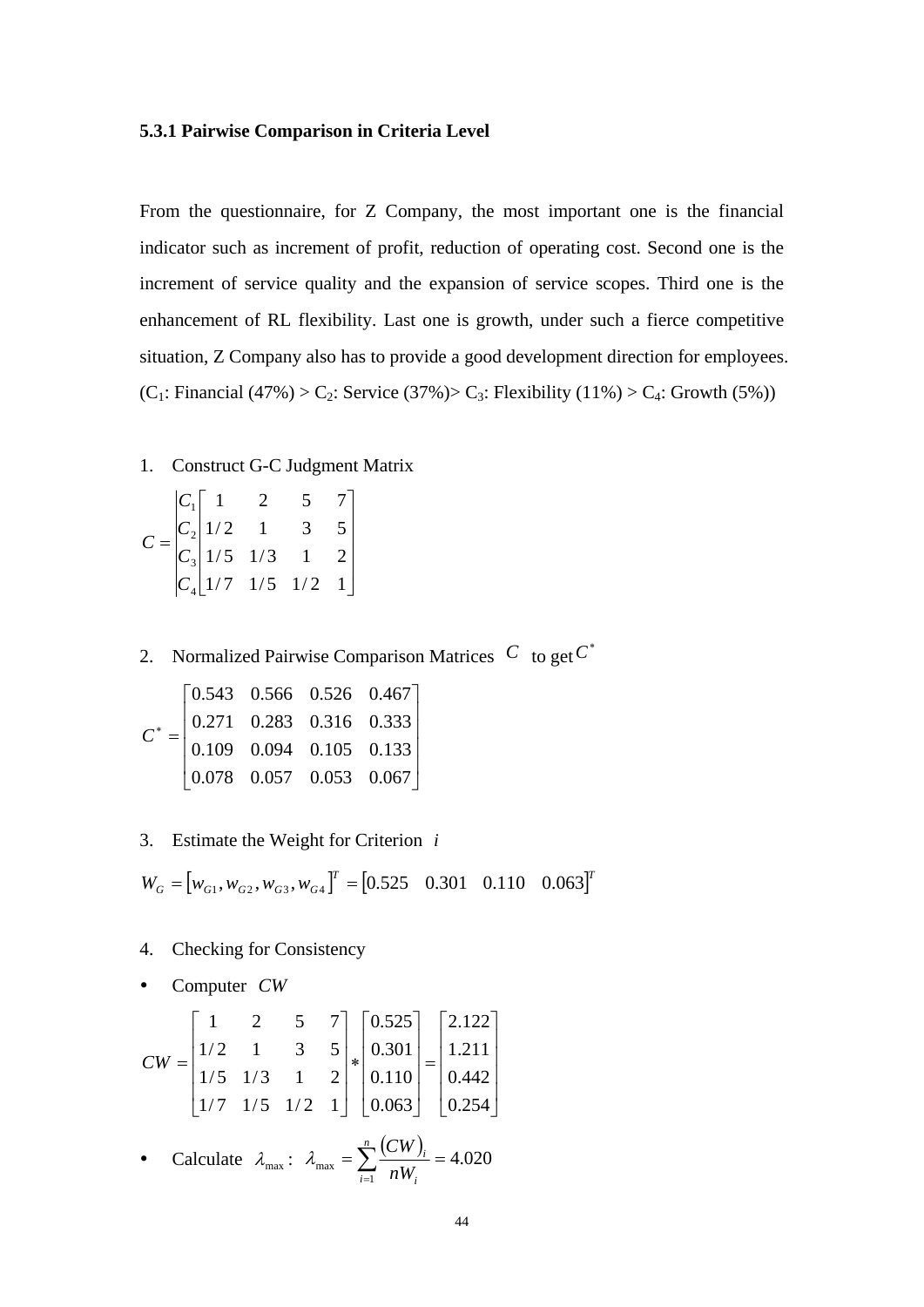- Compute the Constancy Index  $(CI)$ :  $CI = \frac{N_{\text{max}}}{I} = \frac{7.020}{I} = 0.007$  $4 - 1$  $4.020 - 4$  $CI = \frac{\lambda_{\text{max}} - n}{n - 1} = \frac{4.020 - 4}{4 - 1} =$
- Compute the Constancy Ratio (*CR*)

$$
RI = 0.9
$$
  $CR = CI/RI = 0.007/0.9 = 0.007 < 0.1$ 

### **5.3.2 Pairwise Comparison in Sub-criteria Level**

Use the same method to construct the judgment matrix of criteria level.

1. Finance Indicator  $C_1$ 

Questionnaire result: Profit or not loss money for Z Company to implement RL for EOL e-products is the most important one, then the lower cost and finally the less investment. ( $S_{13}$ : Profit (58%) >  $S_{12}$ : Cost (21%) =  $S_{11}$ : Investment (21%))

$$
\begin{bmatrix} C_{1} & S_{11} & S_{12} & S_{13} \ S_{11} & 1 & 1/3 & 1/5 \ S_{12} & 3 & 1 & 1/2 \ S_{13} & 5 & 2 & 1 \end{bmatrix} w_{C1} = [w_{S11}, w_{S12}, w_{S13}]^{T} = [0.109, 0.309, 0.581]^{T}
$$
  
\n $\lambda_{max} = 3.004, CI = 0.002, CR = 0.003 < 0.1$ 

2. Service Indicator  $C_2$ 

From questionnaire result: the first rank is customer satisfaction, the higher customer satisfaction the more profit for Z Company. The customer satisfaction is mainly embodied by service convenience, and then through provides more kinds of services to solve more problems of customers.  $(S_{21}:$  Customer satisfaction  $(58%) > S_{23}$ : Convenience  $(37\%) > S_{22}$ : Service scope  $(5\%)$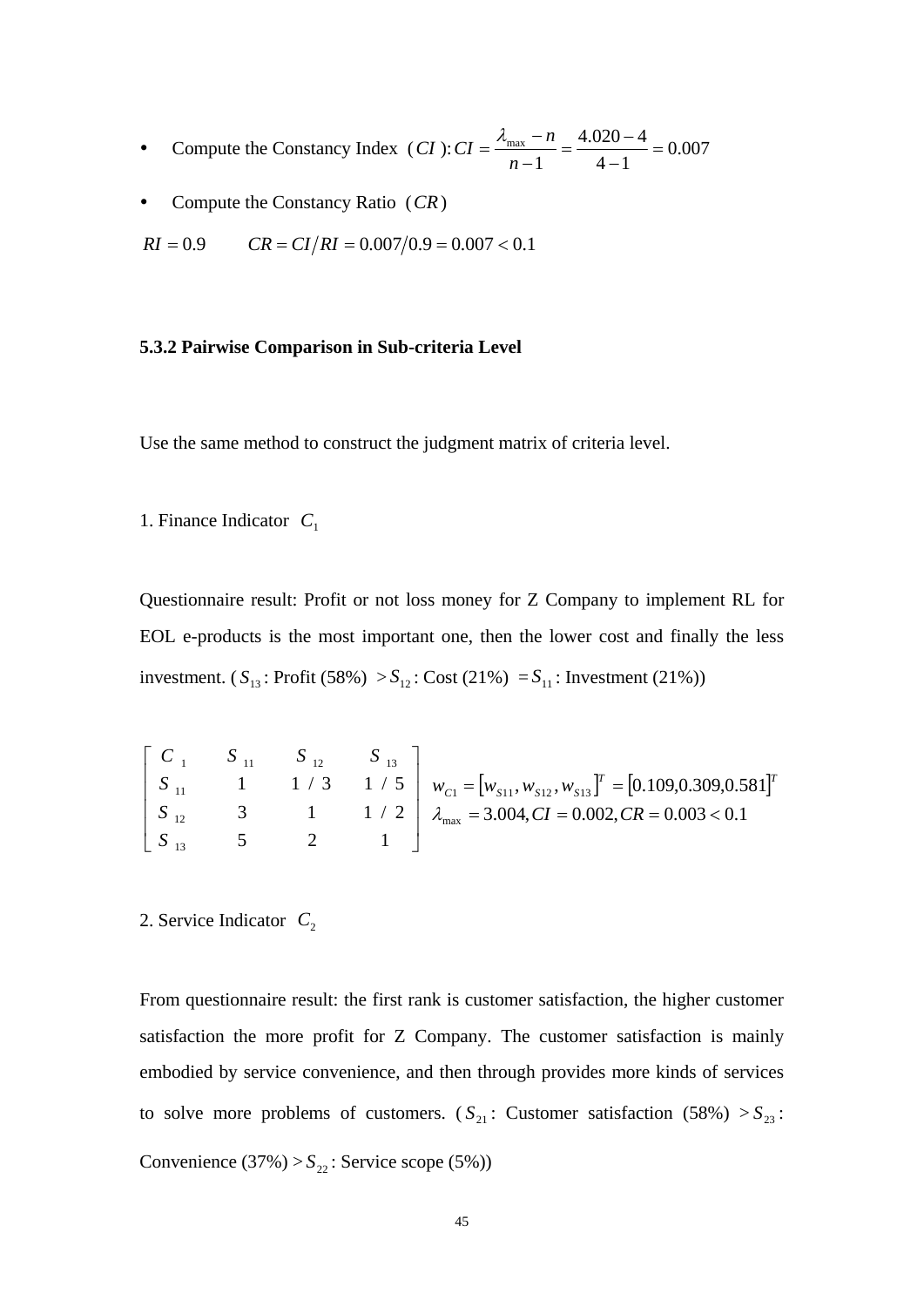$$
\begin{bmatrix}\nC_2 & S_{21} & S_{22} & S_{23} \\
S_{21} & 1 & 7 & 4 \\
S_{22} & 1/7 & 1 & 1/2 \\
S_{23} & 1/4 & 2 & 1\n\end{bmatrix}
$$
\n
$$
w_{C2} = [w_{S21}, w_{S22}, w_{S23}]^T = [0.715, 0.098, 0.187]^T
$$
\n
$$
\lambda_{\text{max}} = 3.002, CI = 0.001, CR = 0.002 < 0.1
$$

### 3. Flexibility indicator  $C_3$

Based on questionnaire, information feedback ability and disposing ability are of equivalent importance. Z Company should first enhance the information feedback accuracy and strengthen disposing ability. Then, due to these two abilities have been enhanced the forecasting accuracy will be increased, and then it can and further strengthen anti-risk ability. ( $S_{34}$ : Disposing ability (36%) >  $S_{32}$ : Information feedback ability  $(32\%) > S_{33}$ : Forecasting ability  $(21\%) > S_{31}$ : Anti-risk ability  $(11\%)$ 

$$
\begin{bmatrix} C_3 & S_{31} & S_{32} & S_{33} & S_{34} \\ S_{31} & 1 & 1/5 & 1/3 & 1/5 \\ S_{32} & 5 & 1 & 2 & 1 \\ S_{33} & 3 & 1/2 & 1 & 1/2 \\ S_{34} & 5 & 1 & 2 & 1 \end{bmatrix} w_{C3} = \begin{bmatrix} w_{S31}, w_{S32}, w_{S33}, w_{S34} \end{bmatrix}^T = \begin{bmatrix} 0.071, 0.368, 0.193, 0.368 \end{bmatrix}^T
$$

$$
= \begin{bmatrix} S_{31} & S_{32} & S_{33} & 0.368 \end{bmatrix}^T
$$

$$
= 4.004, CI = 0.001, CR = 0.002 < 0.1
$$

4. Growth Indicator *C*<sup>4</sup>

According to questionnaire, good management level of RL will give Z Company a better development, but all the developments work on the premise of environmental protection. So these two indicators have the same importance. And staff overall quality is more important than external communicate skills, because the higher staff quality, Z Company can make faster adjustments.  $(S_{41}:$  Environmental protection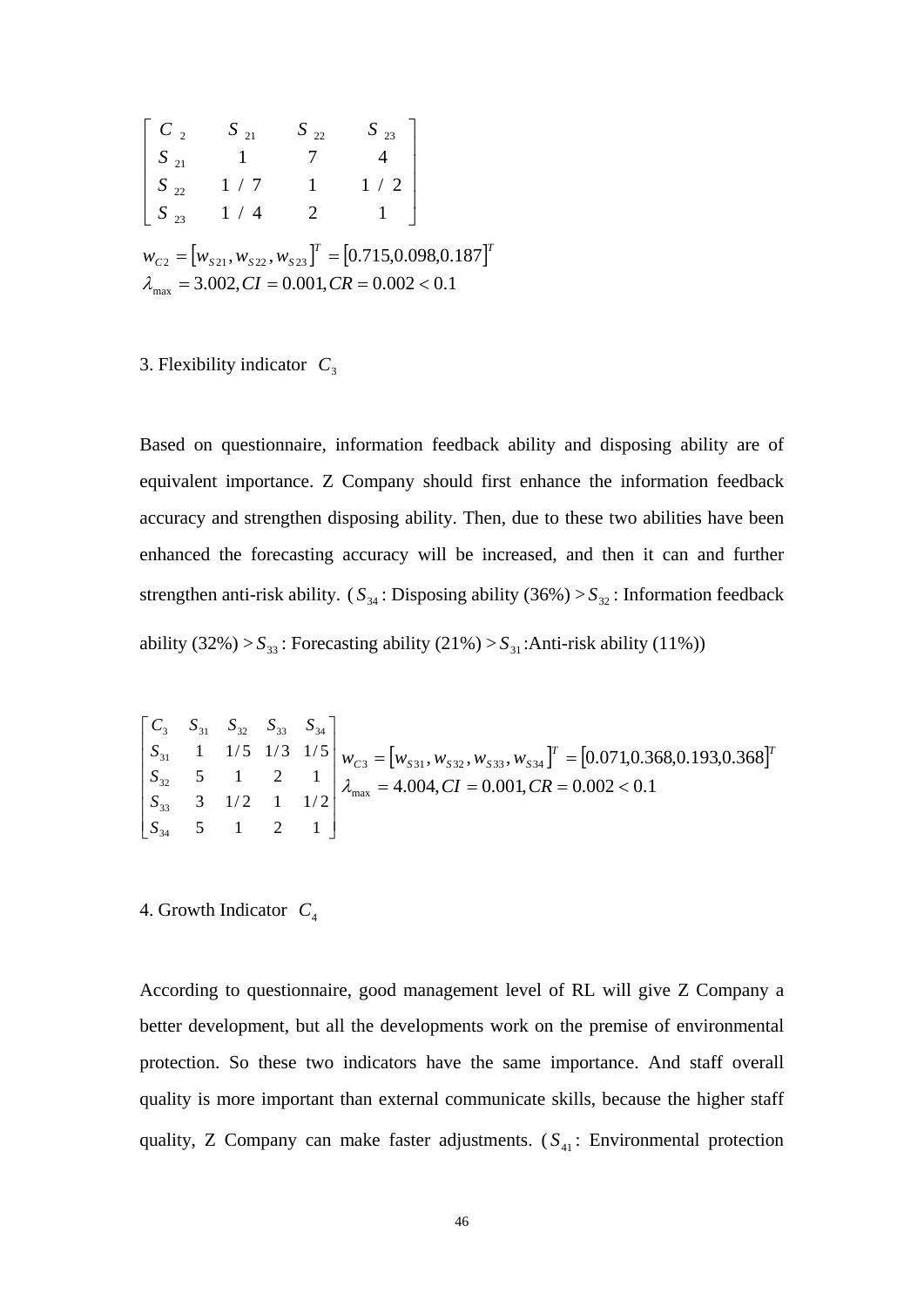$(53\%) > S_{43}$ : Management level of RL  $(37\%) > S_{42}$ : Staff quality  $(5\%) = S_{44}$ : External communication skills (5%))

$$
\begin{bmatrix} C_4 & S_{41} & S_{42} & S_{43} & S_{44} \\ S_{41} & 1 & 2 & 1 & 5 \\ S_{42} & 1/2 & 1 & 1/2 & 3 \\ S_{43} & 1 & 2 & 1 & 5 \\ S_{44} & 1/5 & 1/3 & 1/5 & 1 \end{bmatrix} w_{C4} = \begin{bmatrix} w_{S41}, w_{S42}, w_{S43}, w_{S44} \end{bmatrix}^T = \begin{bmatrix} 0.368, 0.193, 0.368, 0.071 \end{bmatrix}^T
$$
\n
$$
= \begin{bmatrix} S_{42} & 1/2 & 1 & 1/2 & 3 \\ S_{43} & 1 & 2 & 1 & 5 \\ S_{44} & 1/5 & 1/3 & 1/5 & 1 \end{bmatrix} w_{C4} = 4.004, \, CI = 0.001, \, CR = 0.002 < 0.1
$$

Calculate the weights of criteria level to goal level and check the consistency, according to formula (5-7), we can get:

$$
w_G(S_{ij}) = w_{Gi} \times w_{S_{ij}}, i = 1, 2, ..., 4, j = 1, 2, ..., n_i
$$
  
\n
$$
w_G(S_{11}) = 0.057, w_G(S_{12}) = 0.162, w_G(S_{13}) = 0.305
$$
  
\n
$$
w_G(S_{21}) = 0.215, w_G(S_{22}) = 0.029, w_G(S_{23}) = 0.056
$$
  
\n
$$
w_G(S_{31}) = 0.001, w_G(S_{32}) = 0.040, w_G(S_{33}) = 0.021, w_G(S_{34}) = 0.040
$$
  
\n
$$
w_G(S_{41}) = 0.023, w_G(S_{42}) = 0.012, w_G(S_{43}) = 0.023, w_G(S_{44}) = 0.0004
$$
  
\n
$$
CR = \frac{\sum_{j=1}^{n} w_j CI_j}{\sum_{j=1}^{n} w_j RI_j} = \frac{0.525 \times 0.002 + 0.301 \times 0.001 + 0.110 \times 0.001 + 0.063 \times 0.001}{0.525 \times 0.58 + 0.301 \times 0.58 + 0.110 \times 0.9 + 0.063 \times 0.9} = 0.0002 < 0.1
$$

Therefore, it satisfied consistency.

# **5.3.3 Pairwise Comparison in Alternative Level**

Construct 14 judgment matrices in sub criteria level, and get the weights of each indicator to criteria level, and check the consistency. The following are the scoring criteria of judgment matrices by examples: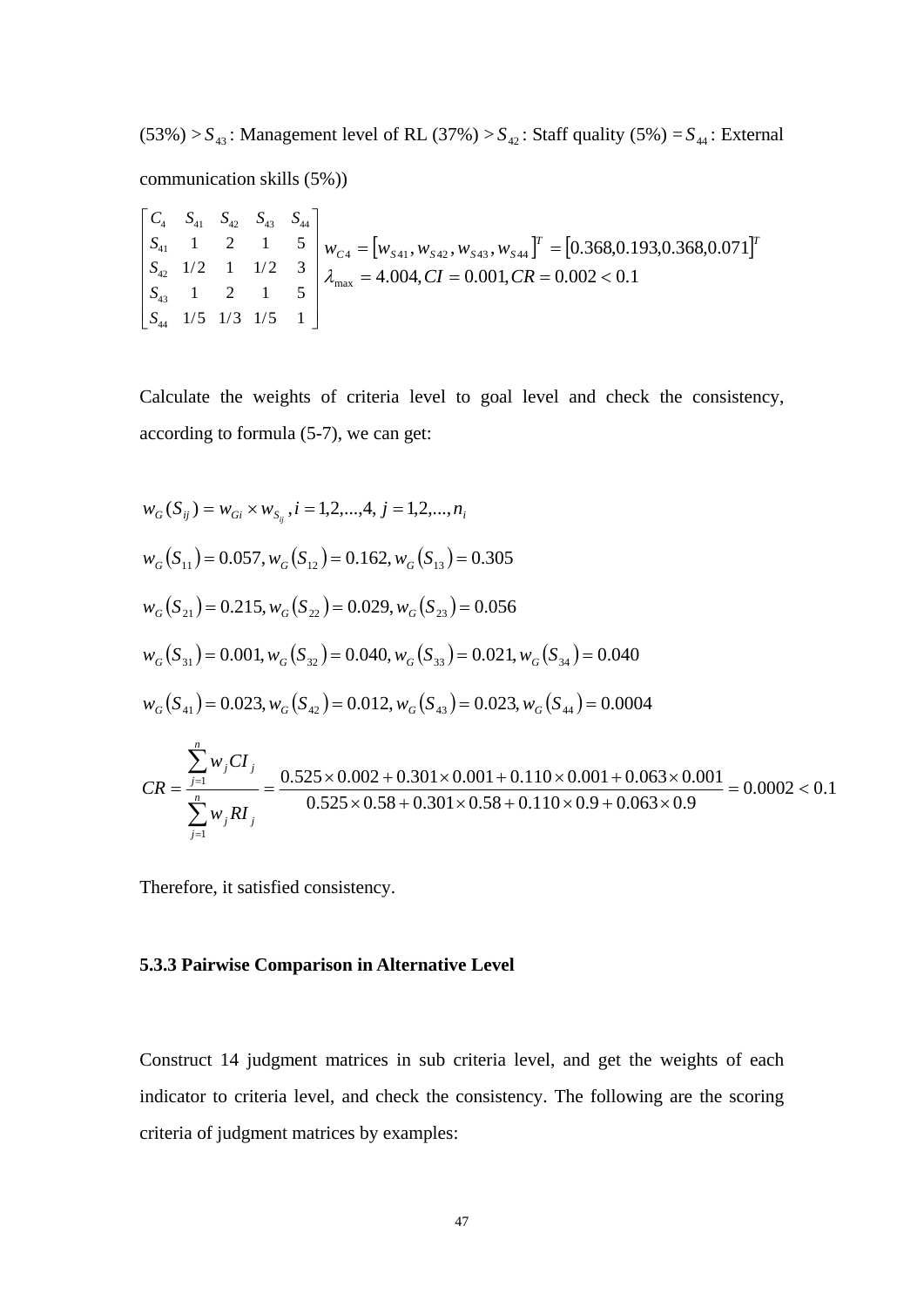# 1. Judgment Matrix  $S_{11} - A_m$  (Investment-Alternative)

The scoring criterion is less investment more important the alternative. The questionnaire result actually reflects investment in STM is max, while TTM relatively minimum. For  $A_1$ , Z Company has to invest in construction of facilities, purchasing disposal equipments, recruitment of professionals and so on, so its investment is enormous. For  $A_2$ , Z Company can ally with pooled enterprises to make investment in manpower, materials and construct RL system for EOL e-products together, so its investment is relatively less than  $A_1$ . For  $A_3$ , it's no need for Z Company to put investment in any infrastructure of RL system, only to pay charges for RL service. Therefore, for the indicator  $S_{11}$ ,  $A_3$  is moderately more important than  $A_2$ ,  $A_2$  is moderately more important than  $A_1$ ,  $A_3$  is extremely more important than  $A_1$ . ( $S_{11}$ : Investment,  $A_1$ : STM (47%) >  $A_2$ : PTM (32%) >  $A_3$ : TTM (21%))

$$
\begin{bmatrix} S_{11} & A_1 & A_2 & A_3 \ A_1 & 1 & 1/3 & 1/9 \ A_2 & 3 & 1 & 1/3 \ A_3 & 9 & 3 & 1 \end{bmatrix} w_{11} = [w_{11}(A_1), w_{11}(A_2), w_{11}(A_3)]^T = [0.077, 0.231, 0.692]^T
$$

2. Judgment Matrix  $S_{12} - A_m$  (Cost-Alternative)

The scoring criterion is less cost more important the alternative. Questionnaire result shows TTM is larger than STM. But to Z Company, for  $A_1$ , all costs borne by Z Company alone, and due to the characteristics such as slowness and uncertainty of EOL e-products, Z Company is difficult to reduce costs during transportation and inventory. For  $A_2$ , Z Company and pooled enterprises shared the recycling and disposing costs and large recycled products volume and variety types can form the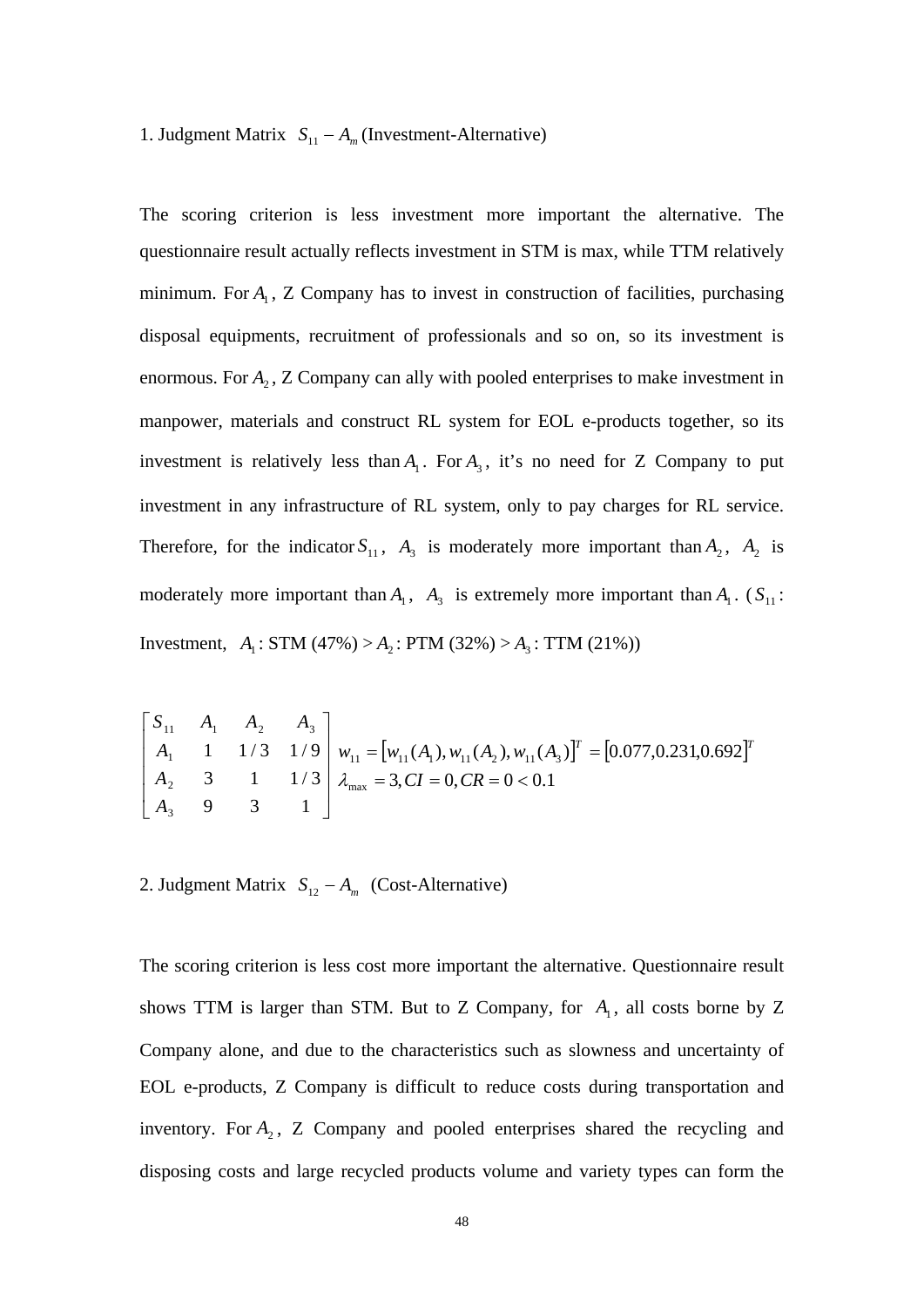economies of scale. For  $A_3$ , recycling service of third-party provider featured as large-scale and low cost, and Z Company doesn't need to bear the any costs of recycling EOL e-products. Recycling and disposing cost of TTM is the lowest for Z Company. Therefore, for the indicator  $S_{12}$ ,  $A_3$  is moderately more important than  $A_2$ ,  $A_2$  is moderately more important than  $A_1$ ,  $A_3$  is very strongly more important than  $A_1$ . ( $S_{12}$ : Cost,  $A_3$ : TTM (47%) >  $A_1$ : STM (42%) >  $A_2$ : PTM (11%))

$$
\begin{bmatrix} S_{12} & A_1 & A_2 & A_3 \ A_1 & 1 & 1/3 & 1/7 \ A_2 & 3 & 1 & 1/3 \ A_3 & 7 & 3 & 1 \end{bmatrix} w_{12} = [w_{12}(A_1), w_{12}(A_2), w_{12}(A_3)]^T = [0.088, 0.243, 0.669]^T
$$
  
\n
$$
A_{12} = [w_{12}(A_1), w_{12}(A_2), w_{12}(A_3)]^T = [0.088, 0.243, 0.669]^T
$$
  
\n
$$
A_{23} = 3.007, CI = 0.004, CR = 0.006 < 0.1
$$

3. Judgment Matrix  $S_{22} - A_m$  (Service Scope-Alternative)

The scoring criterion is wider service scopes more important the alternative. Questionnaire result tells STM wider than PTM, but due to Z Company has never run RL business so it need some adjustments when make decision. For  $A<sub>1</sub>$ , Z Company recycles and disposes its own products, so service scope is limited. For  $A_2$ , Z Company and pooled enterprises recycle and dispose similar types EOL e-products, so the service scope is wider than  $A_1$ . For  $A_3$ , third-party provider enjoys the widest range of services and it can provide special services to specific enterprise. Therefore, for the indicator  $S_{22}$ ,  $A_3$  is moderately more important than  $A_2$ ,  $A_2$  is strongly more important than  $A_1$ ,  $A_3$  is very strongly more important than  $A_1$ . ( $S_{22}$ : Service Scopes,  $A_3$ : TTM (79%) >  $A_1$ : STM (16%) >  $A_2$ : PTM (5%))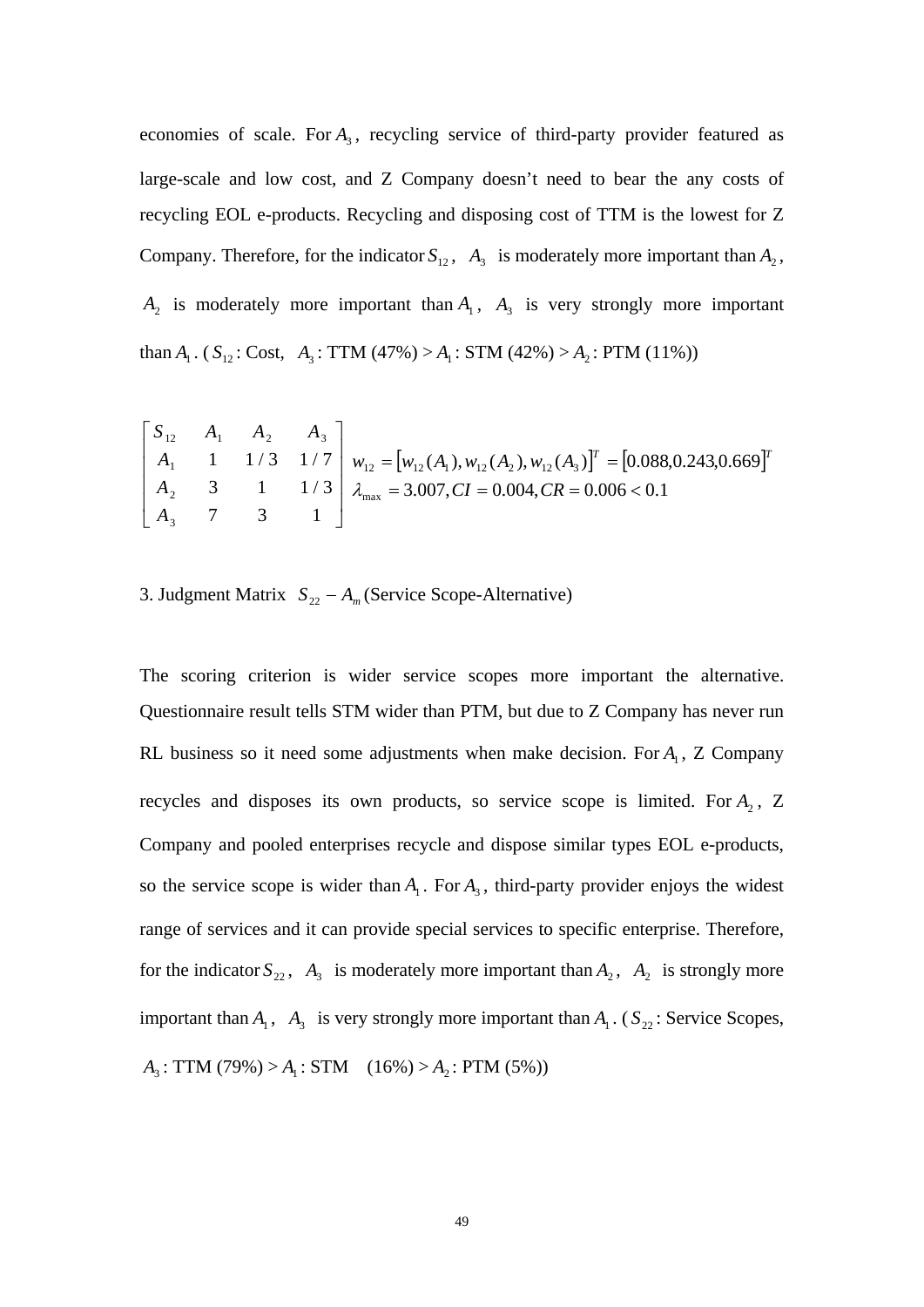$$
\begin{bmatrix} S_{22} & A_1 & A_2 & A_3 \\ A_1 & 1 & 1/4 & 1/7 \\ A_2 & 4 & 1 & 1/3 \\ A_3 & 7 & 3 & 1 \end{bmatrix} w_{22} = \begin{bmatrix} w_{22}(A_1), w_{22}(A_2), w_{22}(A_3) \end{bmatrix}^T = \begin{bmatrix} 0.079, 0.265, 0.656 \end{bmatrix}^T
$$
\n
$$
A_{23} = 3.033, CI = 0.016, CR = 0.028 < 0.1
$$

4. Judgment Matrix  $S_{23} - A_m$  (Convenience- Alternative)

The scoring criterion is more convenience more important the alternative. For  $A<sub>1</sub>$ , Z Company recycles and disposes its own products, so it means convenience for recycling. For  $A_2$ ,  $Z$  Company provide recycling and disposing service to partners, the convenience for Z Company under PTM means it should dispose partners' EOL e-products efficiently. For  $A_3$ , third-party provider recycled EOL e-products at customers home and let them feel convenience. Therefore, for the indicator  $S_{23}$ ,  $A_3$ is moderately more important than  $A_2$ ,  $A_2$  is moderately more important than  $A_1$ ,  $A_3$ is very strongly more important than  $A_1$ . ( $S_{23}$ : Convenience,  $A_3$ : TTM (63%) >  $A_2$ :  $PTM (21%) > A_1$ : STM (16%))

$$
\begin{bmatrix} S_{23} & A_1 & A_2 & A_3 \ A_1 & 1 & 1/2 & 1/7 \ A_2 & 2 & 1 & 1/3 \ A_3 & 7 & 3 & 1 \end{bmatrix} w_{23} = [w_{23}(A_1), w_{23}(A_2), w_{23}(A_3)]^T = [0.103, 0.216, 0.681]^T
$$
  

$$
\lambda_{\text{max}} = 3.003, CI = 0.001, CR = 0.002 < 0.1
$$

5. Judgment Matrix  $S_{32} - A_m$  (Information Feedback Ability-Alternative)

The scoring criterion is more quick and accurate information feedback the more important the alternative. For  $A_1$ , Z Company constructed RL system by itself, it involves only itself and the operation is relatively simple, but due to Z Company has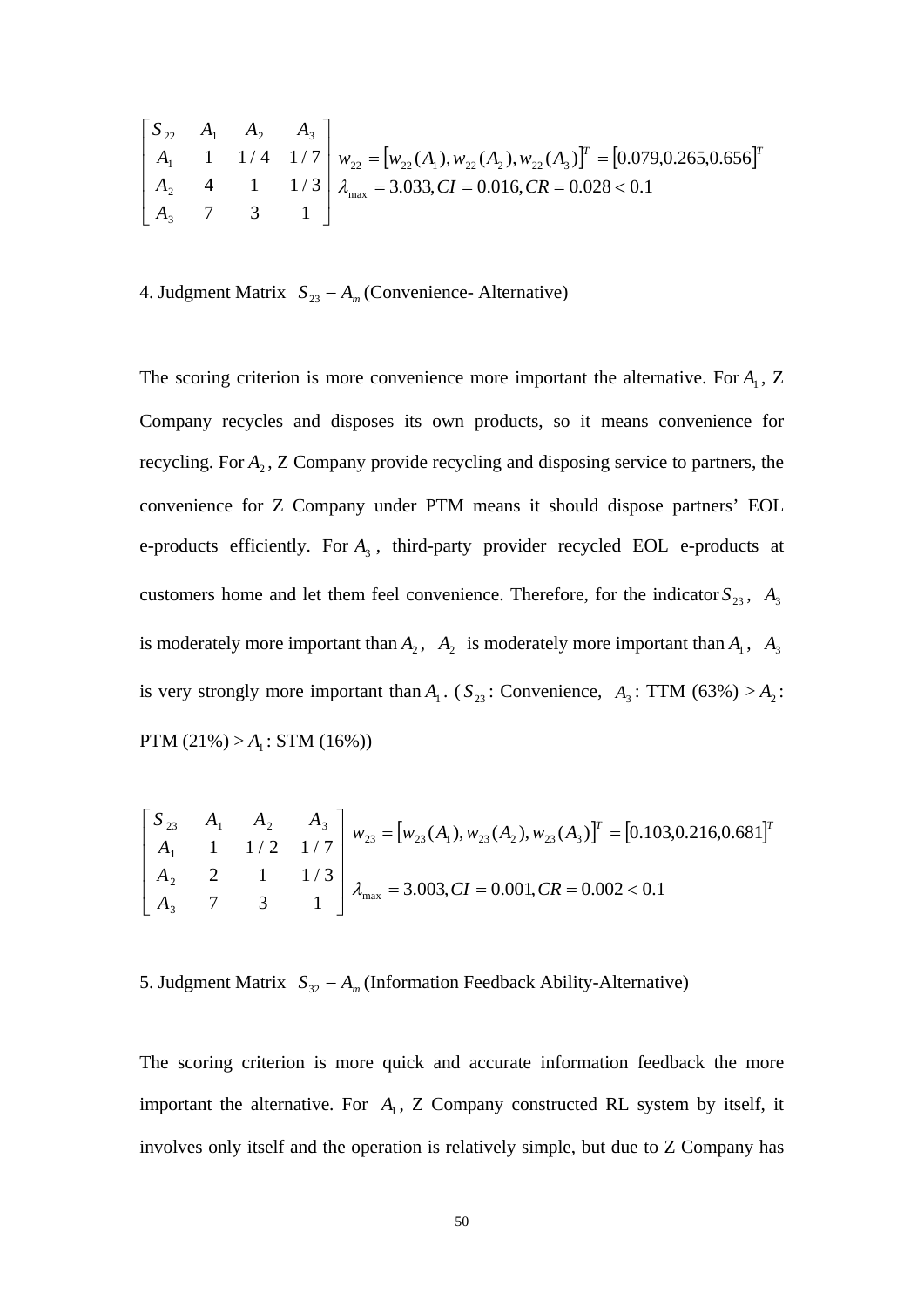limited information technology so that the information feedback is moderate. For  $A_2$ , the recycling and disposing of EOL e-products is done by Z Company and partner. The smooth operation needs perfect cooperation. And any misunderstanding among each other will cause the information feedback slow and inaccurate. For  $A_3$ , third-party providers can also feedback the information more quick and accurate. Therefore, for the indicator  $S_{32}$ ,  $A_3$  is moderately more important than  $A_1$ ,  $A_1$  is strongly more important than  $A_2$ ,  $A_3$  is very strongly more important than  $A_2$ . ( $S_{32}$ : Information Feedback Ability,  $A_3$ : TTM (63%) >  $A_1$ : STM (21%)>  $A_2$ : PTM (16%))

$$
\begin{bmatrix} S_{32} & A_1 & A_2 & A_3 \ A_1 & 1 & 5 & 1/3 \ A_2 & 1/5 & 1 & 1/7 \ A_3 & 3 & 7 & 1 \end{bmatrix} w_{32} = [w_{32}(A_1), w_{32}(A_2), w_{32}(A_3)]^T = [0.283, 0.074, 0.643]^T
$$
  
\n $A_{33} = 3.066, CI = 0.033, CR = 0.056 < 0.1$ 

6. Judgment Matrix  $S_{33} - A_m$  (Forecasting Ability- Alternative)

The scoring criterion is more accurate forecasting ability more important the alternative. Questionnaire result reflect STM higher than PTM, but because Z Company has limited information technology and lack of professionals, so it need some adjustments when make decision. For  $A<sub>1</sub>$ , Z Company lack of professionals and unfamiliar with this field, so forecasting accuracy is the worst. For  $A_2$ , Z Company can depend on its partners to enhance the forecasting accuracy. For  $A_3$ , third-party provider is just the opposite of  $A_1$ , it has advanced the RL network and equipments and many professionals, so they can make most accurate forecasting. Therefore, for the indicator  $S_{33}$ ,  $A_3$  is strongly more important than  $A_2$ ,  $A_2$  is strongly more important than  $A_1$ ,  $A_3$  is extremely more important than  $A_1$ . ( $S_{33}$ : Forecasting ability,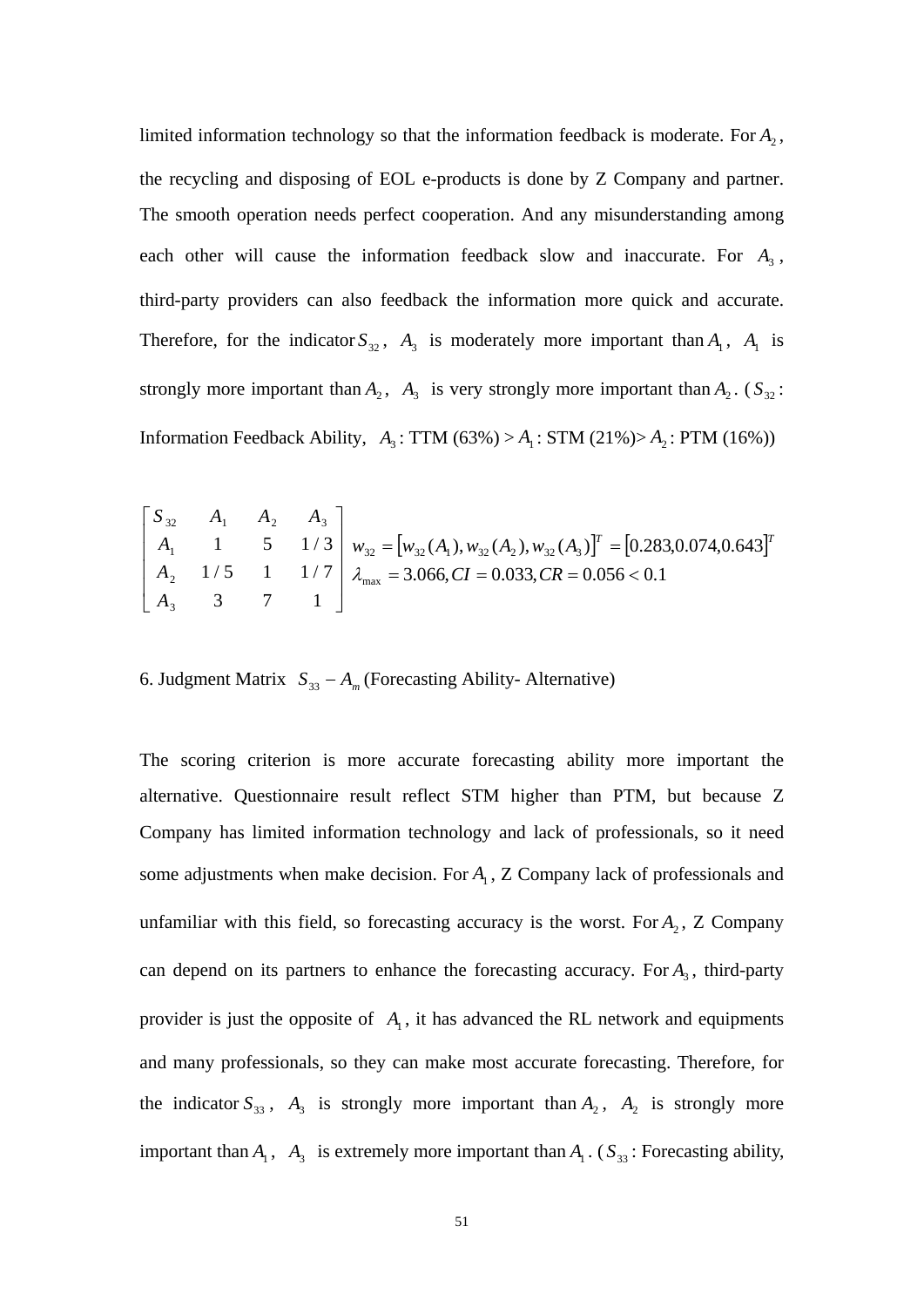$$
\begin{bmatrix} S_{33} & A_1 & A_2 & A_3 \ A_1 & 1 & 1/4 & 1/9 \ A_2 & 4 & 1 & 1/5 \ A_3 & 9 & 5 & 1 \end{bmatrix} w_{33} = [w_{33}(A_1), w_{33}(A_2), w_{33}(A_3)]^T = [0.065, 0.199, 0.735]^T
$$
  
\n
$$
\begin{bmatrix} S_{33} & A_1 & A_2 & A_3 \ A_3 & 9 & 5 & 1 \end{bmatrix} \lambda_{\text{max}} = 3.072, CI = 0.036, CR = 0.062 < 0.1
$$

7. Judgment Matrix  $S_{34} - A_m$  (Disposing Ability-Alternative)

The scoring criterion is stronger disposing ability the more important the alternative. Questionnaire result tells STM stronger than PTM, but because Z Company lack of professionals and experience, so it need some adjustments when make decision. For  $A_1$ , although Z Company has enough EOL e-products resources, Z Company disposes its own EOL e-products so its volume is still limited. For  $A_2$ , Z Company and partners recycle and dispose their EOL e-products, so its volume is larger than  $A<sub>1</sub>$ . For  $A_3$ , third-party provider can recycle and dispose various types of EOL e-products because they enjoy rich experience and advanced equipments, so its volume is the largest. Therefore, for the indicator  $S_{34}$ ,  $A_3$  is strongly more important than  $A_2$ ,  $A_2$ is strongly more important than  $A_1$ ,  $A_3$  is extremely more important than  $A_1$ . ( $S_{34}$ : Disposing Ability,  $A_3$ : TTM (53%) >  $A_1$ : STM (42%)>  $A_2$ : PTM (5%))

$$
\begin{bmatrix} S_{34} & A_1 & A_2 & A_3 \ A_1 & 1 & 1/4 & 1/8 \ A_2 & 4 & 1 & 1/5 \ A_3 & 8 & 5 & 1 \ \end{bmatrix} w_{34} = \begin{bmatrix} w_{34}(A_1), w_{34}(A_2), w_{34}(A_3) \end{bmatrix}^T = \begin{bmatrix} 0.070, 0.206, 0.723 \end{bmatrix}^T
$$
  

$$
A_{34} = 3.096, CI = 0.048, CR = 0.083 < 0.1
$$

8. Judgment Matrix  $S_{41} - A_m$  (Environmental Protection Level-Alternative)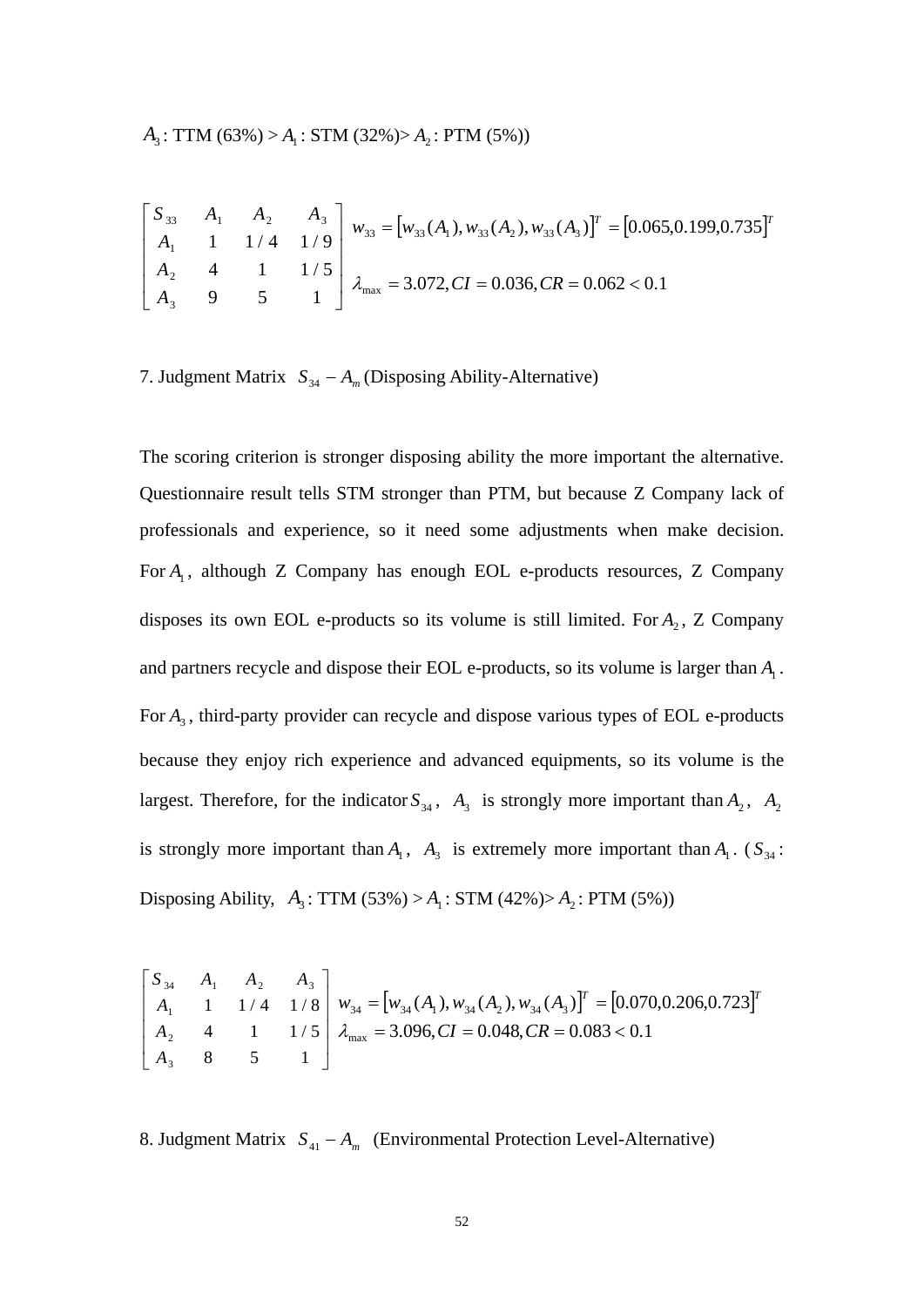The scoring criterion is more attention paid to environmental protection more important the alternative. Decision-making needs adjustment. For  $A<sub>1</sub>$ , although Z Company has strong awareness of environmental protection and can invest large capitals in construction RL system and purchasing advanced equipments, Z Company has no professionals, so it will make the equipments become useless and polluted environmental. For  $A_2$ , Z Company and pooled enterprises will strengthen their attention to environmental pollution. For  $A_3$ , third-party provider is opposite to the  $A_1$ . One more point is TTM pay more attention to environmental protection will enhance the corporate image and attract more potential customers. Therefore, for the indicator  $S_{41}$ ,  $A_3$  is strongly more important than  $A_2$ ,  $A_2$  is moderately more important than  $A_1$ ,  $A_3$  is very strongly more important than  $A_1$ . ( $S_{41}$ : Environmental Protection Level,  $A_3$ : TTM (57%) >  $A_1$ : STM (32%) >  $A_2$ : PTM (11%))

$$
\begin{bmatrix} S_{41} & A_1 & A_2 & A_3 \ A_1 & 1 & 1/3 & 1/6 \ A_2 & 3 & 1 & 1/4 \ A_3 & 6 & 4 & 1 \end{bmatrix} w_{41} = [w_{41}(A_1), w_{41}(A_2), w_{41}(A_3)]^T = [0.093, 0.221, 0.685]^T
$$
  
\n $A_{41} = [w_{41}(A_1), w_{41}(A_2), w_{41}(A_3)]^T = [0.093, 0.221, 0.685]^T$ 

9. Judgment matrix  $S_{42} - A_m$  (Staff Overall Quality-Alternative)

The scoring criterion is higher staff overall quality more important the alternative. Questionnaire result tells STM stronger than PTM, but because Z Company lack of professionals and experience, so it need some adjustments when make decision. For  $A_1$ , Z Company has no professionals in RL management and unfamiliar with RL, so Z Company should recruitment new employees. For  $A_2$ , enhancement of staff overall quality Z Company will by professionals in pooled enterprises. For  $A_3$ , one of the advantages of TTM is it has many professionals in different kinds of RL. So its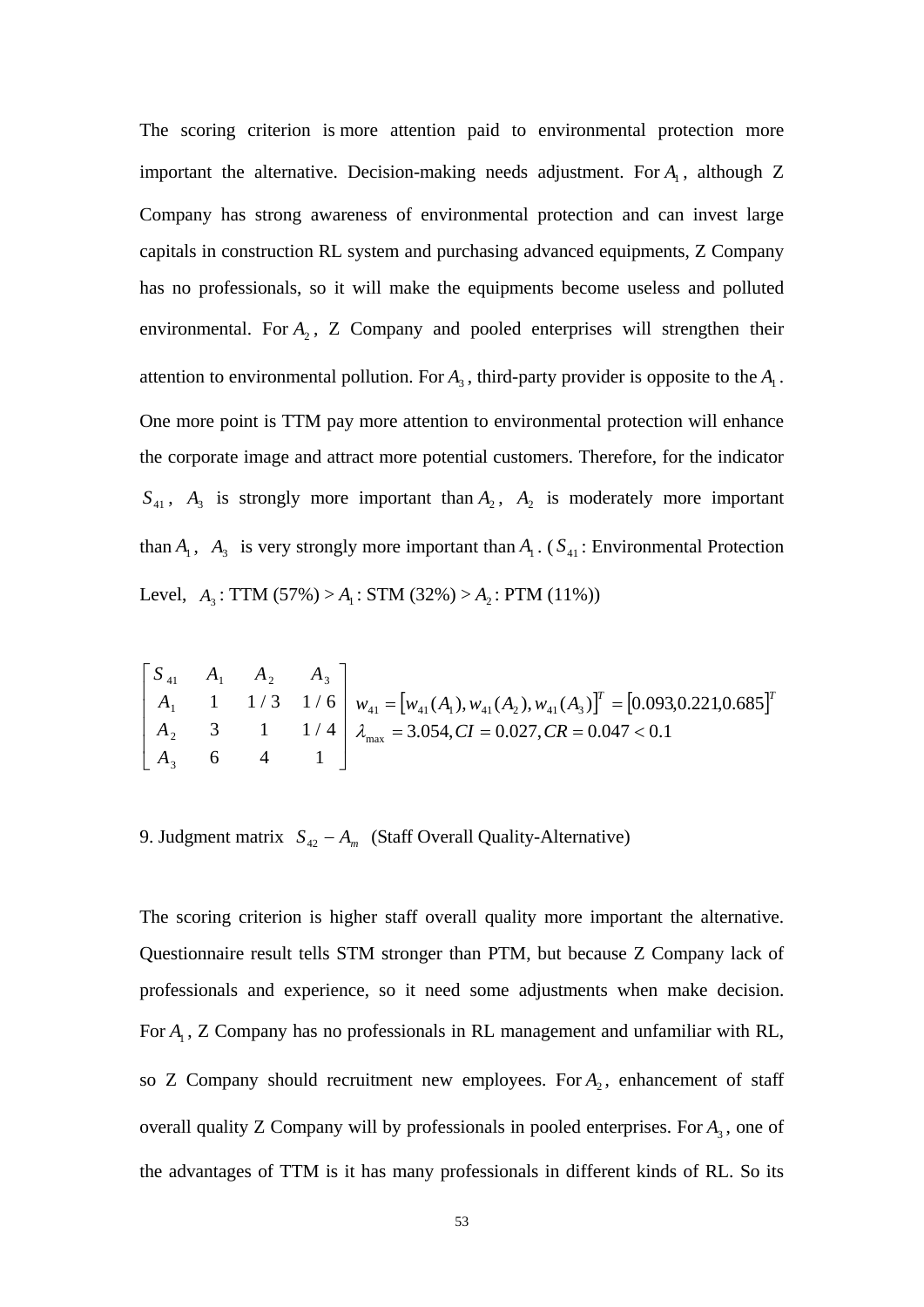staff overall quality is the highest. Therefore, for the indicator  $S_{42}$ ,  $A_3$  is strongly more important than  $A_2$ ,  $A_2$  is moderately more important than  $A_1$ ,  $A_3$  is extremely more important than  $A_1$ . ( $S_{42}$ : Staff quality,  $A_3$ : TTM (58%) >  $A_1$ : STM (37%)> $A_2$ : PTM (5%)).

$$
\begin{bmatrix} S_{42} & A_1 & A_2 & A_3 \\ A_1 & 1 & 1/3 & 1/9 \\ A_2 & 3 & 1 & 1/4 \\ A_3 & 9 & 4 & 1 \end{bmatrix} \begin{bmatrix} w_{42} = [w_{42}(A_1), w_{42}(A_2), w_{42}(A_3)]^T = [0.074, 0.201, 0.726]^T \\ w_{42} = [w_{42}(A_1), w_{42}(A_2), w_{42}(A_3)]^T = [0.074, 0.201, 0.726]^T \end{bmatrix}
$$

10. Judgment Matrix  $S_{43} - A_m$  (Management Level of RL-Alternative)

The scoring criterion is higher RL management level more important the alternative. Questionnaire result reflects STM is higher than PTM, but Z Company is unfamiliar with RL, thus it need some adjustments when make decision. For  $A<sub>1</sub>$ , Z Company has to manage RL itself, but Z Company has no experience in RL business, and lack of professions, meanwhile the integration of RL and forward logistics will lay a direct impact on its management level in RL. For  $A_2$ , Z Company and its partners construct pooled recycling center and disposal factory, and hire professionals, but the RL management level will be affected by partners' management level. For  $A_3$ , third-party provider hold comprehensive logistics network, rich experience in RL operations and advanced management system, its RL management is the best. Therefore, for the indicator  $S_{43}$ ,  $A_3$  is strongly more important than  $A_2$ ,  $A_2$  is moderately more important than  $A_1$ ,  $A_3$  is extremely more important than  $A_1$ . ( $S_{43}$ : Management Level of RL,  $A_3$ : TTM (57%) >  $A_1$ : STM (32%) >  $A_2$ : PTM (11%))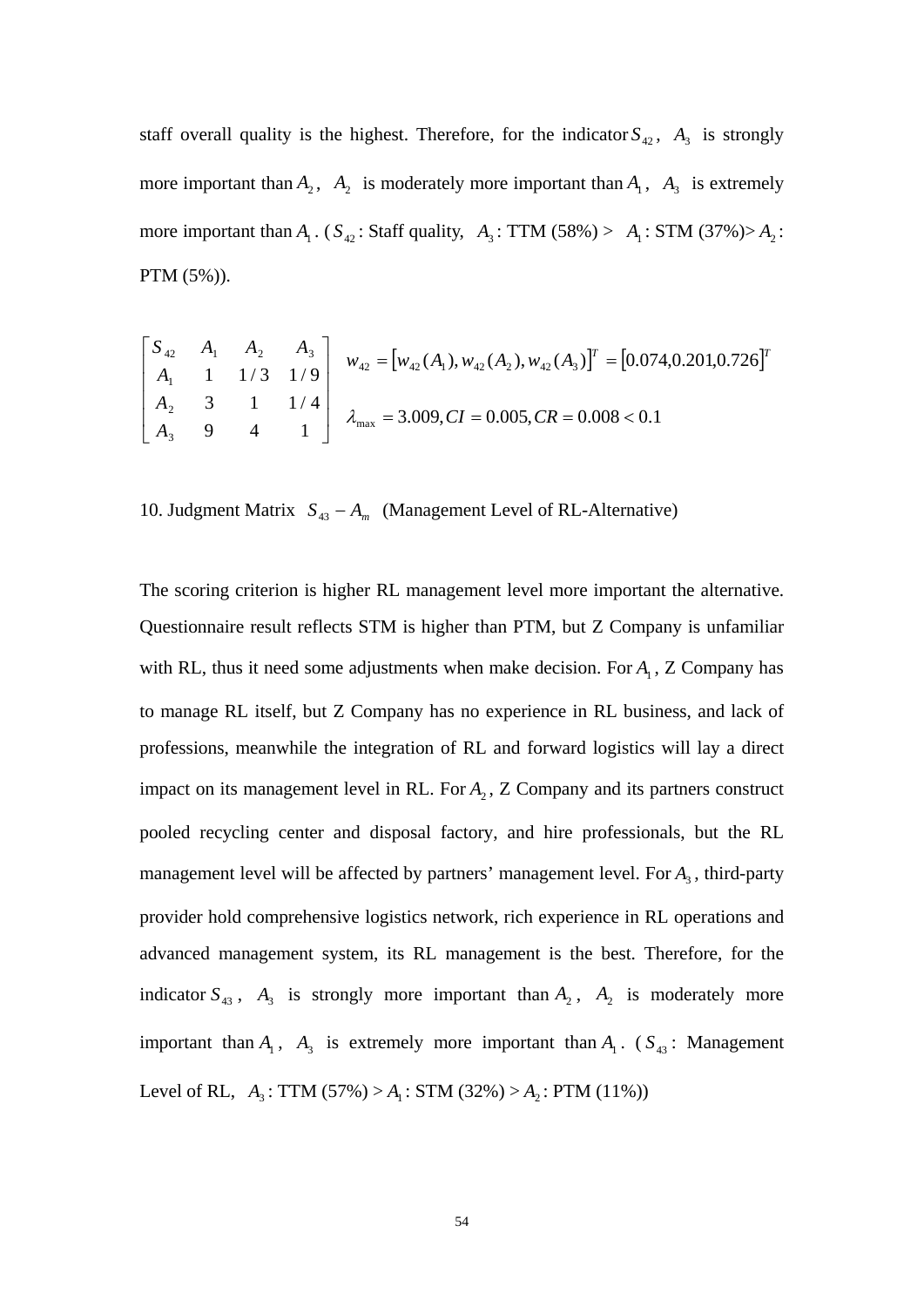$$
\begin{bmatrix} S_{43} & A_1 & A_2 & A_3 \ A_1 & 1 & 1/3 & 1/9 \ A_2 & 3 & 1 & 1/4 \ A_3 & 9 & 4 & 1 \end{bmatrix} w_{43} = [w_{43}(A_1), w_{43}(A_2), w_{43}(A_3)]^T = [0.074, 0.200, 0.726]^T
$$
  

$$
A_{43} = 3.001, CI = 0.005, CR = 0.008 < 0.1
$$

In following list will show results of judgment matrices of other indicators, and questionnaire results will be find in appendix 2:

1. Judgment Matrix  $S_{13} - A_m$  (Profit-Alternative)

$$
w_{13} = [w_{13}(A_1), w_{13}(A_2), w_{13}(A_3)]^T = [0.615, 0.292, 0.093]^T
$$
  

$$
\lambda_{\text{max}} = 3.003, CI = 0.001, CR = 0.002 < 0.1
$$

2. Judgment Matrix  $S_{21} - A_m$  (Customer Satisfaction-Alternative)

 $W_{21} = [W_{21}(A_1), W_{21}(A_2), W_{21}(A_3)]^T = [0.088, 0.243, 0.669]^T$  $\lambda_{\text{max}} = 3.007, CI = 0.004, CR = 0.006 < 0.1$ 

3. Judgment Matrix  $S_{31} - A_m$ (Anti-risk Ability- Alternative)

$$
w_{31} = [w_{31}(A_1), w_{31}(A_2), w_{31}(A_3)]^T = [0.071, 0.180, 0.748]^T
$$
  

$$
\lambda_{\text{max}} = 3.029, CI = 0.015, CR = 0.025 < 0.1
$$

4. Judgment Matrix  $S<sub>44</sub> − A<sub>m</sub>$  (External Communication Skills-Alternative)

$$
w_{44} = [w_{44}(A_1), w_{44}(A_2), w_{44}(A_3)]^T = [0.206, 0.079, 0.715]^T
$$
  

$$
\lambda_{\text{max}} = 3.018, CI = 0.009, CR = 0.0168 < 0.1
$$

All above the indicators satisfy the consistency.

Calculate the synthetic weight of Alternative level to Goal level and check the consistency.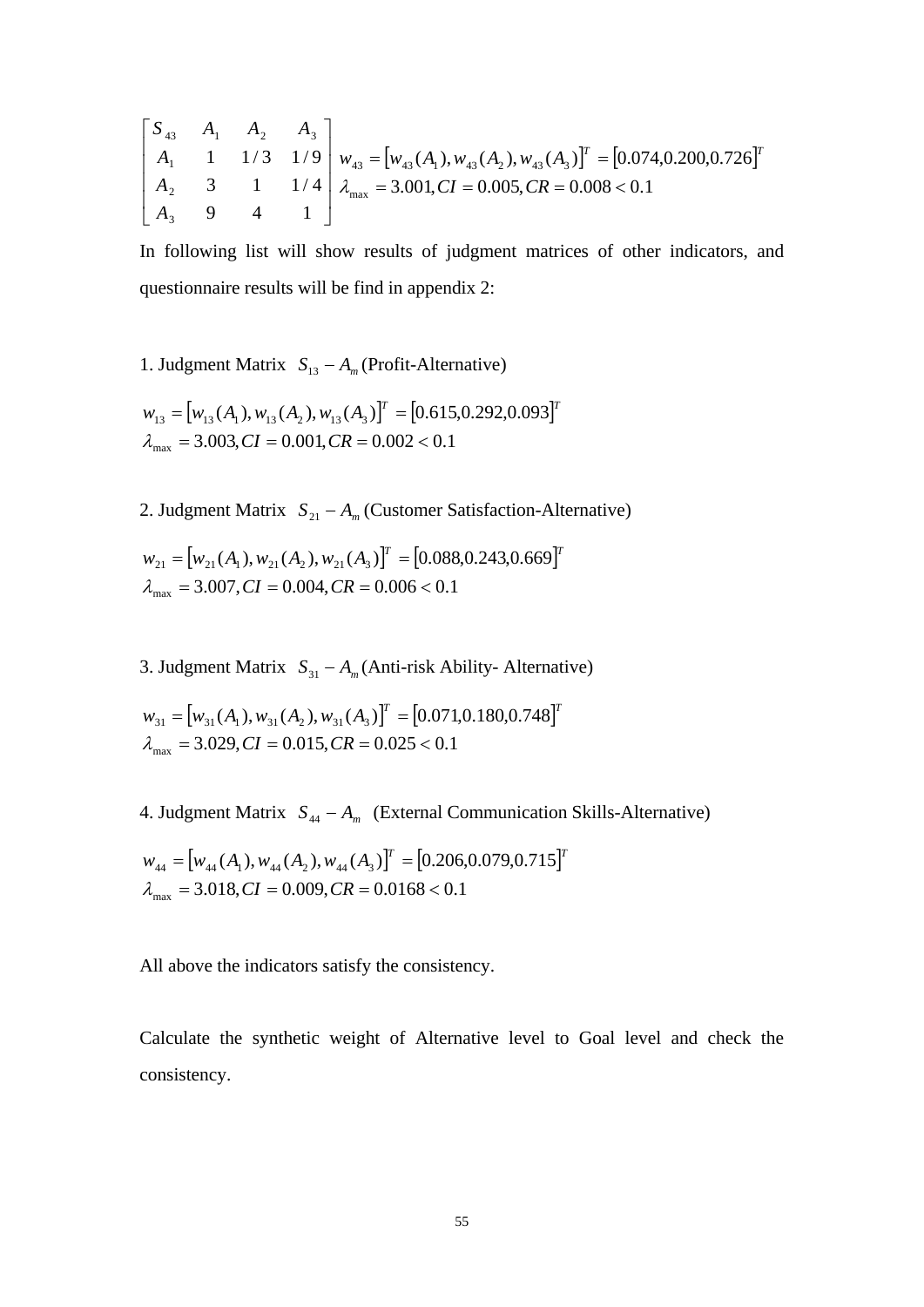|                  | $\boldsymbol{W}$<br>$\rightarrow i$ | $A_{1}$                                               | $A_{2}$                                   | $\boldsymbol{A}$<br>$\overline{\mathbf{3}}$ |
|------------------|-------------------------------------|-------------------------------------------------------|-------------------------------------------|---------------------------------------------|
| $\boldsymbol{S}$ | .057                                | .077                                                  | .231                                      | .692                                        |
| 11               | $\mathbf{0}$                        | $\overline{0}$                                        | $\mathbf{0}$                              | $\mathbf{0}$                                |
| $\boldsymbol{S}$ | $\mathbf{0}$                        | . 088                                                 | .243                                      | $\overline{0}$                              |
| 12               | .162                                | $\overline{0}$                                        | $\overline{0}$                            | .669                                        |
| $\boldsymbol{S}$ | .305                                | .615                                                  | $\overline{0}$                            | $\mathbf{0}$                                |
| 13               | $\boldsymbol{0}$                    | $\overline{0}$                                        | .292                                      | .093                                        |
| $\boldsymbol{S}$ | $\mathbf{0}$                        | . 088                                                 | $\overline{0}$                            | $\mathbf{0}$                                |
| 21               | .215                                | $\overline{0}$                                        | .243                                      | .669                                        |
| $\boldsymbol{S}$ | $\mathbf{0}$                        | .079                                                  | . 265                                     | $\mathbf{0}$                                |
| 22               | .029                                | $\overline{0}$                                        | $\overline{0}$                            | .656                                        |
| $\boldsymbol{S}$ | $\mathbf{0}$                        | .103                                                  | 0.216                                     | $\overline{0}$                              |
| 23               | . 056                               | $\overline{0}$                                        |                                           | . 681                                       |
| $\boldsymbol{S}$ | $\boldsymbol{0}$                    | $\overline{0}$                                        | $\overline{0}$                            | $\mathbf{0}$                                |
| 31               | . 008                               | .071                                                  | . 180                                     | . 748                                       |
| $\boldsymbol{S}$ | $\mathbf{0}$                        | $\overline{0}$                                        | $\overline{0}$                            | $\mathbf{0}$                                |
| 32               | . 040                               | .283                                                  | .074                                      | .643                                        |
| $\boldsymbol{S}$ | $\overline{0}$                      | $\overline{0}$                                        | $\overline{0}$                            | $\mathbf{0}$                                |
| 33               | . 021                               | .065                                                  | . 199                                     | . 735                                       |
| $\boldsymbol{S}$ | $\overline{0}$                      | .070                                                  | $\overline{0}$                            | $\mathbf{0}$                                |
| 34               | . 040                               | $\overline{0}$                                        | .206                                      | . 723                                       |
| S                | $\boldsymbol{0}$                    | $\overline{0}$                                        | $\overline{0}$                            | $\mathbf{0}$                                |
| 41               | .023                                | .093                                                  | . 221                                     | .685                                        |
| $\boldsymbol{S}$ | .012                                | .074                                                  | $\overline{0}$                            | . 726                                       |
| 42               | $\overline{0}$                      | $\overline{0}$                                        | .200                                      | $\overline{0}$                              |
| $\boldsymbol{S}$ | $\mathbf{0}$                        | .206                                                  | . 079                                     | $\overline{0}$                              |
| 43               | .023                                | $\overline{0}$                                        | $\overline{0}$                            | . 715                                       |
| $\boldsymbol{S}$ | $\overline{0}$                      | .206                                                  | $\overline{0}$                            | $\overline{0}$                              |
| 44               | . 004                               | $\overline{0}$                                        | .079                                      | . 715                                       |
|                  |                                     | $(1)$ $(1)$ $(0.255)$ $(1)$ $(0.242)$ $(1)$ $(0.407)$ | $\sum w_j C I_j$<br>$CP - \overline{I} =$ | $= 0.012 \times 0.1$                        |

 $\overline{a}$ 

$$
w_G(A_1) = 0.255, w_G(A_2) = 0.243, w_G(A_3) = 0.497, \quad CR = \frac{\frac{1}{j-1}}{\sum_{j=1}^{n} w_j RI_j} = 0.013 < 0.1
$$

Satisfy the consistency

According to the above matrix, and the result of formula, it can be clarified first is **TTM:**  $A_3(0.497)$ , second is STM:  $A_1(0.255)$ , third is PTM:  $A_2(0.243)$ . And we can see that TTM is the best choice for Z Company, and it's the most appropriate one.

### **5.4 Conclusion**

Through above calculation, it can be noticed TTM is most suitable for Z Company. TTM is the development trend of take-back modes in RL. While the recycling  $\&$ disposing business of EOL e-products is left to third-party RL provider, Z Company could focus on production and sales. Thus, Z Company can not only inject more energy into product promotion & sales performances and simultaneously simplify the organization, but also pass the risks brought about by uncertainties of EOL e-products to the third party. TTM enjoys a broad scope of application fields, especially the emerging electronic business. With the development of logistics industry, TTM will take continues improvement and growth, and meanwhile more enterprises will consider outsourcing their RL for EOL e-products.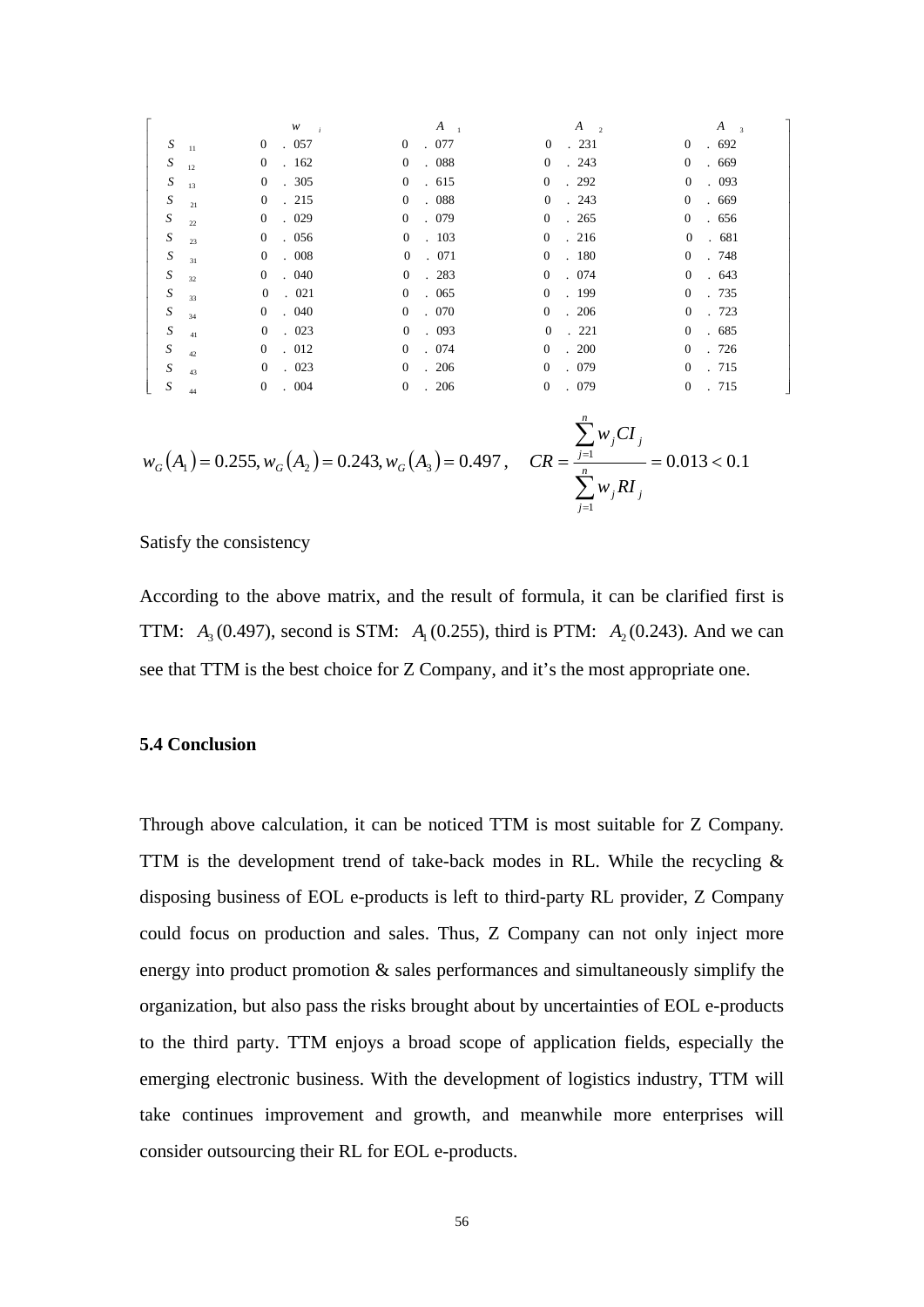### **CHAPTER 6 CONCLUSION & SUGGESTION**

With the growing importance of RL and the occurrence of peak period of EOL e-products, it's imperative for enterprises to carry out the RL for EOL e-products. Under such circumstance, how to make a wise decision on an appropriate take–back mode will become a hot point in both theoretical and business field. However, there are only a few researches of decision-making on take-back modes in RL for EOL e-products at home and abroad. This paper is carried out under this background.

This paper is based on relevant literatures related to RL and combine with actuality. The main line of this paper is followed by:

First, in the light of literature review of RL at home and abroad, this paper sum up RL, motivations for RL for EOL e-products, and with a large number of facts and data about RL for EOL e-products in current China, the author points out the importance and urgency of research on take-back modes in RL for EOL e-products.

Second, the introduction of three take-back modes in RL for EOL e-products at full length: STM, PTM and TTM. The author analyzed their strengths and weaknesses respectively. On this basis, analysis of three take-back modes in order to enable Z Company to be available for a clear understanding of three take-back modes before decision-making.

Finally, the application of BSC, Questionnaire and AHP method in decision-making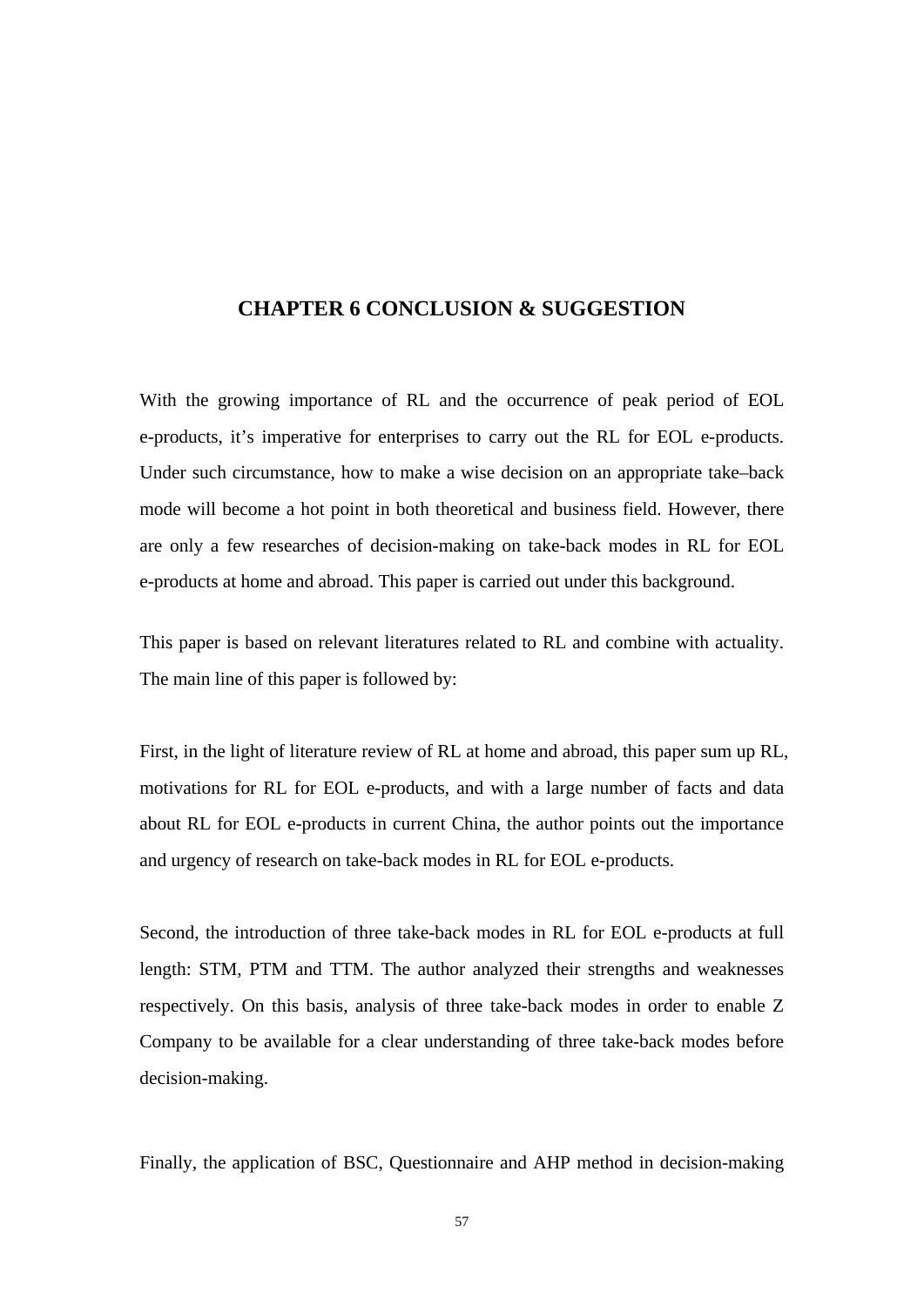on take-back modes in RL for EOL e-products, and explains in great details about decision-making methods and steps through Z Company. The analysis of three take-back modes in RL for EOL e-products and the establishment of evaluation indicators system of take-back modes based on BSC, AHP and Questionnaire is what this paper are driving at.

Because RL research in China is still at the initial stage, naturally enterprises that implement RL for EOL e-products are very few, so it's very difficult to do research on this topic. Due to most of the enterprises information is non-public so it's harder to carry out data analysis of specific enterprise. There is more needs to be done for the improvement of this paper, e.g. the evaluation indicators of decision-making on take-back modes should be further improved, and the applicability of decision-making methods has yet to be further examined. And further discussion hope to be taken with specific enterprise in the near future.

During the decision-making process on take-back modes in RL, respective analysis of three take-back modes is beneficial to simplification of the research, while its practical guidance has greatly diminished. Actually, for logistics system in the enterprises, whatever the forward logistics system or the RL system should be involved in enterprise's entire strategic system, enterprises can be an outsourcing or self-running part of RL business or they can integrate RL and forward logistics to carry out the decision-making on take-back modes. Therefore, an organic analysis of different aspects in logistics system will be a vital orientation in logistics field.

Although there is a lot more need to be done in this paper, the author hope that through this research, it may offer some useful methods for enterprises analyzing take-back modes in RL to some degree.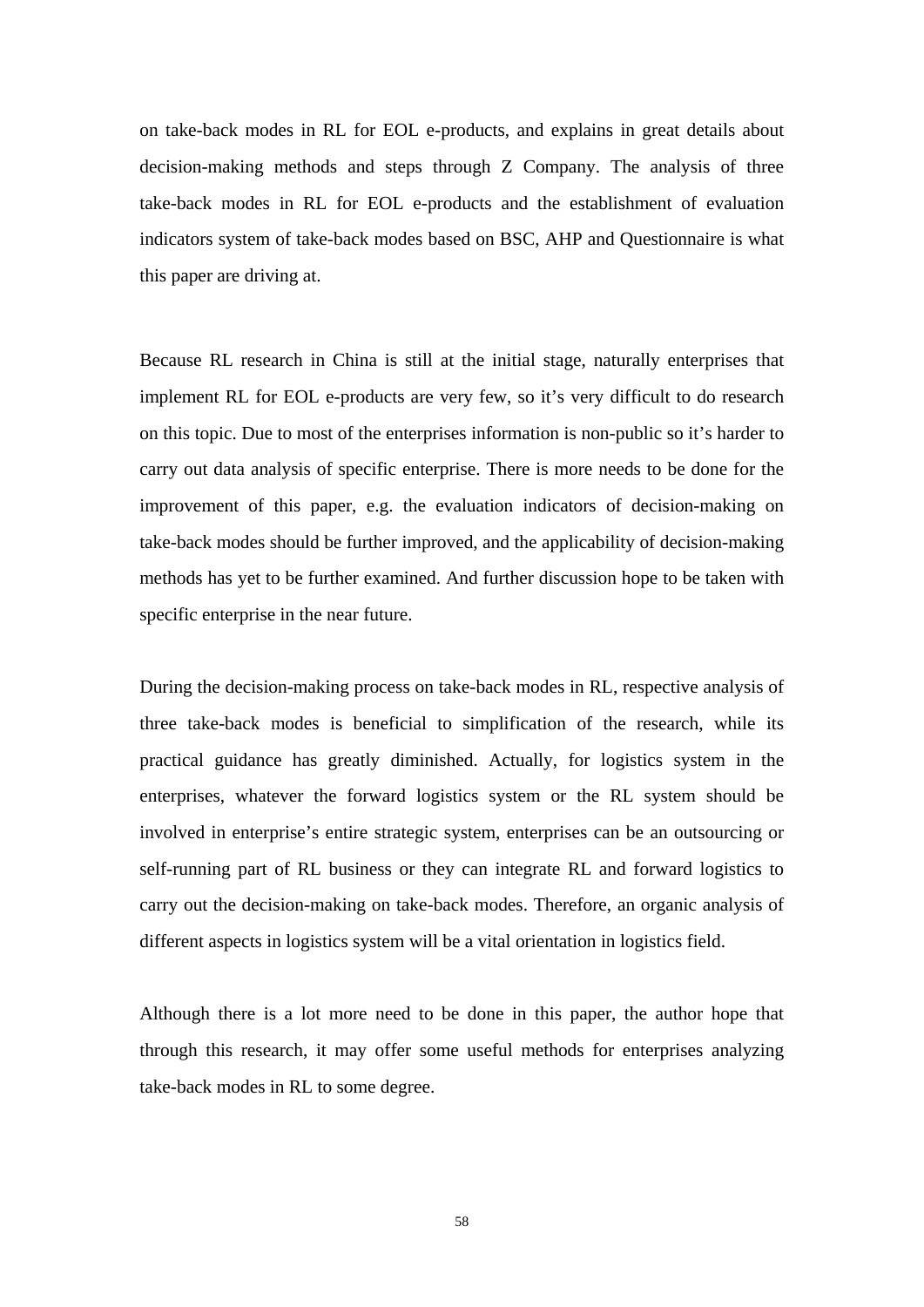# **REFERENCES**

Andle, T. (1997). Reverse Logistics: A Second Chance to Profit [J]. *Transportation and Distribution, 38*(7)*,* 61-64

Carter, C. R., Ellram, L. M. (1998). Reverse logistics: a review of the literature and framework for future investigation. *J Bus Logist 1998, 19* (1)*,* 85-103

Dekker, R., Fleischmann, M., Inderfurth, K., Van Wassenhove, L.N. (2004). Reverse Logistics: Quantitative Models for Closed-Loop Supply Chain. *Springer-Verlag, Germany* 

Chang Xiangyun, & Fan Tijun, & Huang Jianye. (2006). The Management Models in Reverse Logistics based on EPR, *Modern Management Science, No. 5,* 35-37

Fan Jianghua. (2004). A Study of the Operation Patterns of Reverse Logistics. *Logistics SciTech,* 21-23

Krumwiedea, D.W., & Sheub, C. (2002). A model for reverse logistics entry by third party providers. *Omega International Journal of Management Science, 30*(5), 325-333

Li Yuhong. (2006). Study the Reverse Logistics mode for Enterprise, *Unpublished Master's Thesis, Central South University, Hunan, China*

Li Jinhui, & Wen Xuefeng, & Liu Tongzhou. (2005). Management Policies, Technologies and Facilities for the Treatment of Waste Electrical and Electronic Equipments (WEEE) in China. *Science Technology,* 31-34

Lv Guoqiang, & Wang Hua, & Hao Yukun. (2003). Disposal and Recovery Technologies of Waste Electric Products. *Environmental Science, Vol. 22, No.3* 

Lv Qinghua, & Yang Yongchao. (2007). Discussion on the New Model of Negative Material Circulation Operation of Electronic Products. *Journal of ShanXi Finance and Economics University, Vol. 29, No.4,* 44-50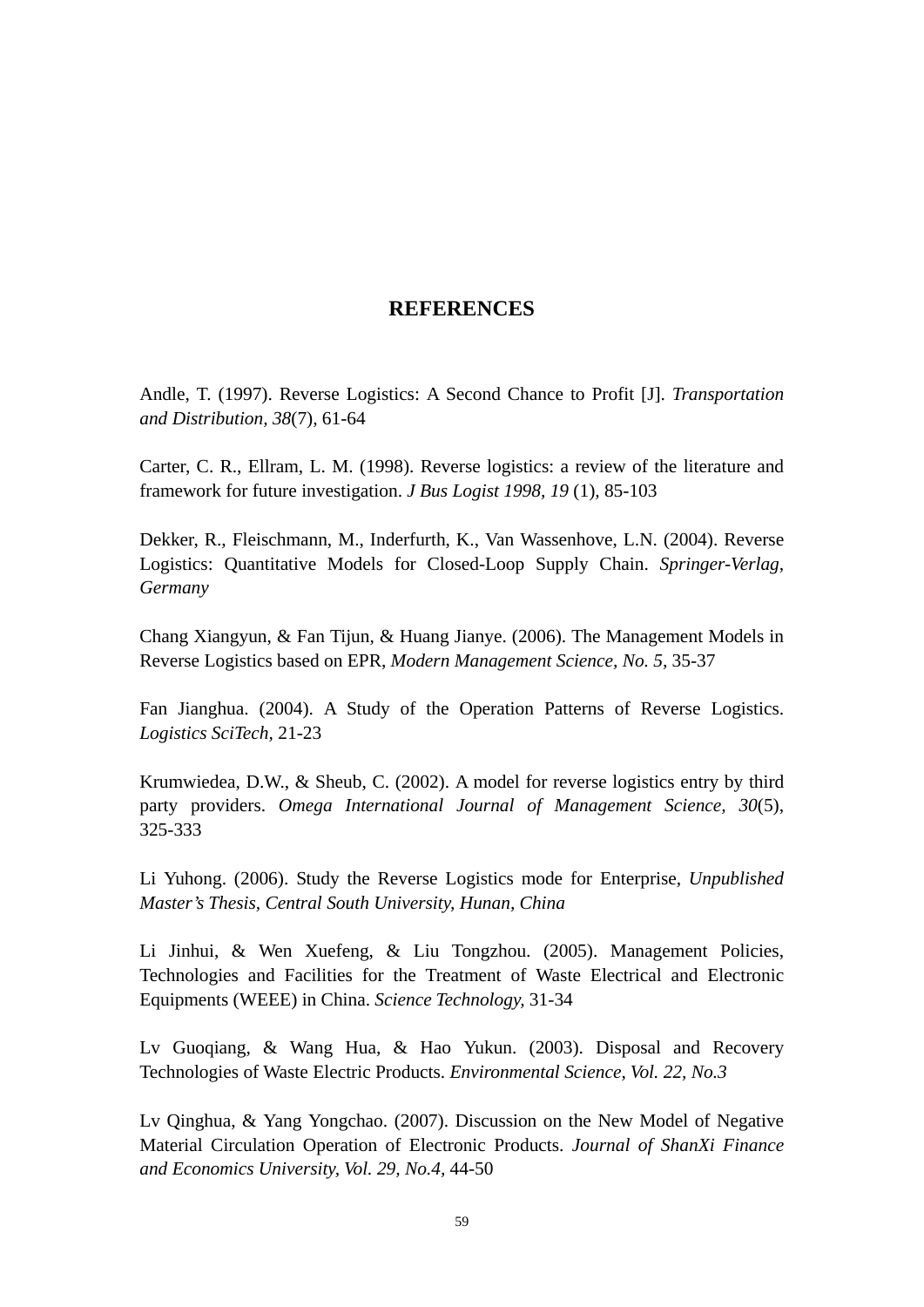Lu Jie. (2006). Research on Choosing the Reverse Logistics's mode of End\_of\_Life appliances—in views of electrical home appliances. *Unpublished Master's Thesis, Southeast University, Chongqing, China* 

Mulero-mendigorri, Eva., & Revuelta-bordoy, Daniel. (2009). Relating the perspectives of the balanced scorecard for R&D by means of DEA. *European Journal of Operational Research 196* (2009) 1177-1189

REVLOG. (2004). *Reverse logistics definition*. Retrieved: April 14 *<http://www.fbk.eur.nl/OZ/REVLOG/PROJECTS/TERMINOLOGY/Definitions.html>*

Rogers, D. S., & Tibben-Lembke, R. S. (1999). Going Backwards: Reverse Logistics Trends and Practices. *Reverse Logistics Executive Council.* Nevada, Reno

Saaty, T. L. (2003). Decision-making with the AHP: Why is the principal eigenvector necessary. *European Journal of Operation Research 145*(2003)85-91

Saaty, T. L., & Vargas, L. G. (2001). *Models, methods, concepts, and applications of the analytic hierarchy process*. Springer

Sheng Feng. (2008). The Choice of the Third Party Reverse Logistics Provider Based on AHP. *Logistics Sci-Tech, No. 8*

Spicer, A. J., & Johnson, M. R. (2004). Third-party demanufacturing as a solution for extended producer responsibility. *Journal of Cleaner Production, 12:* 37-45

Stock, J. R. (1992). Reverse Logistics, White Paper. *Council of Logistics Management, Oak Brook, IL* 

Stock, J. R. (1998). Development and Implementation of Reverse Logistics Programs. *Oak Brook, IL: Council of Logistics Management. (1998, October)*

Tao Xuezong. (2006). E-waste logistics and its reclaim network design. *Unpublished Master's Thesis, Beijing Jiaotong University, Beijing, China* 

Wang Changqiong. (2007). *Reverse Logistics*. China Logistics Publishing House, Teaching Material Modern Logistics and Purchasing Management

Wang Xi. (2007). *Study on the Recycling Network System of Waste Electrical and Electronic Equipment Based on GIS in Shanghai.* Unpublished PhD. Thesis, East China Normal University, Shanghai, China.

Wei Jie, & Li Jun. (2005). The Different Take-back Models in Reverse Logistics with the Restriction of EPR. *Science & Technology Progress and Policy,* 143-144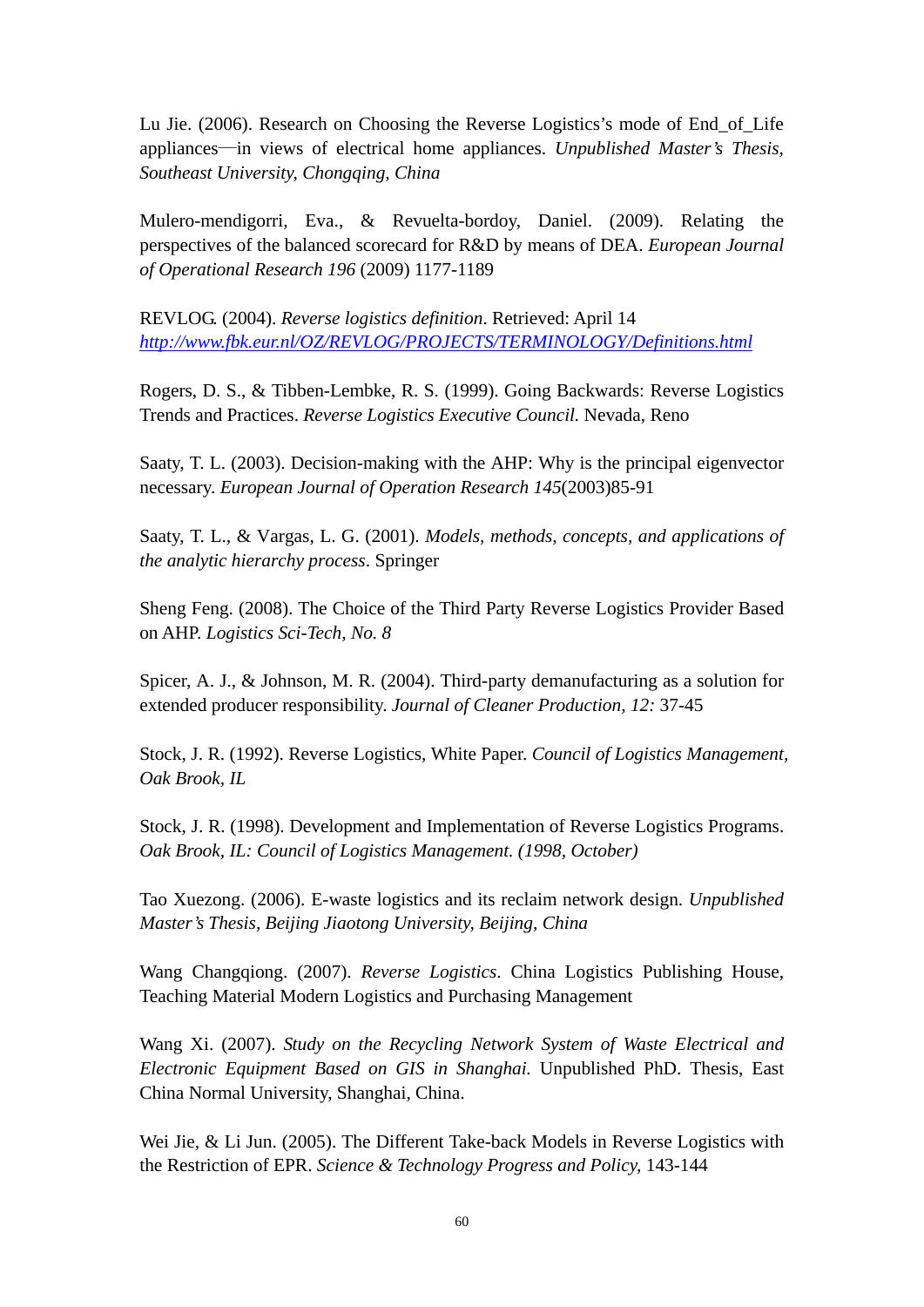Wu, Hung-yi., & Tzeng, Gwo-hshiung., & Chen, Yi-hsuan. (2009). A fuzzy MCDM approach for evaluating banking performance based on Balanced Scorecard. *Expert System with Applications 36* (2009) 10135-10147

Xu Jian, & Zhang Yunli, & Jin Yuran. (2006). Study of Decision on Old and Useless Electronic Product Reverse Logistics Model. *Logistics SciTech, Vol. 29,* 14-16

Yao Weixin. (2004). Comparison of Different Take-back Models in Reverse Logistics. *MANAGEMENT SCIENCE IN CHINA, Vol. 17, No.1,* 76-79

Yang Yongchao. (2006). Study on Operational Mode of Reverse Logistics for Electronic Products. *Unpublished Master's Thesis*, *Jiangxi University of Finance & Economics, Nanchang, China* 

Zhou Lingyun, & Yu Ang. (2008). The Application of the Third Party Reverse Logistics in the Treatment of the Waste Electrical and Electronic Equipment. *ENVIRONMENTAL SCIENCE AND MANAGEMENT, Vol. 33, No.7*

Website:

China Economic and Social Council web site gives further information on course ([http://www.china-esc.org.cn/news.asp?id=624\)](http://www.china-esc.org.cn/news.asp?id=624)

China Environment Protection web site gives further information on course [\(http://www.chinaep.net/index.htm\)](http://www.chinaep.net/index.htm)

E-waste Comprehensive Utilization Work Committee web site gives further information on course [\(http://www.e-waste.org.cn/\)](http://www.e-waste.org.cn/)

Reverse Logistics Executive Council web site gives further information on course [\(http://www.rlec.org/\)](http://www.rlec.org/)

The Ministry of Industry and Information Technology of the People's Republic of China web site gives further information on courses [\(http://www.miit.gov.cn/n11293472/index.html\)](http://www.miit.gov.cn/n11293472/index.html)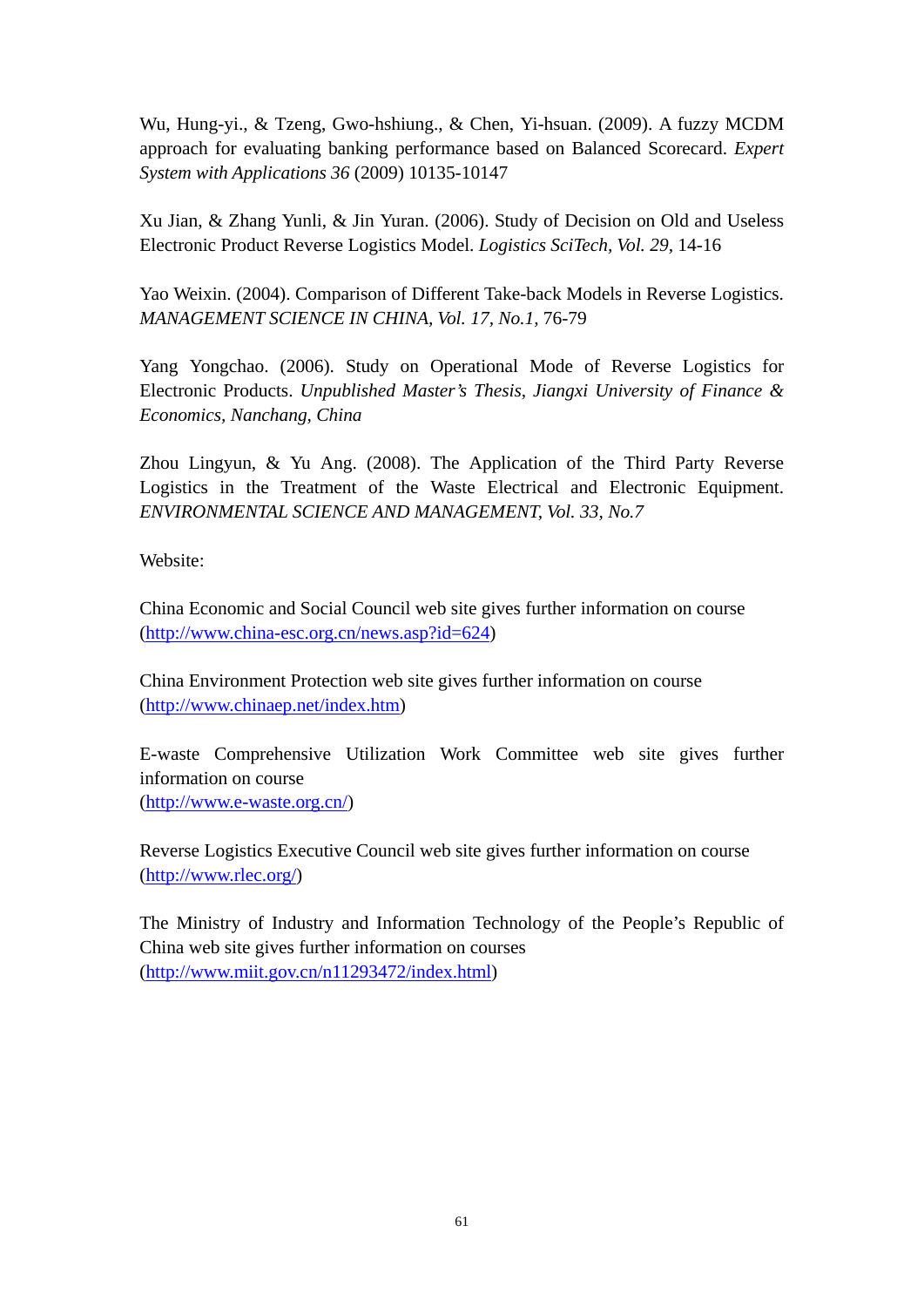## **APPENDICES**

### **APPENDIX 1 QUESTIONNAIRE**

Dear Ladies/Gentlemen:

Thank you for sparing some time to complete this questionnaire. I am a graduate student of the World Maritime University, conducting Research on Decision-making on Take-back Modes in Reverse Logistics for End-of-Life Electronic Products. The questionnaire doesn't involve any business secrets or personal privacy. All information collected for this research study will be kept confidential. Please use your judgment for filling out the tables based on your analysis and opinions.

The following concepts will assist you in completing this brief questionnaire.

Reverse logistics refers to the process of commodity flow from the consumer back to the manufacturer. It includes returned and waste material logistics. Returned logistics is the flow of rejected goods along with packaging containers from the demand-side to supply-side. Waste material logistics means the flow of EOL products after recycling, sorting, disposing, transportation and inventory being sent to a disposal center.

Reverse logistics for EOL electronic products is a recycling and disposing process when e-products leave the consumer market at their mid and later stage of life cycle. This approach embodies social and economic benefits.

Please complete the following tables: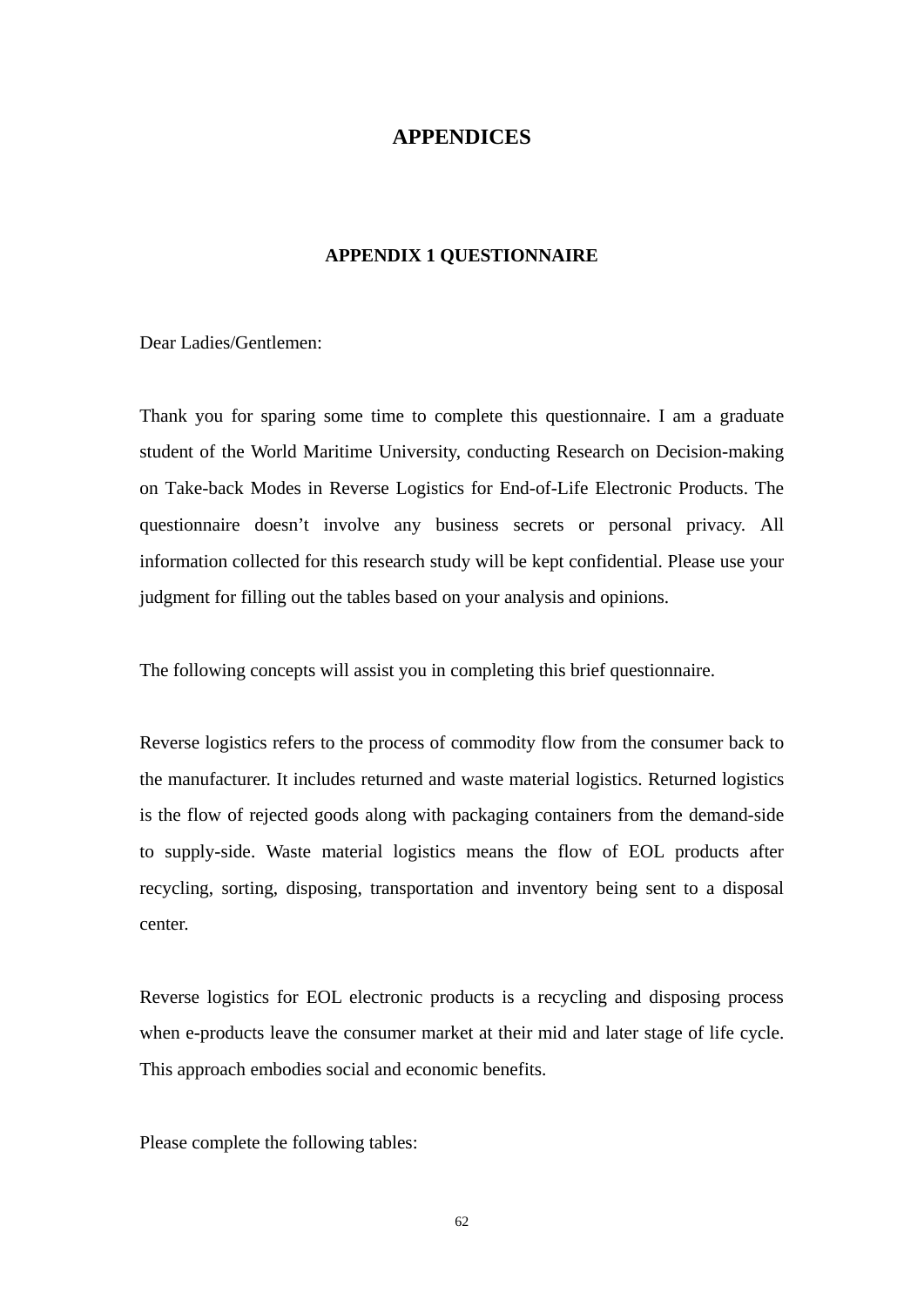The evaluation method: Please insert into the appropriate column in each table a value number from 1 through to 9. A bigger number indicates the factor  $C_i$  is relatively more important than other factors for a specific aspect. The numerical value is not an absolute evaluation to certain indicator rather it offers a relative comparison.

| Goal | Decision-making on Take-back Modes in |  |
|------|---------------------------------------|--|
|      | Reverse Logistics for EOL Electronic  |  |
|      | Products                              |  |
|      |                                       |  |
|      |                                       |  |
|      |                                       |  |
|      |                                       |  |
|      |                                       |  |

Explanation:

Evaluation Method: The relative importance of four indicators to decision-making on take-back modes  $(1, 2, 3, \ldots, 9)$  (from low to high).

Financial Indicator: The cost, investment and profit of recycling and disposing the EOL electronic products.

Service Indicator: The customer satisfaction, service scopes and convenience for recycling EOL electronic products.

Flexibility Indicator: Emergency-dealing ability of Reverse logistics for EOL electronic products for any changes. Therefore, it's essential to provide forecasting function for prompt and correct adjustments when changes occur. The flexibility indicator includes anti-risk ability, information feedback and forecasting ability.

Growth Indicator: The growth of Reverse Logistics system for EOL electronic products. Such as staff overall quality, external communication skills, management of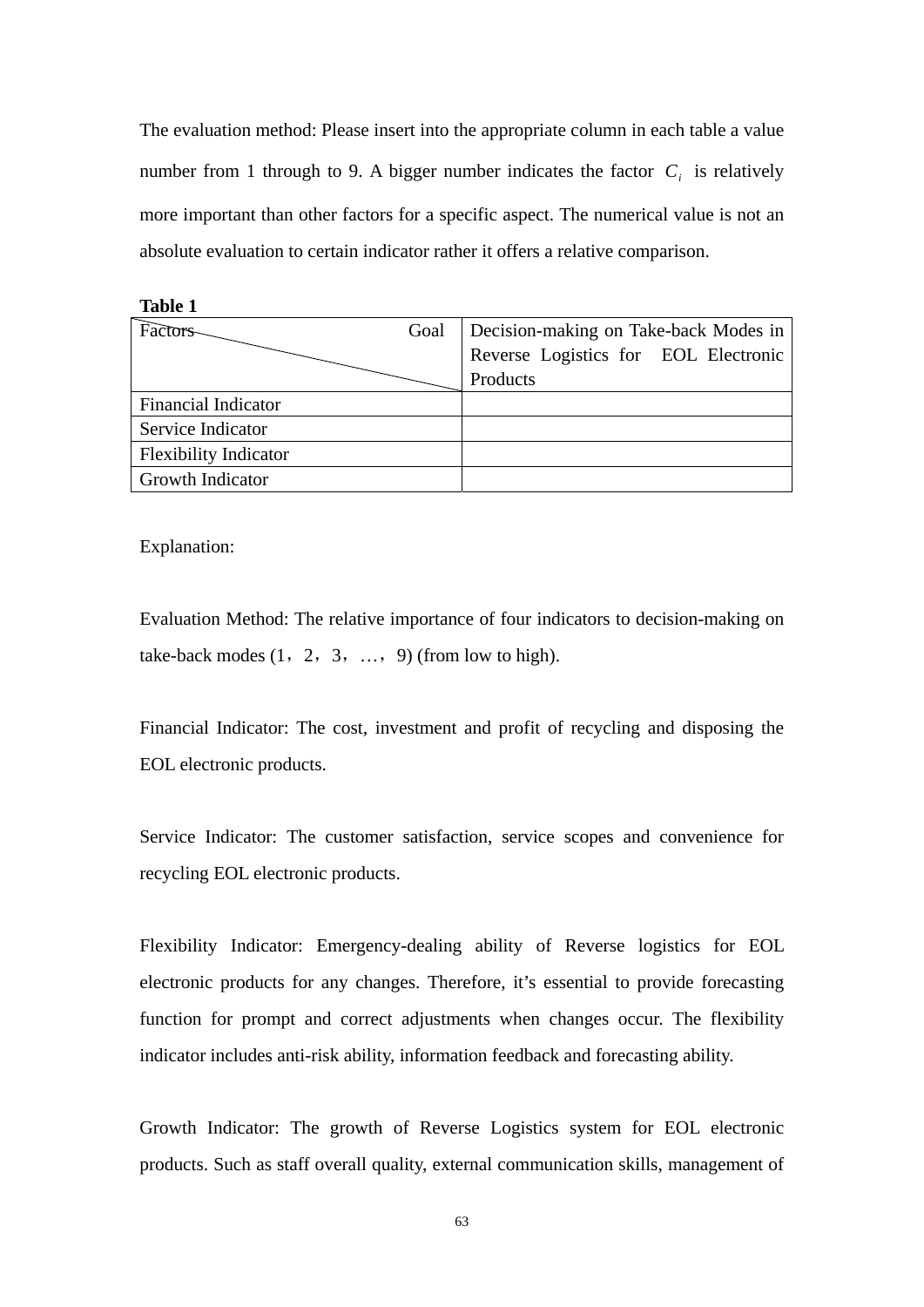Reverse Logistics.

**Table 2** 

| Factors    | Indicator   Financial Indicator |
|------------|---------------------------------|
| Investment |                                 |
| Cost       |                                 |
| Profit     |                                 |

Explanation:

Investment: The investment in recycling facilities and equipments. It mainly includes the construction of reclaim & disposal center, remanufacturing plant etc.

Cost: The cost of RL is an aspect that can not be ignored. Several operating costs involved like recycling cost, repairing cost, recirculation cost, etc.

Profit: The adoption of Reverse Logistics service can reduce the material costs and increase profits.

| ını<br>r<br>н |  |
|---------------|--|
|---------------|--|

| Factors                      | Indicator   Service Indicator |
|------------------------------|-------------------------------|
| <b>Customer Satisfaction</b> |                               |
| Service Scopes               |                               |
| <b>Convenience</b>           |                               |

Explanation:

Customer Satisfaction: The customer appraisals after experienced Reverse Logistics service for EOL electronic products.

Service Scopes: Services scope refers to different kinds of services provided by RL for EOL e-products. It mainly includes recycling, demolition, testing, sorting and disposing.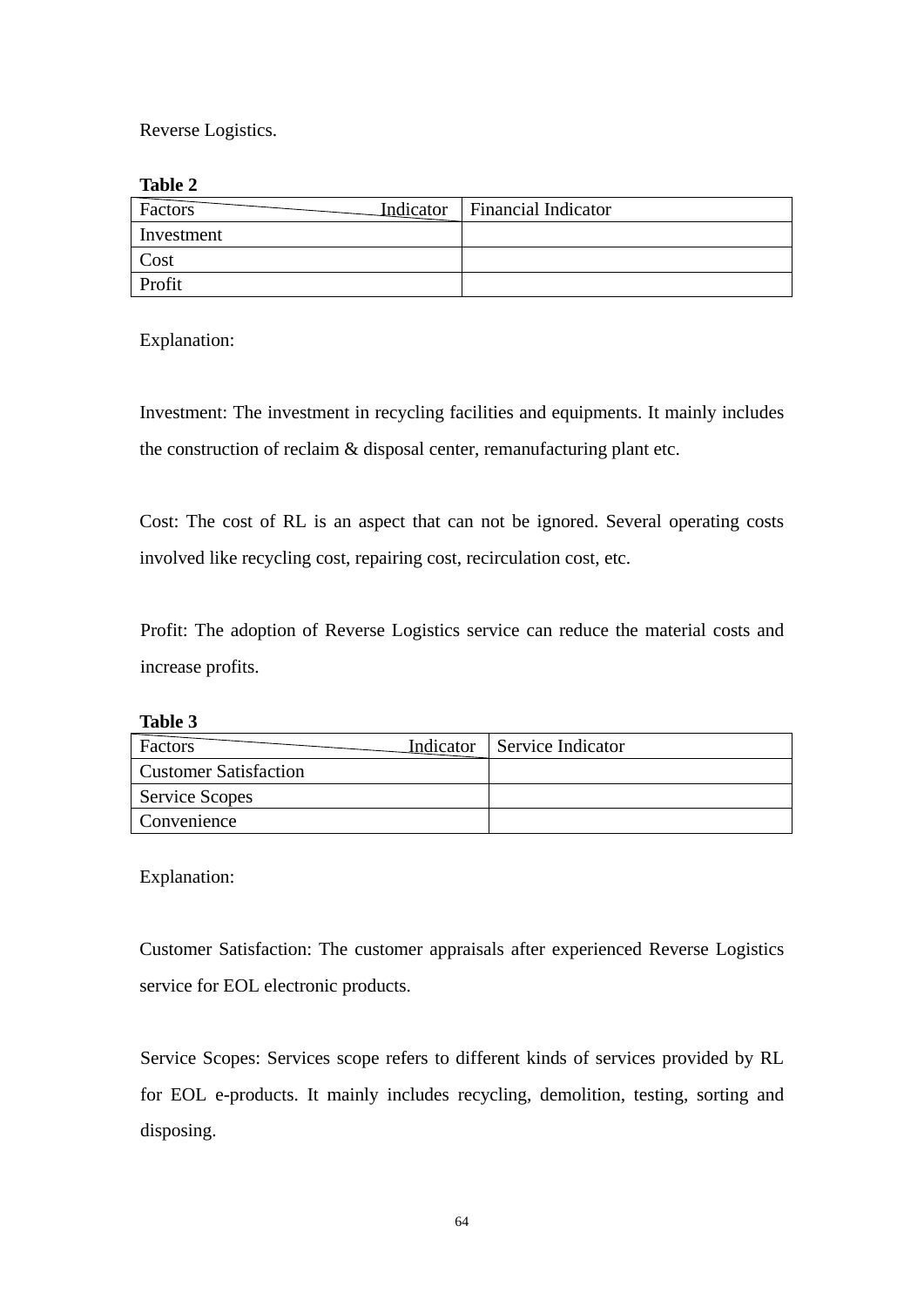Convenience: The convenient degree of RL service for EOL e-products provided such as recycling, demolition and others for the customers.

| ۱Ŋ۱<br>16<br>и |
|----------------|
|----------------|

| Factors<br>Indicator                | <b>Flexibility Indicator</b> |
|-------------------------------------|------------------------------|
| Anti-risk Ability                   |                              |
| <b>Information Feedback Ability</b> |                              |
| <b>Forecasting Ability</b>          |                              |
| Disposing Ability                   |                              |

Explanation:

Anti-risk Ability: The characteristics of Reverse Logistics for EOL electronic products like dispersion, slowness and uncertainty causing the implementation of reverse logistics face various risks. Here, the anti-risk ability means to appraising ability of system to reduce risks.

Information Feedback Ability: The timeliness feedback and accuracy of information.

Forecasting Ability: Forecasting of the uncertainty of demand and period of Reverse Logistics for EOL electronic products.

Disposing ability: It can be measured by maximum disposing capacity and level of Reverse Logistics for EOL electronic products. The maximum disposing capacity means the volume of EOL electronic products can be disposed at the same time. Disposing level means the level of EOL electronic products equipment.

| Factors                               | Indicator   Growth Indicator |
|---------------------------------------|------------------------------|
| <b>Environmental Protection Level</b> |                              |
| <b>Staff Overall Quality</b>          |                              |
| Management Level of Reverse Logistics |                              |
| <b>External Communication Skills</b>  |                              |

**Table 5**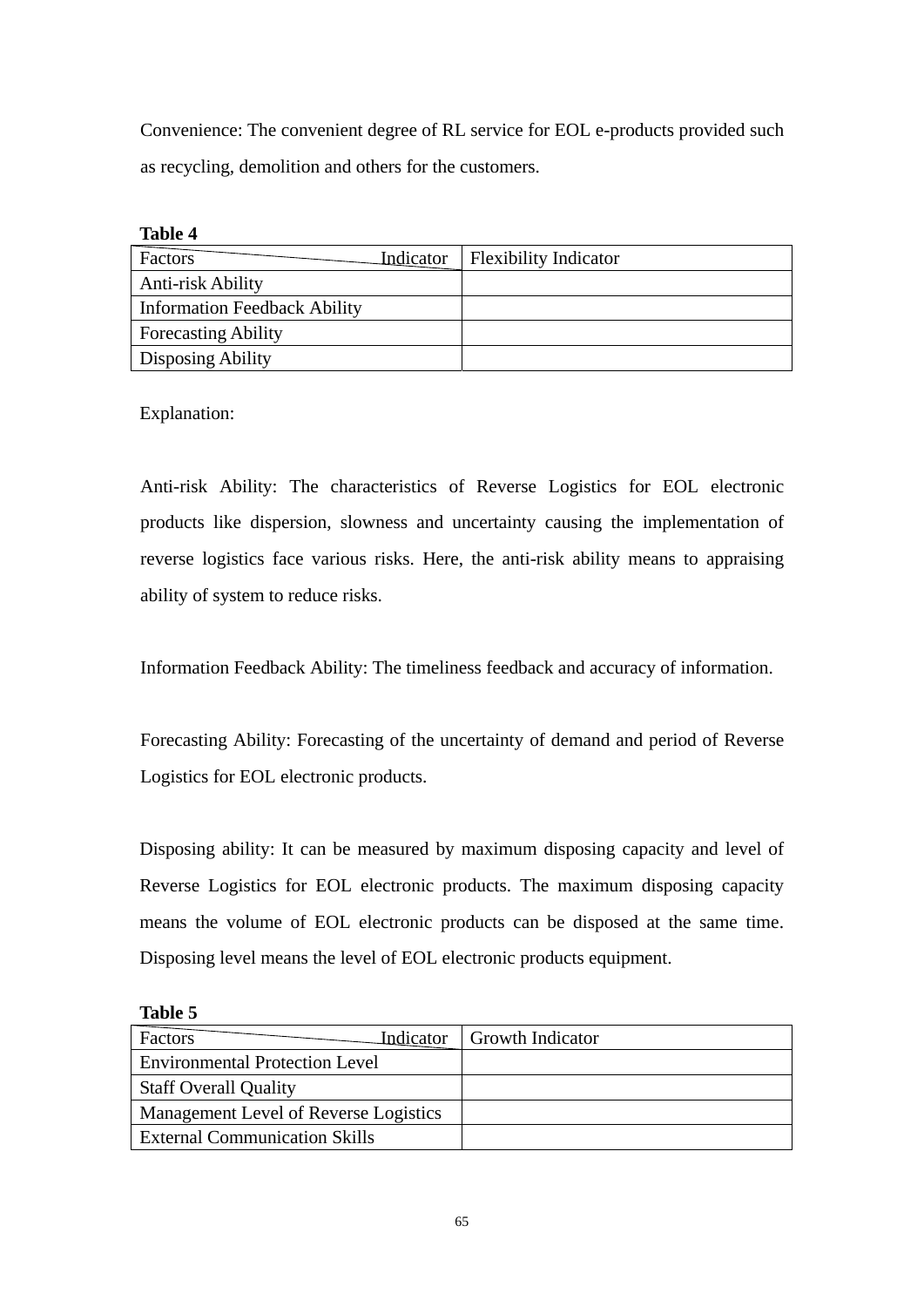Explanation:

Environmental Protection Level: The ability of dealing with hazardous substances and promoting environmental protection. It not only link with the advanced disposal equipment and disposing capacity, but also with awareness of environmental protection.

Staff Overall Quality: It means technical level and business knowledge of the staffs engaged in Reverse Logistics for EOL electronic products.

Management Level of RL: Advanced management knowledge of Reverse Logistics, the effective monitoring of Reverse Logistics operation, the quality of staff, and number of professionals.

External Communication Skills: RL is different from forward logistics, its development is driven by the policies and regulations and it is very important to the sensitivity and the execution ability.

| Factors                               | Modes | Self-running | Pooled Mode | Third-party |
|---------------------------------------|-------|--------------|-------------|-------------|
|                                       |       | Mode         |             | Mode        |
| Investment                            |       |              |             |             |
| Cost                                  |       |              |             |             |
| Profit                                |       |              |             |             |
| <b>Customer Satisfaction</b>          |       |              |             |             |
| <b>Service Scopes</b>                 |       |              |             |             |
| Convenience                           |       |              |             |             |
| Anti-risk Ability                     |       |              |             |             |
| <b>Information Feedback Ability</b>   |       |              |             |             |
| <b>Forecasting Ability</b>            |       |              |             |             |
| <b>Disposing Ability</b>              |       |              |             |             |
| <b>Environmental Protection Level</b> |       |              |             |             |
| Staff overall quality                 |       |              |             |             |
| Management Level of Reverse Logistics |       |              |             |             |
| <b>External Communication Skills</b>  |       |              |             |             |

**Table 6**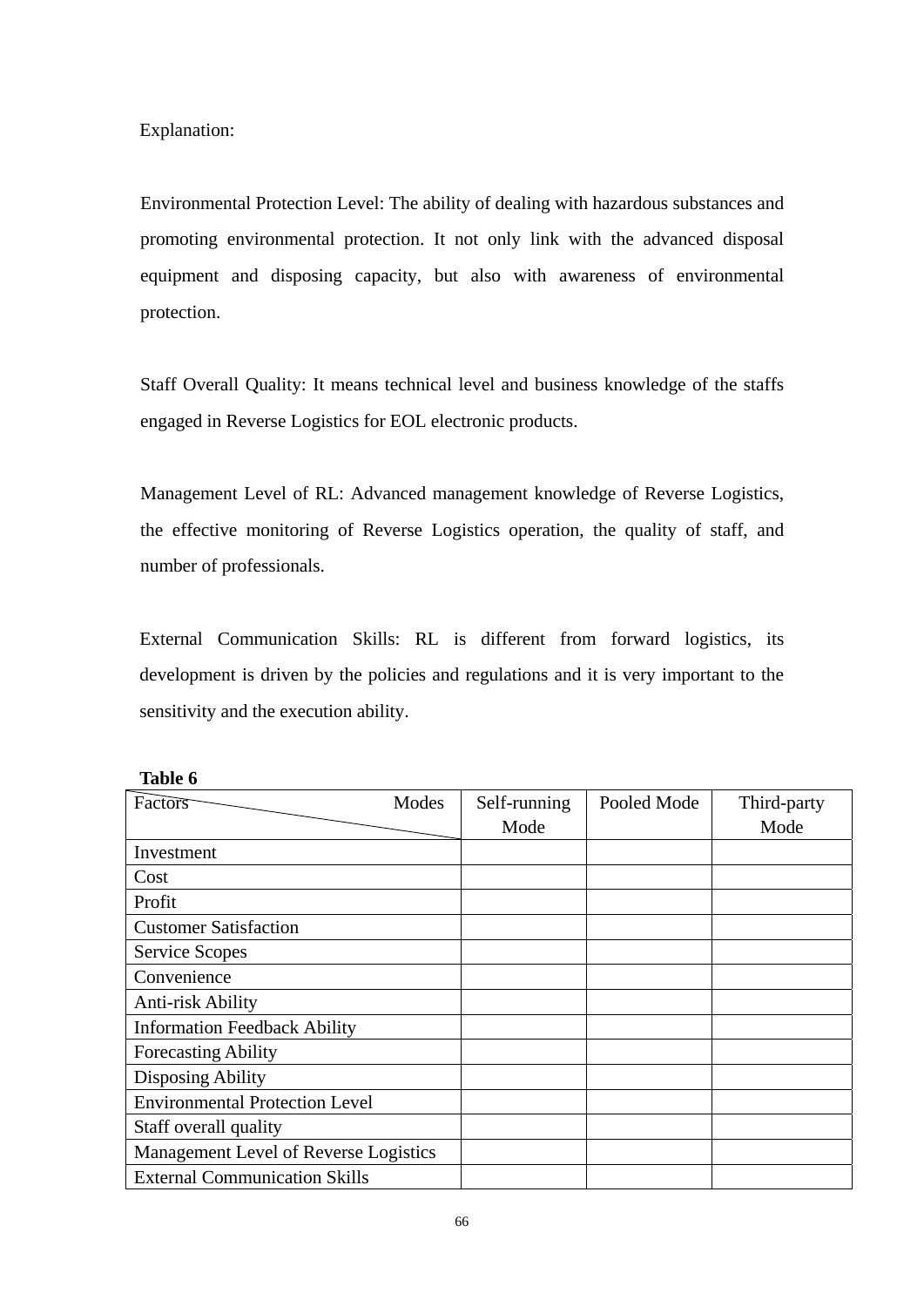Explanation:

Evaluation method: The relative importance of various factors to three different modes: Self-running Mode, Pooled Mode and Third-party Mode (1,2,3,…,9) (low to high). For example:

| Factor     | Modes   Self-running Mode   Pooled Mode   Third-party Mode |  |
|------------|------------------------------------------------------------|--|
| Investment |                                                            |  |

Self-running Take-back Mode: Each electrical and electronic enterprise establishes an independent Reverse Logistics system to manage and recycle of EOL electronic products business to meet their development needs.

Pooled Take-back Mode: Enterprises producing the similar products cooperate with each other or make joint investment to set up pooled mode in Reverse Logistic for EOL electronic products (including establish pooled recycling center and disposing plant of EOL electronic products). The main function of this system is to provide service to partners.

Third-party Take-back mode: The manufactures consigns all or parts of the EOL electronic products recycle business to a professional Reverse Logistics provider through contractual agreement.

| Company:     |       |
|--------------|-------|
| <b>Name:</b> | Date: |

**Thank you sincerely for your support!**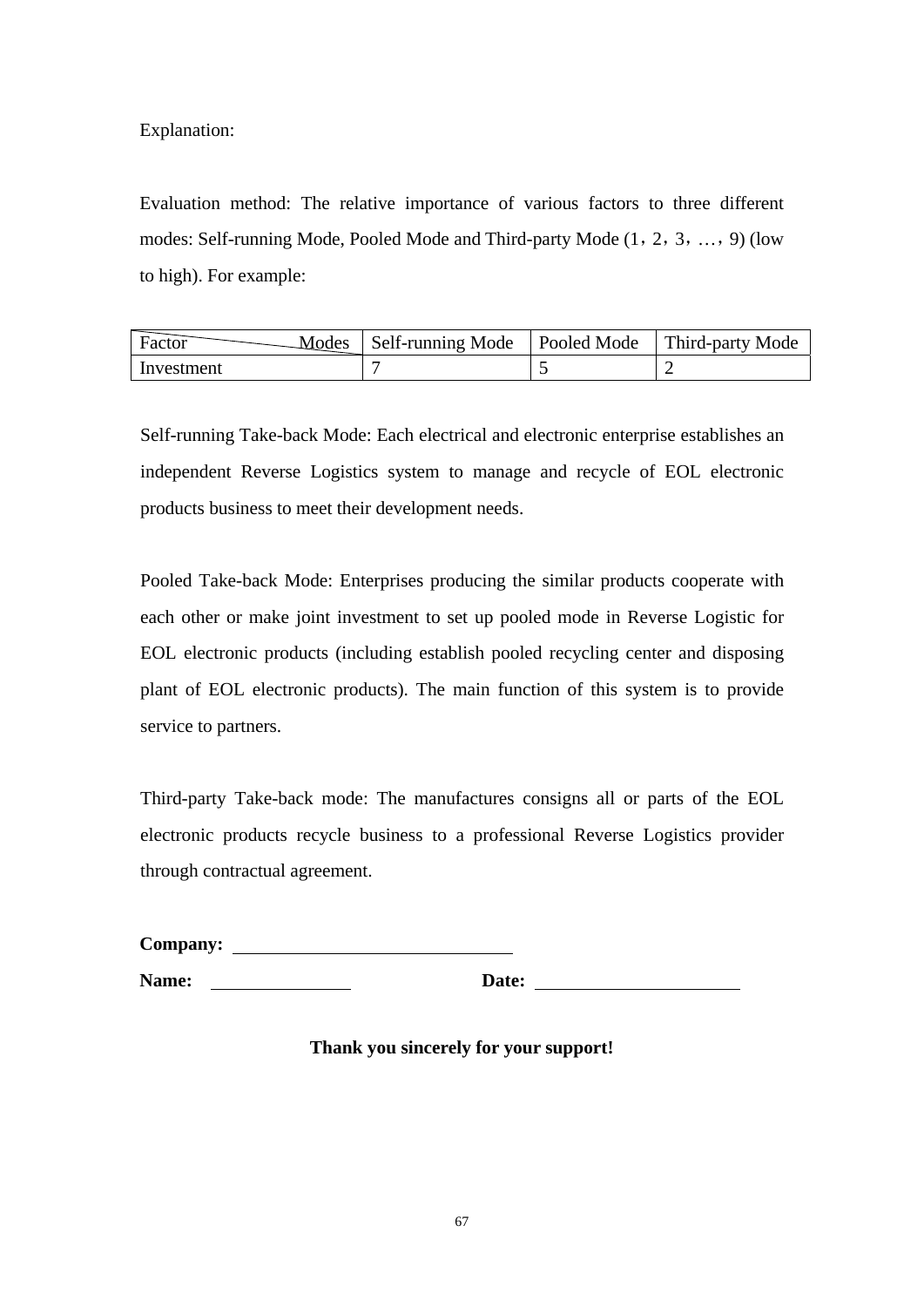## **APPENDIX 2 QUESIONNAIRE RESULT**







Growth Indicator  $C_4$  Investment  $(S_{11} - A_m)$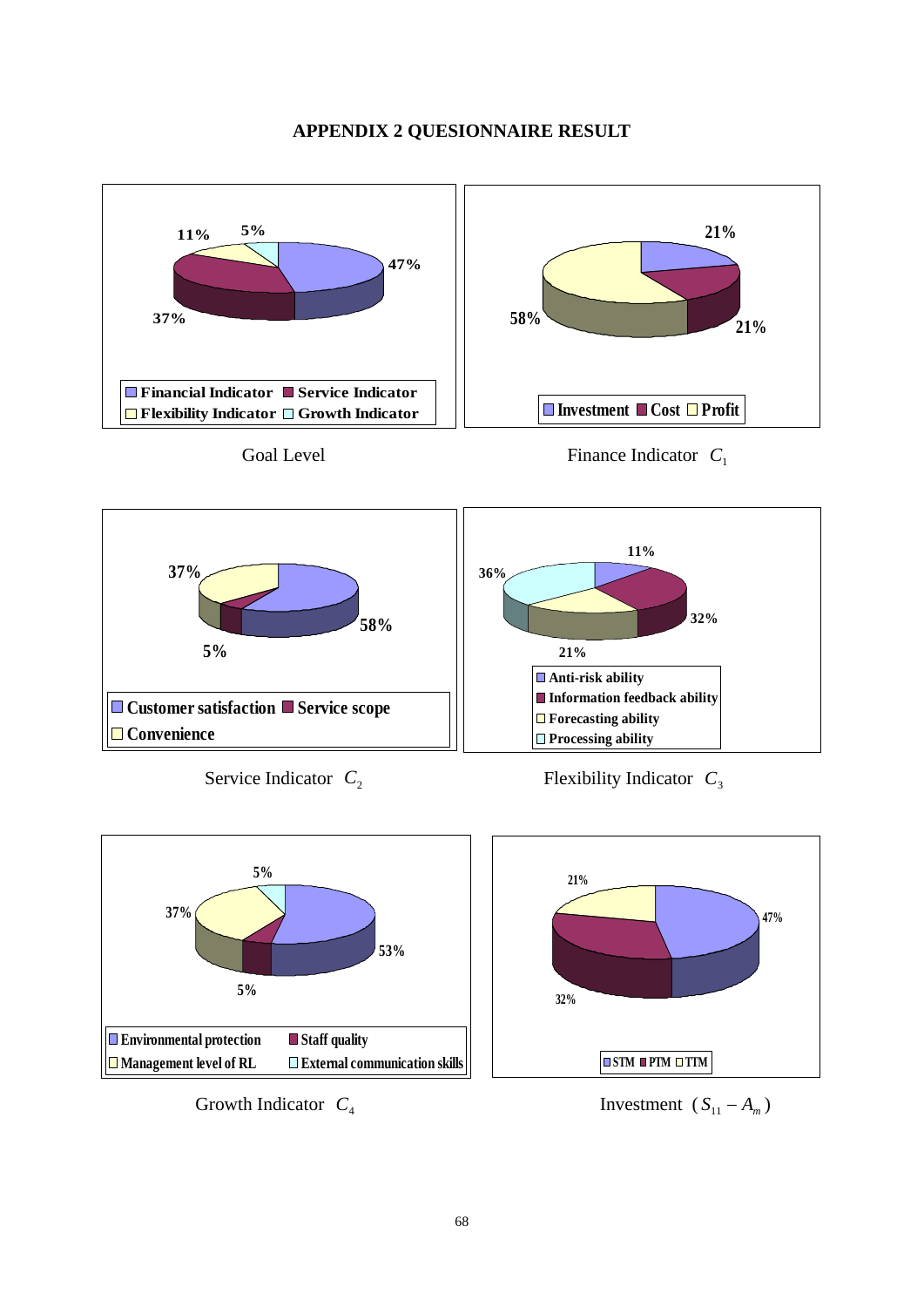

 $Cost(S_{12} - A_m)$  Profit  $(S_{13} - A_m)$ 



Customer Satisfaction (  $S_{21} - A_m$  ) Service Scopes (  $S_{22} - A_m$  )





Convenience  $(S_{23} - A_m)$  Anti-risk Ability  $(S_{31} - A_m)$